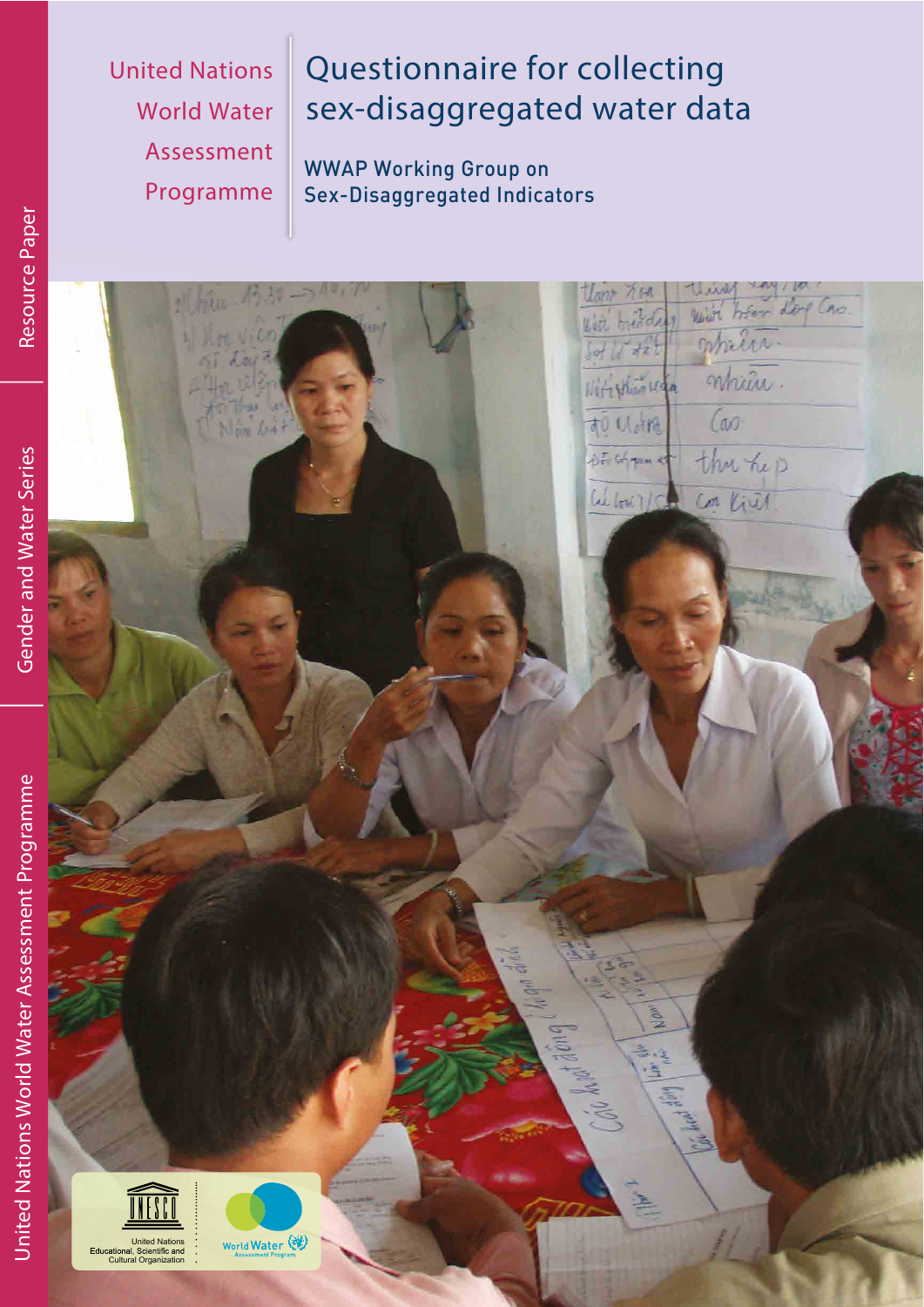Published in 2015 by the United Nations Educational, Scientific and Cultural Organization, 7, place de Fontenoy, 75352 Paris 07 SP, France

© UNESCO 2015

#### Suggested citation:

WWAP Working Group on Sex-Disaggregated Indicators. 2015. *Questionnaire for collecting sex-disaggregated water data.* Gender and Water Series. WWAP. Paris, UNESCO.



This publication is available in Open Access under the Attribution-ShareAlike 3.0 IGO (CC-BY-SA 3.0 IGO) license (http://creativecommons.org/licenses/by-sa/3.0/igo/). By using the content of this publication, the users accept to be bound by the terms of use of the UNESCO Open Access Repository [\(http://www.unesco.org/open-access/](http://www.unesco.org/open-access/termsuse-ccbysa-en) [termsuse-ccbysa-en](http://www.unesco.org/open-access/termsuse-ccbysa-en)).

The present license applies exclusively to the text content of the publication. For the use of any material not clearly identified as Belonging to UNESCO, prior permission shall be requested from: publication.copyright@unesco.org or UNESCO Publishing, 7, place de Fontenoy, 75352 Paris 07 SP France.

The designations employed and the presentation of material throughout this publication do not imply the expression of any opinion whatsoever on the part of UNESCO concerning the legal status of any country, territory, city or area or of its authorities, or concerning the delimitation of its frontiers or boundaries.

The authors are responsible for the choice and the presentation of the facts contained in this publication and for the opinions expressed therein, which are not necessarily those of UNESCO, and do not commit the Organization.

This questionnaire is Tool No. 4 of the Gender Toolkit – an output of the UN WWAP UNESCO Project on Gender-Sensitive Water Monitoring, Assessment and Reporting.

Readers are encouraged to send comments, feedback and suggestions to Francesca Greco, [f.greco@unesco.org](mailto:f.greco@unesco.org), Project Coordinator and Editor.

Cover photo: Oxfam

Cover and layout design by Dimension Grafica Perugia (Umbria), Italy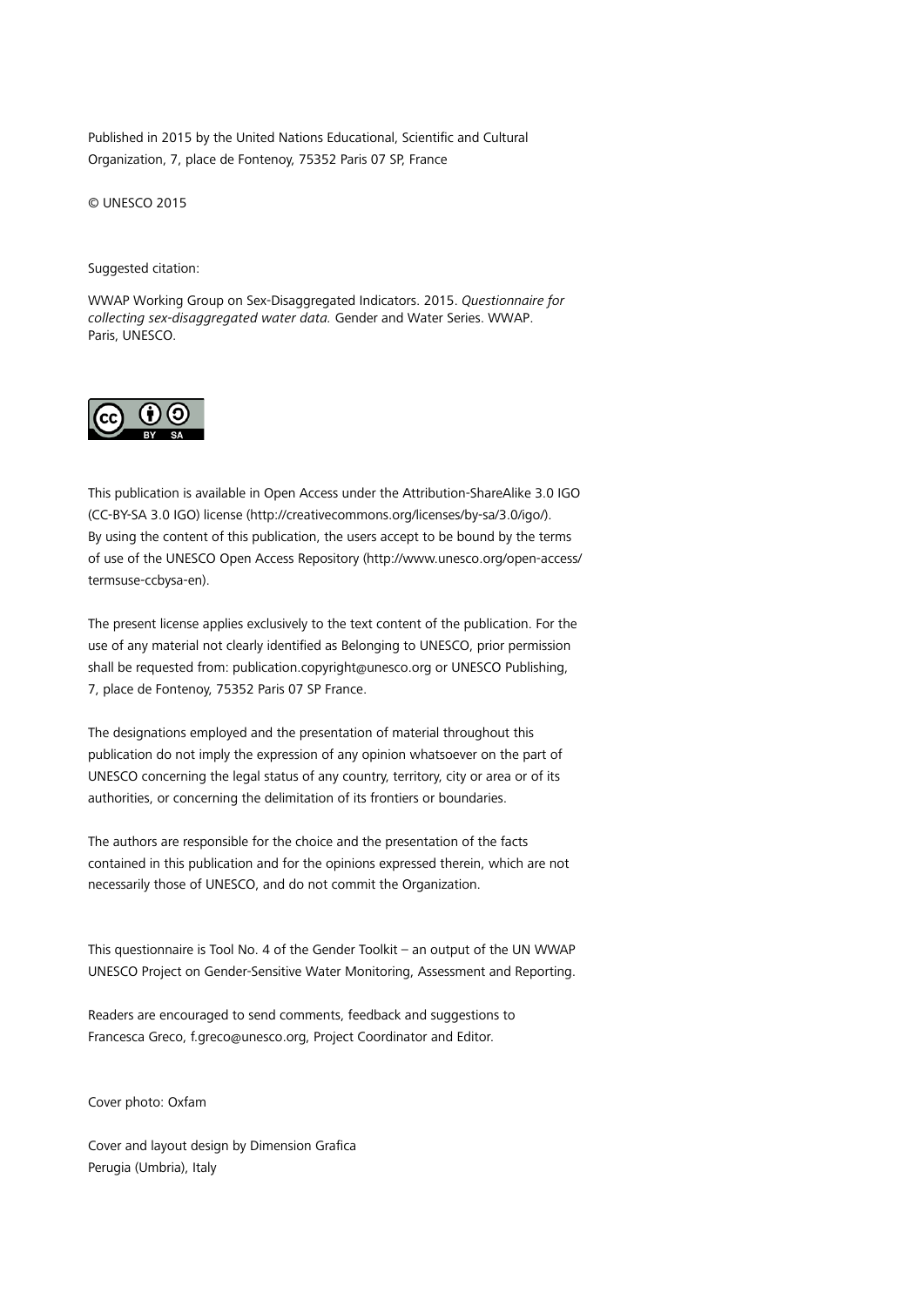### Questionnaire for collecting sex-disaggregated water data

Author: WWAP Working Group on Sex-Disaggregated Indicators Editor: Francesca Greco Co-editors: Vasudha Pangare, Roselie Schonewille

This paper is the tool n.4 of WWAP Gender Toolkit

The WWAP Gender Toolkit is an output of the UN WWAP UNESCO Project on Gender Sensitive Water Monitoring, Assessment and Reporting

WWAP Gender Series n.3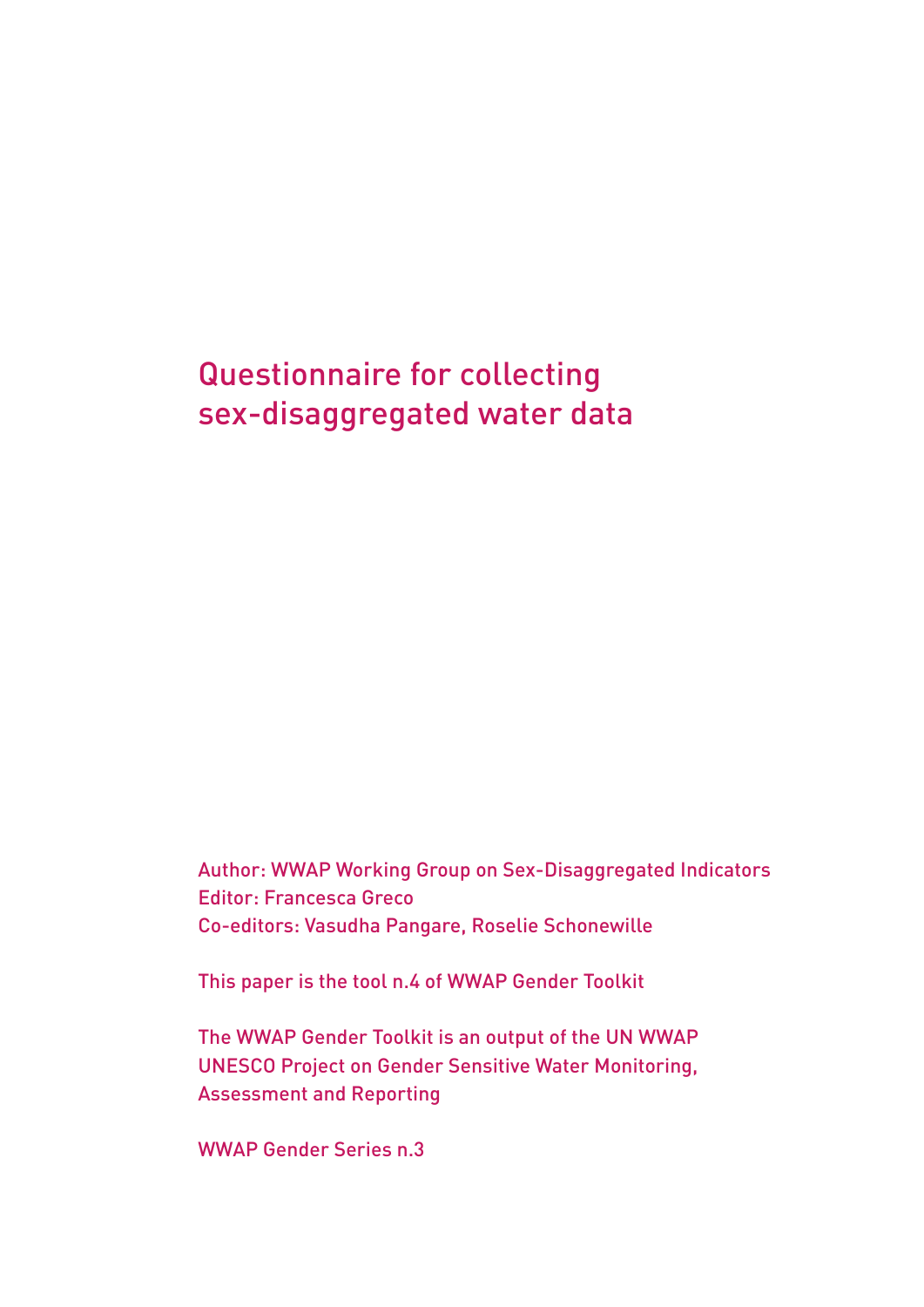## **Contents**

| <b>About the Authors</b>                                  | 5  |
|-----------------------------------------------------------|----|
| General data form for interview/focus groups              | 7  |
| General data form for intra-household surveys             | 8  |
| Indicator 1 - WATER GOVERNANCE                            | 9  |
| Indicator 2 - SAFE DRINKING WATER, SANITATION AND HYGIENE | 17 |
| Indicator 3 - DECISION-MAKING AND KNOWLEDGE PRODUCTION    | 24 |
| Indicator 4 - TRANSBOUNDARY WATER RESOURCES MANAGEMENT    | 29 |
| Indicator 5 - WATER FOR INDUSTRIAL AND AGRICULTURAL USES  | 34 |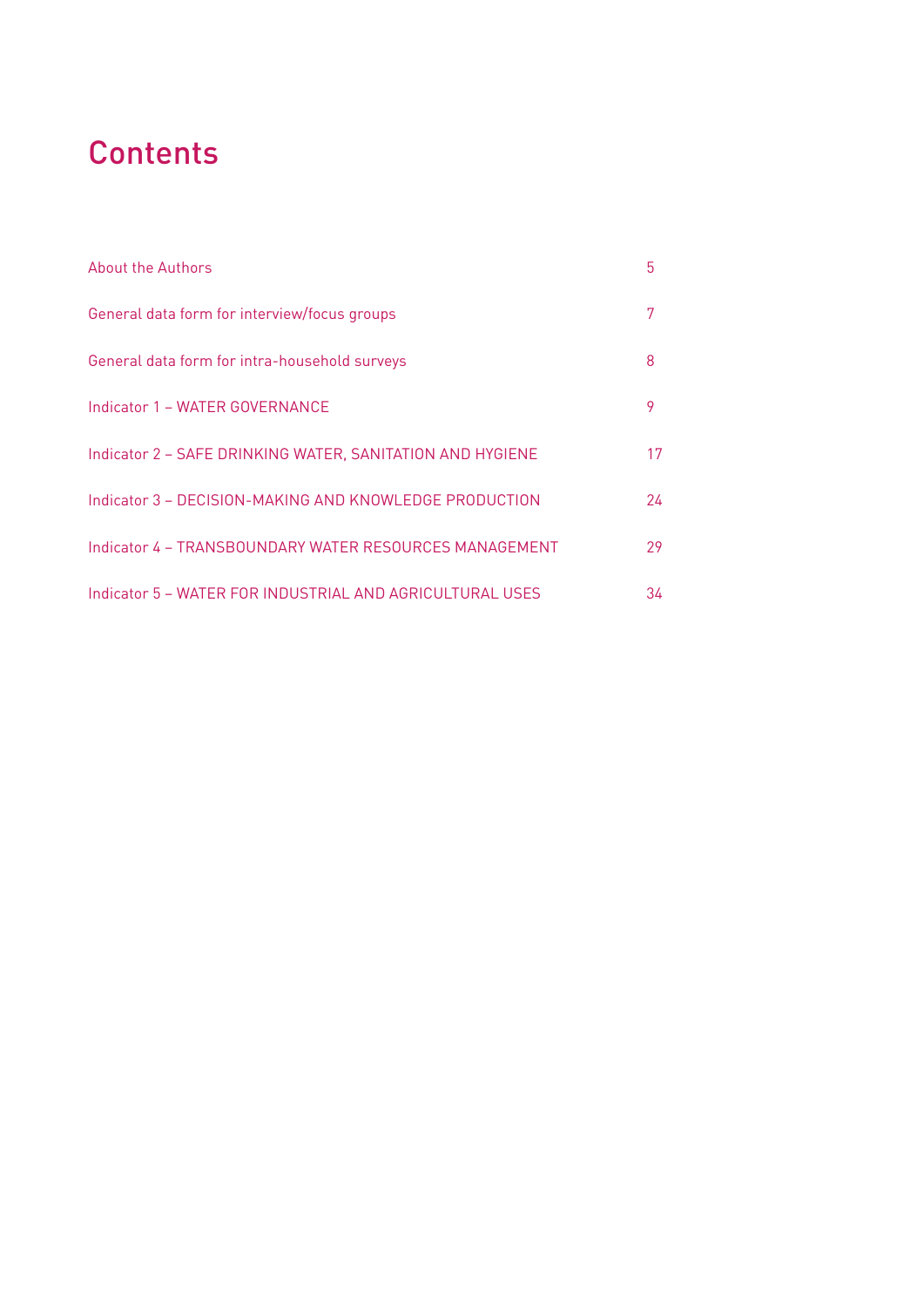### About the Authors

WWAP would like to thank all the members of the WWAP Working Group on Sex-disaggregated Water Indicators who tirelessly worked for the finalization of this paper:

- Elisabetta Aurino, Research Fellow School of Public Health Imperial College London, Research Associate Oxford University, United Kingdom;
- Susan Bazilli, Director of International Women's Rights Project, Canada;
- Alice M. Bouman-Dentener, Honorary Founding President of the Women for Water Partnership, Member Steering Committee of European Water Stewardship, The Netherlands;
- Marcia Brewster, President of United Nations Association United States, consultant on water resources and gender issues, United States;
- Angela Calvo, Associate Professor at University of Turin, Italy;
- Alice Centrone, Gender and Rural Development Consultant, Researcher General Directorate for Development Cooperation – Italian Cooperation, Italy;
- Moa Cortobius, Programme Officer UNDP Water Governance Facility, Gender Focal Point Stockholm International Water Institute (SIWI), Sweden;
- Emily Deschaine, Networking and Knowledge Management, Water Supply & Sanitation Collaborative Council (WSSCC), Switzerland;
- Anton Earle, Director African Regional Centre, Stockholm International Water Institute (SIWI), Sweden;
- Asma El Kasmi, UNESCO Chair "Water, Women and Decision Power", Al Akhawayn Unversity Ifrane, Morocco;
- Amber Fletcher, Ph.D., Johnson-Shoyama Graduate School of Public Policy, University of Regina, Canada;
- Christiane Froelich, Postdoc researcher Institute for Peace Research and Security Policy at Hamburg University, Germany;
- Giovanna Gioli, Research Group 'Climate Change and Security' (CLISEC), Hamburg University, cofounder of the international Gender, Climate Change and Conflict Network (GCCN), Germany;
- Frederique Holle, Policy Officer, Women for Water Partnership, The Netherlands;
- Inga Jacobs, Senior Researcher at Council for Scientific and Industrial Research (CSIR) South Africa;
- Eiman Karar, Executive Director for Management of Water Resources, Water Research Commission (WRC), South Africa;
- Evelyne Lyons, Independent consultant in Environmental Services Sector, France;
- Aishwarya Nair, Assistant Project Manager at Golder Associates, Editor-in-Chief wH20 Journal on Gender and Water, United States;
- Vasudha Pangare, Independent social development consultant and member of Gender and Water Alliance (GWA), Thailand;
- Carolyn Sachs, Professor of Rural Sociology and Women's Studies and Head of the Department of Women's Studies at Penn State University, United States;
- Viviana Re, Marie Curie Research Fellow, National Engineering School of Sfax (ENIS), Tunisia;
- Rosemary Rop, Water and Sanitation Specialist, World Bank, United States;
- Joni Seager, Professor and Chair, Global Studies Department, Bentley University, United States;
- Ilaria Sisto, Gender and Development Officer at FAO, Italy;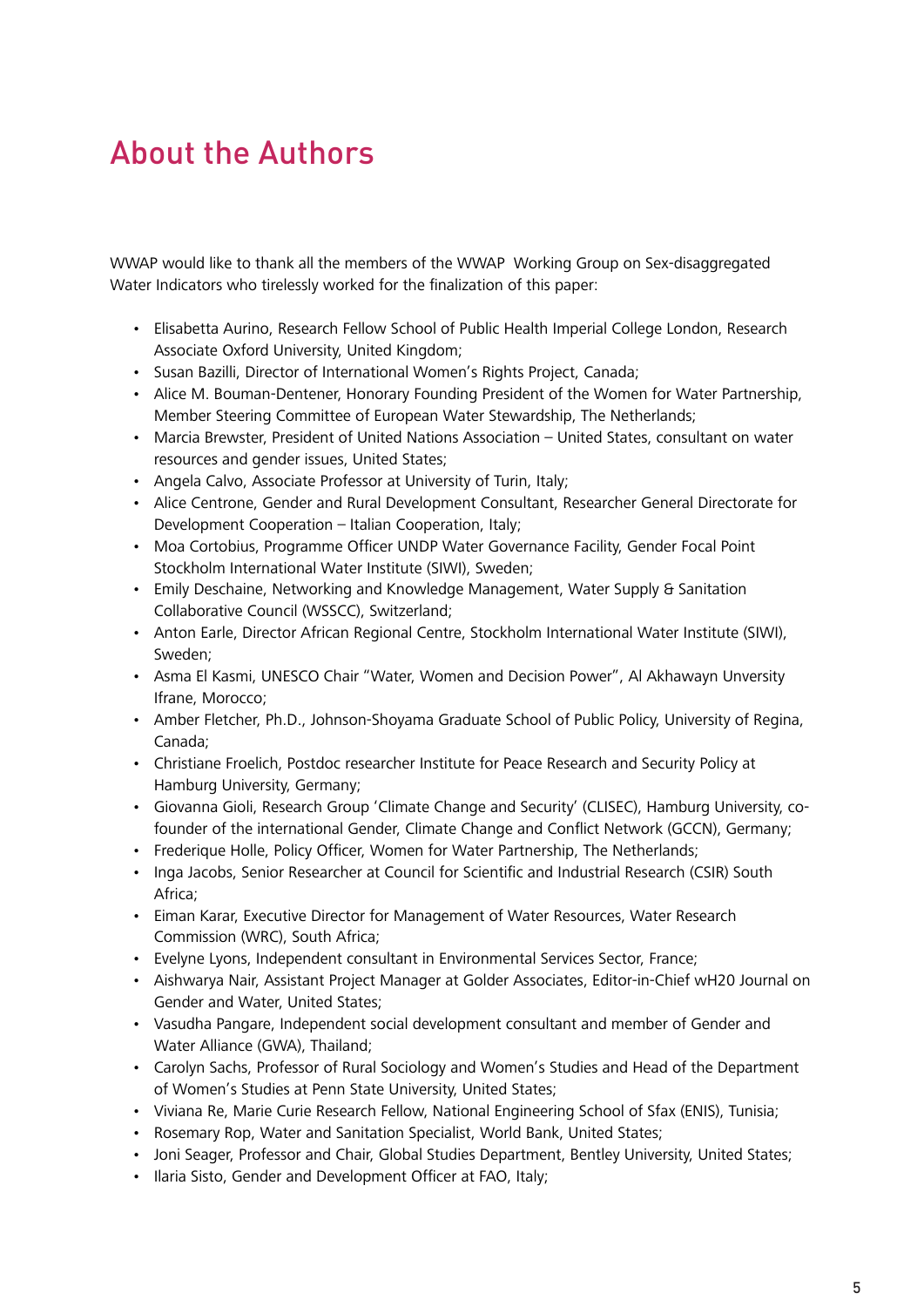- Carolyn Sachs, Professor of Rural Sociology and Women's Studies and Head of the Department of Women's Studies at Penn State University, United States;
- Viviana Re, Marie Curie Research Fellow, National Engineering School of Sfax (ENIS), Tunisia;
- Rosemary Rop, Water and Sanitation Specialist, World Bank, United States;
- Joni Seager, Professor and Chair, Global Studies Department, Bentley University, United States;
- Ilaria Sisto, Gender and Development Officer at AO, Italy;
- Lyliose Umupfasoni, Programme Officer of Eastern Africa Sub Region at African Ministeria Council on Water (AMCOW), Director of Environment and Forestry, Ministry of Natural Resources, Rwanda;
- Barbara Van Koppen, Principal Researcher Poverty, Gender and Water, Southern Africa Regional Program, International Water Management Institute (IMWI), South Africa;
- Tom Williams, Programmes Director and Regional Group Director, International Water Association (IWA), The Netherlands;
- Lesha (B.M.) Witmer, Independent Expert on Water Governance and Sustainable Development, Steering Committee Member of the Women for Water Partnership, The Netherlands;
- Claudia Wendland, Water and Sanitation Specialist at Women in Europe for a Common Future (WECF), Germany;
- Seemin Qayum,Policy Advisor on Sustainable Development , UN Women;
- Kusum Athukorala, Chair of NetWater and the Sri Lanka Water Partnership;
- Emma Anakhasyan, Women for Water Partnership, Armenian Women for Health and Healthy Environment NGO;
- Nelson Gomonda, M&E project manager of African Ministers Council on Water (AMCOW).

We are grateful to the following colleagues at WWAP Secretariat for their valuable support: Michela Miletto, Diwata Hunziker, Valentina Abete, Simona Gallese, Vasudha Pangare and, in particular, to WWAP interns Alessio Lilli and Roselie Schonewille. We are equally grateful to UNESCO Publications Board, and to Gulser Corat and Cvetan Cvetkovski of UNESCO Division for Gender Equality.

The questionnaire was formulated by the members of WWAP Working Group on Sex-Disaggregated Indicators, between January and December 2014, under the coordination of Francesca Greco. The material was prepared and edited between January and August 2015. The list of questions is based on discussions held during meetings, teleconferences and email exchanges throughout 2014.

Based on the final esults of the Second Workshop of the WWAP Working Group on Sex-disaggregated indicators (December 2014), the final list of questions app oved for this questionnaire was transcribed by Roselie Shonewille and co-edited by Roselie Schonewille and Vasudha Pangare, under the editorial coordination of Francesca Greco.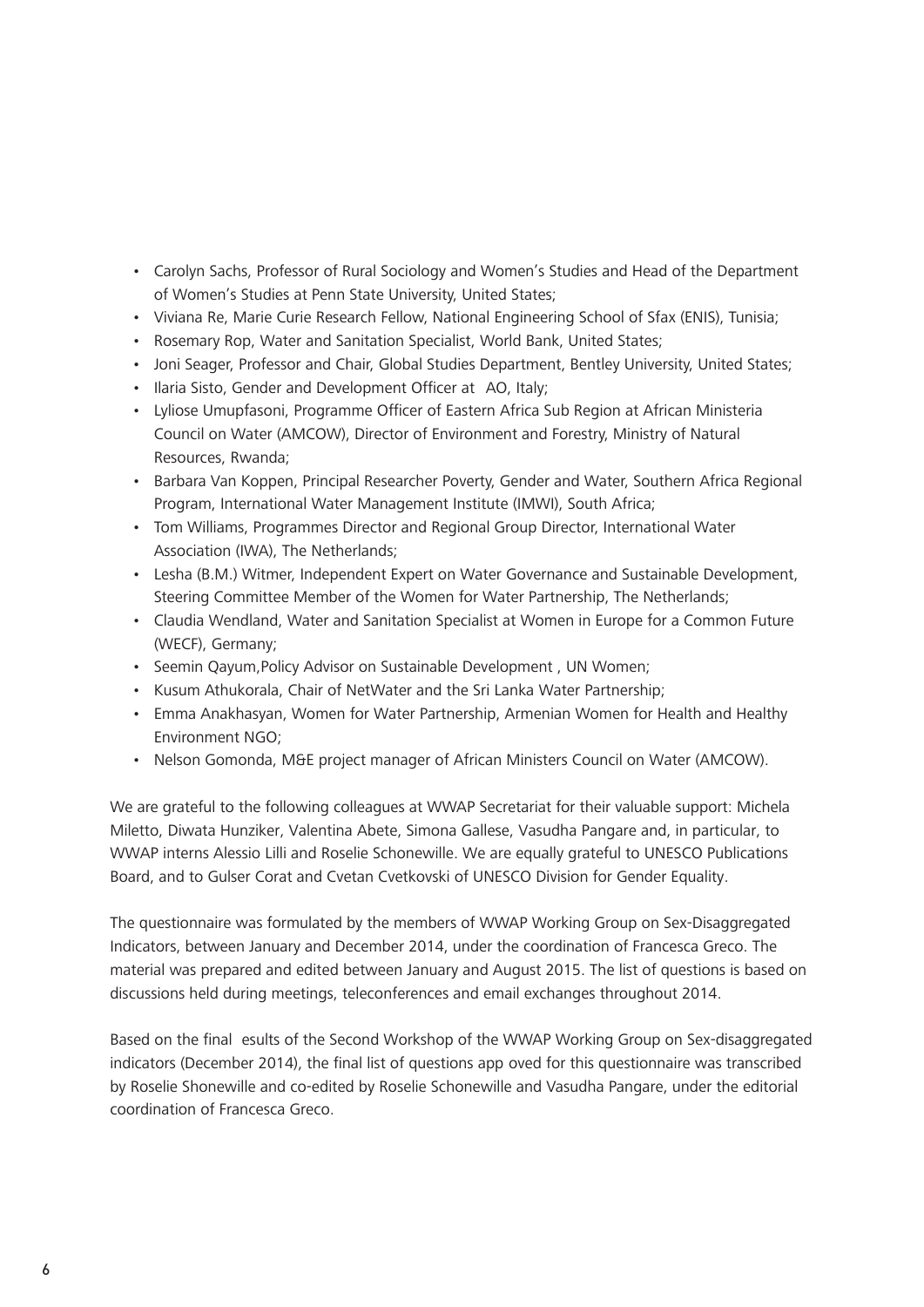### General data form for interview/focus group

|                                 | *Urban *Peri-urban (to _______ city/town)                                                | *Rural |
|---------------------------------|------------------------------------------------------------------------------------------|--------|
| Questions about the interviewer |                                                                                          |        |
| Sex: Female<br>$\square$ Male   | Age: __________                                                                          |        |
|                                 |                                                                                          |        |
|                                 |                                                                                          |        |
|                                 |                                                                                          |        |
|                                 |                                                                                          |        |
|                                 |                                                                                          |        |
|                                 |                                                                                          |        |
|                                 | Purpose and location of interview/focus group:                                           |        |
|                                 |                                                                                          |        |
|                                 |                                                                                          |        |
|                                 | Questions about interviewee (please add additional sheets when working with focus group) |        |
| Sex: □ Female                   | Age: __________                                                                          |        |
| $\square$ Male                  |                                                                                          |        |
|                                 |                                                                                          |        |
|                                 |                                                                                          |        |
|                                 |                                                                                          |        |

 $\bigcirc$ 

 $\begin{matrix} 1 & 0 & 0 \\ 0 & 0 & 0 \\ 0 & 0 & 0 \\ 0 & 0 & 0 \\ 0 & 0 & 0 \\ 0 & 0 & 0 \\ 0 & 0 & 0 \\ 0 & 0 & 0 \\ 0 & 0 & 0 \\ 0 & 0 & 0 & 0 \\ 0 & 0 & 0 & 0 \\ 0 & 0 & 0 & 0 \\ 0 & 0 & 0 & 0 \\ 0 & 0 & 0 & 0 & 0 \\ 0 & 0 & 0 & 0 & 0 \\ 0 & 0 & 0 & 0 & 0 \\ 0 & 0 & 0 & 0 & 0 & 0 \\ 0 & 0 & 0 & 0 & 0 & 0 \\ 0 & 0$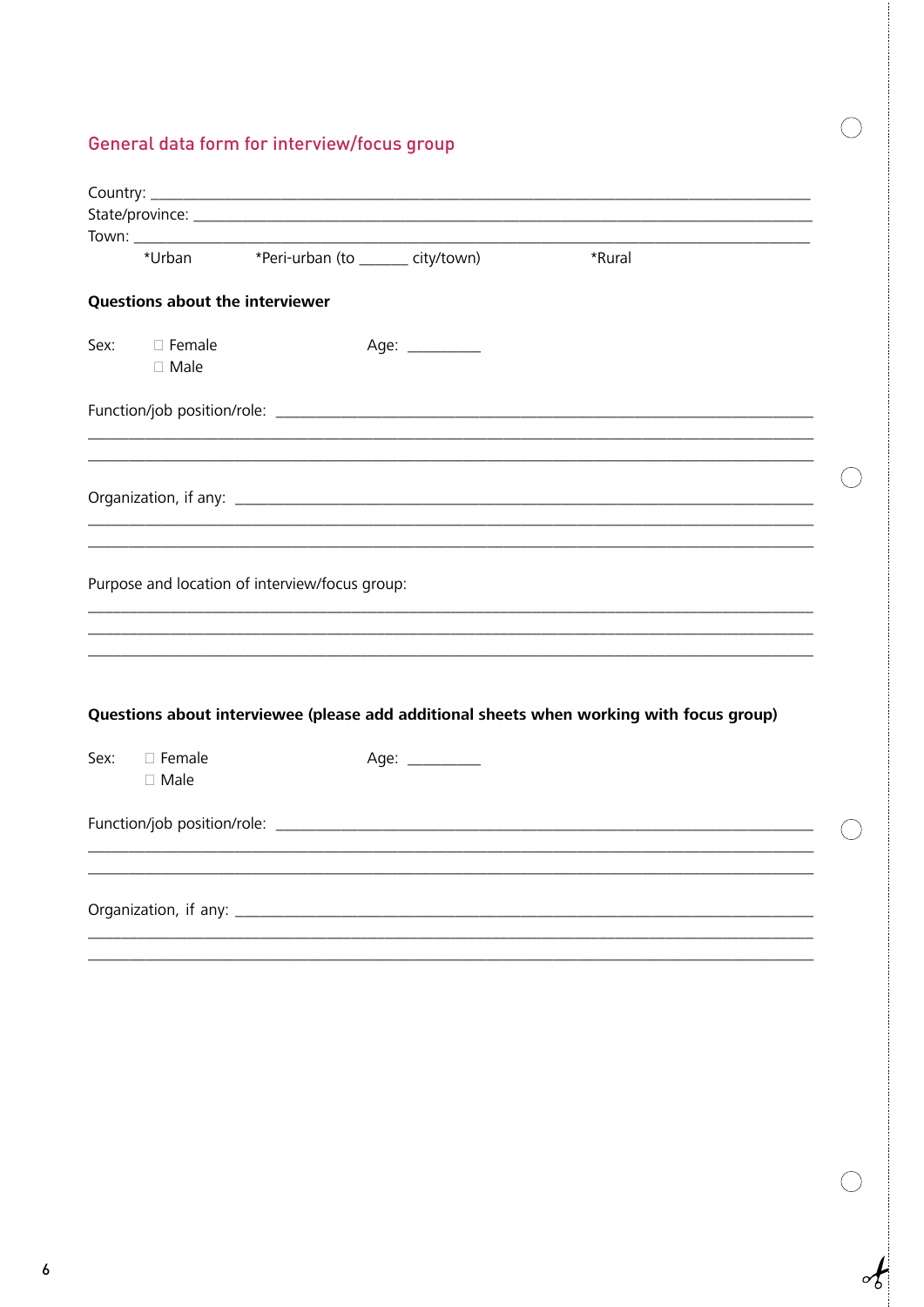### General data form for intra-household surveys

 $\bigcirc$ 

 $\mathcal{L}$ 

|      | *Urban                                                       | *Peri-urban (to _______ city/town)                                                                                                                                           |                 | *Rural                                                                                                      |  |
|------|--------------------------------------------------------------|------------------------------------------------------------------------------------------------------------------------------------------------------------------------------|-----------------|-------------------------------------------------------------------------------------------------------------|--|
|      |                                                              | Questions about the interviewer:                                                                                                                                             |                 |                                                                                                             |  |
|      | Sex: □ Female<br>$\square$ Male                              |                                                                                                                                                                              | Age: __________ |                                                                                                             |  |
|      |                                                              |                                                                                                                                                                              |                 |                                                                                                             |  |
|      |                                                              |                                                                                                                                                                              |                 |                                                                                                             |  |
|      |                                                              |                                                                                                                                                                              |                 |                                                                                                             |  |
| Sex: | Questions about interviewee:<br>$\Box$ Female<br>$\Box$ Male |                                                                                                                                                                              | Age: _________  |                                                                                                             |  |
|      |                                                              |                                                                                                                                                                              |                 |                                                                                                             |  |
|      | $\Box$ Head of household<br>□ Grandparent                    | Position within household (including total number of household members):<br>□ Partner of head of household<br>□ Child, age ___________<br>Other family member, _____________ |                 |                                                                                                             |  |
|      |                                                              |                                                                                                                                                                              |                 | Literacy level (reading and writing) with no formal education or highest level of education of interviewee: |  |
|      |                                                              |                                                                                                                                                                              |                 |                                                                                                             |  |
|      |                                                              |                                                                                                                                                                              |                 |                                                                                                             |  |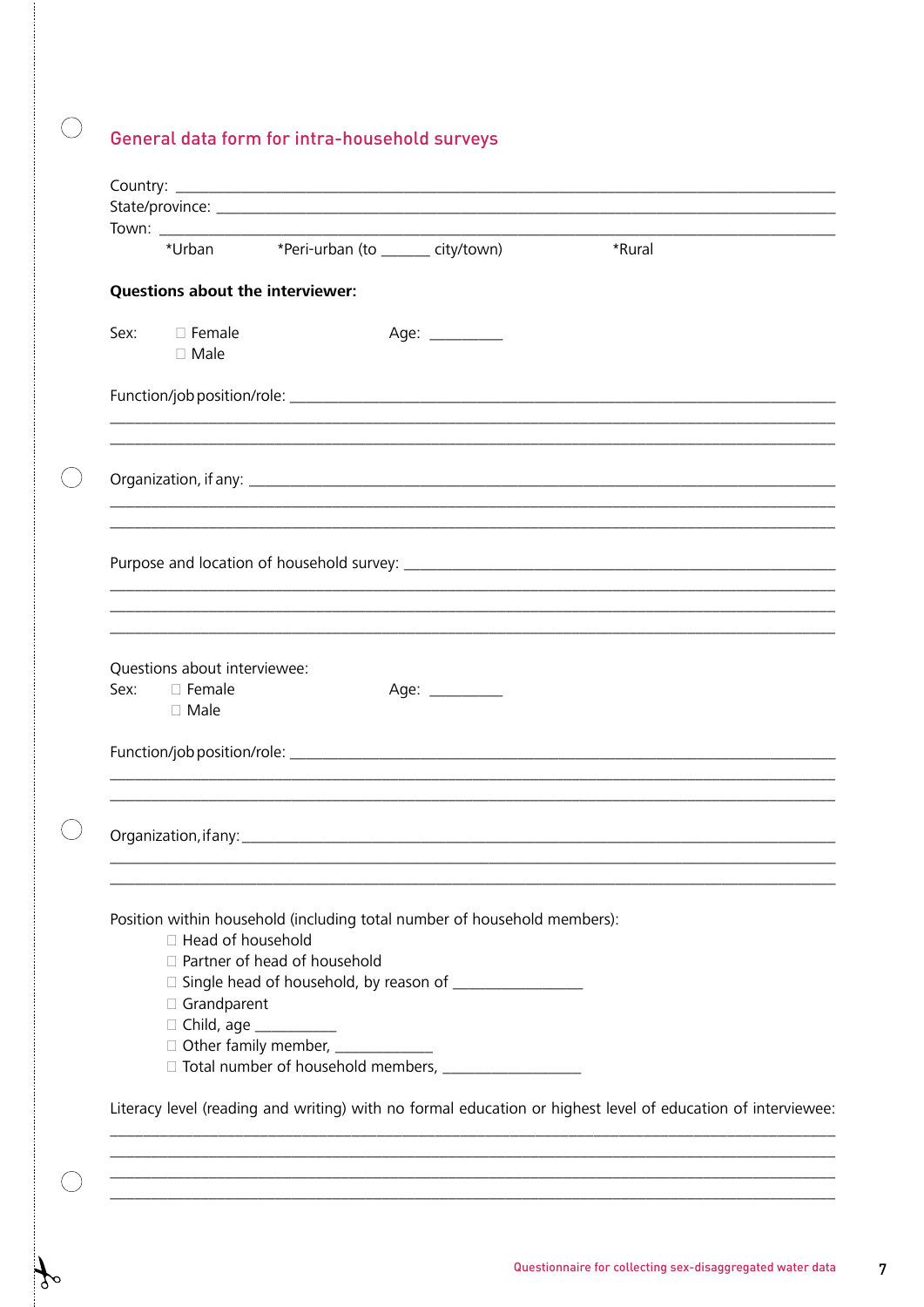# INDICATOR 1 | WATER GOVERNANCE

| l INDICATOR 1a | Number of M/F paid staff in public water governance agencies, disaggregated by job category/level        |  |  |  |  |  |
|----------------|----------------------------------------------------------------------------------------------------------|--|--|--|--|--|
|                | and decision-making capacity (and salary if available), at: national level; county/province/state level; |  |  |  |  |  |
|                | town/village level (sample).                                                                             |  |  |  |  |  |

**Methodology:** Fact finding through desk study of records and documentation of recruitment process and Human Resources policy; interviews with key informants to obtain information regarding relevant documents and information.

#### **Questions:**

1a.1 What is the number of M/F in various positions, what are their roles and responsibilities and what are their job specifications?

| M/F | Position | Role and responsibility | Job specification |
|-----|----------|-------------------------|-------------------|
|     |          |                         |                   |
|     |          |                         |                   |
|     |          |                         |                   |

 1a.2 What is the process of recruitment and the selection of staff? Where are positions advertised? What are the Terms of References (TOR) for hiring people?

\_\_\_\_\_\_\_\_\_\_\_\_\_\_\_\_\_\_\_\_\_\_\_\_\_\_\_\_\_\_\_\_\_\_\_\_\_\_\_\_\_\_\_\_\_\_\_\_\_\_\_\_\_\_\_\_\_\_\_\_\_\_\_\_\_\_\_\_\_\_\_\_\_\_\_\_\_\_\_\_\_\_\_\_\_\_\_\_ \_\_\_\_\_\_\_\_\_\_\_\_\_\_\_\_\_\_\_\_\_\_\_\_\_\_\_\_\_\_\_\_\_\_\_\_\_\_\_\_\_\_\_\_\_\_\_\_\_\_\_\_\_\_\_\_\_\_\_\_\_\_\_\_\_\_\_\_\_\_\_\_\_\_\_\_\_\_\_\_\_\_\_\_\_\_\_\_ \_\_\_\_\_\_\_\_\_\_\_\_\_\_\_\_\_\_\_\_\_\_\_\_\_\_\_\_\_\_\_\_\_\_\_\_\_\_\_\_\_\_\_\_\_\_\_\_\_\_\_\_\_\_\_\_\_\_\_\_\_\_\_\_\_\_\_\_\_\_\_\_\_\_\_\_\_\_\_\_\_\_\_\_\_\_\_\_ \_\_\_\_\_\_\_\_\_\_\_\_\_\_\_\_\_\_\_\_\_\_\_\_\_\_\_\_\_\_\_\_\_\_\_\_\_\_\_\_\_\_\_\_\_\_\_\_\_\_\_\_\_\_\_\_\_\_\_\_\_\_\_\_\_\_\_\_\_\_\_\_\_\_\_\_\_\_\_\_\_\_\_\_\_\_\_\_

1a.3 What type of training is given to new and old staff? What are the capacity building opportunities offered to M/F staff, particularly with respect to upward mobility?

\_\_\_\_\_\_\_\_\_\_\_\_\_\_\_\_\_\_\_\_\_\_\_\_\_\_\_\_\_\_\_\_\_\_\_\_\_\_\_\_\_\_\_\_\_\_\_\_\_\_\_\_\_\_\_\_\_\_\_\_\_\_\_\_\_\_\_\_\_\_\_\_\_\_\_\_\_\_\_\_\_\_\_\_\_\_\_\_ \_\_\_\_\_\_\_\_\_\_\_\_\_\_\_\_\_\_\_\_\_\_\_\_\_\_\_\_\_\_\_\_\_\_\_\_\_\_\_\_\_\_\_\_\_\_\_\_\_\_\_\_\_\_\_\_\_\_\_\_\_\_\_\_\_\_\_\_\_\_\_\_\_\_\_\_\_\_\_\_\_\_\_\_\_\_\_\_ \_\_\_\_\_\_\_\_\_\_\_\_\_\_\_\_\_\_\_\_\_\_\_\_\_\_\_\_\_\_\_\_\_\_\_\_\_\_\_\_\_\_\_\_\_\_\_\_\_\_\_\_\_\_\_\_\_\_\_\_\_\_\_\_\_\_\_\_\_\_\_\_\_\_\_\_\_\_\_\_\_\_\_\_\_\_\_\_ \_\_\_\_\_\_\_\_\_\_\_\_\_\_\_\_\_\_\_\_\_\_\_\_\_\_\_\_\_\_\_\_\_\_\_\_\_\_\_\_\_\_\_\_\_\_\_\_\_\_\_\_\_\_\_\_\_\_\_\_\_\_\_\_\_\_\_\_\_\_\_\_\_\_\_\_\_\_\_\_\_\_\_\_\_\_\_\_

#### LEGEND OF SYMBOLS



Consider using mobile phones when possible, according to the rules of the *Guidelines*, depending on the size of population sample, freedom of use of mobile devices and/or diffusion of mobile phones among the population sample. If mobile-phone inquiry is not possible, please proceed personally.



While sex-disaggregated data are collected through this questionnaire, it can also occur in mixed environments. In these particular cases, women and men need to be interviewed in a separate environment. Please, see the guideline for more information on how to proceed.



Information need to be validated at different levels. Please refer to the *Guidelines* on how to proceed.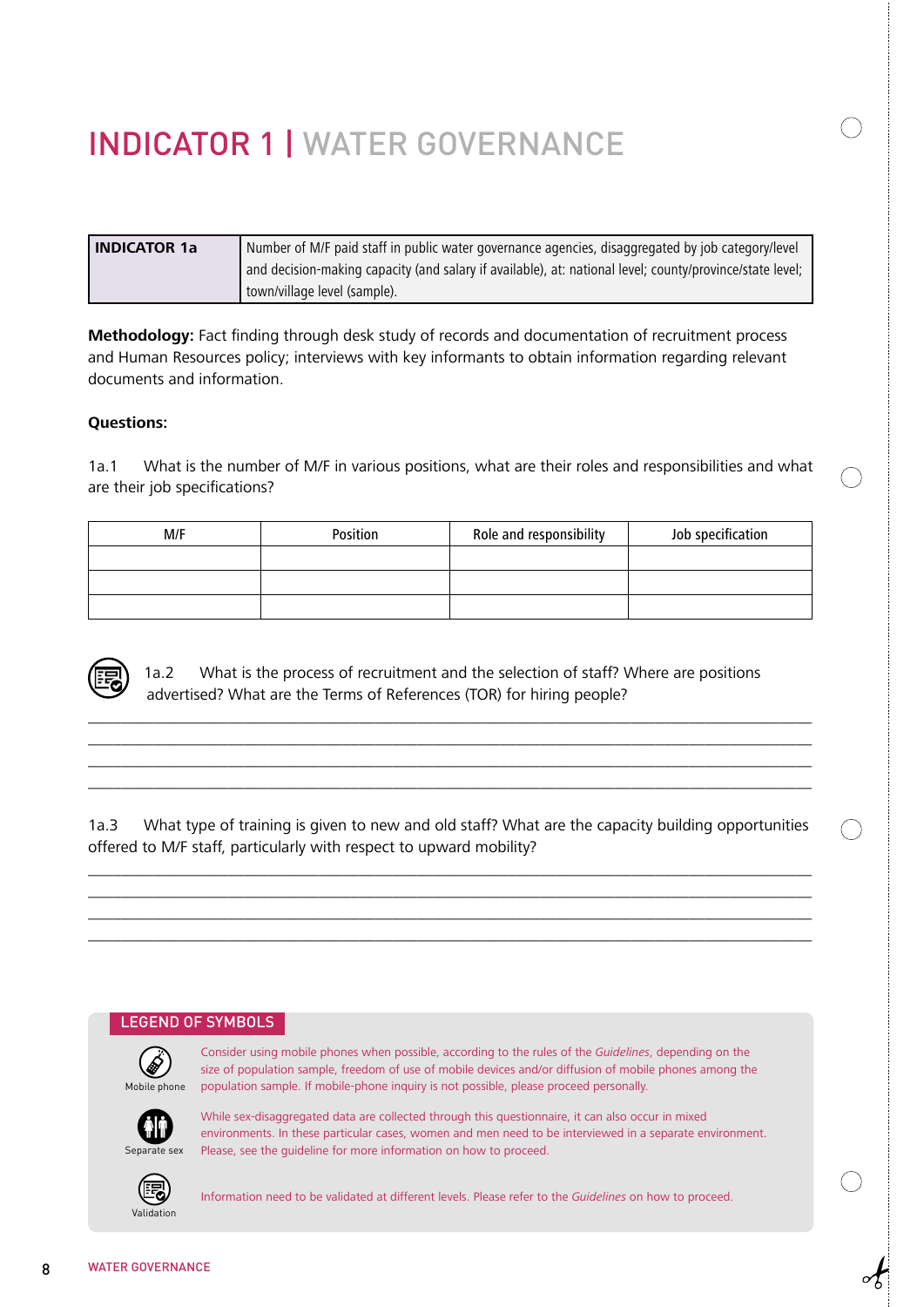#### 1a.4 What are the constraints in the recruitment and selection process of M/F for different positions? \_\_\_\_\_\_\_\_\_\_\_\_\_\_\_\_\_\_\_\_\_\_\_\_\_\_\_\_\_\_\_\_\_\_\_\_\_\_\_\_\_\_\_\_\_\_\_\_\_\_\_\_\_\_\_\_\_\_\_\_\_\_\_\_\_\_\_\_\_\_\_\_\_\_\_\_\_\_\_\_\_\_\_\_\_\_\_\_

\_\_\_\_\_\_\_\_\_\_\_\_\_\_\_\_\_\_\_\_\_\_\_\_\_\_\_\_\_\_\_\_\_\_\_\_\_\_\_\_\_\_\_\_\_\_\_\_\_\_\_\_\_\_\_\_\_\_\_\_\_\_\_\_\_\_\_\_\_\_\_\_\_\_\_\_\_\_\_\_\_\_\_\_\_\_\_\_

| <b>INDICATOR 1b</b> | Number of M/F in paid and unpaid positions in local water governance formally struc-       |
|---------------------|--------------------------------------------------------------------------------------------|
|                     | tured entities (water users associations, etc.) at town/village level (sample); disaggre-  |
|                     | gated by nature of relationship to the entity (e.g. 'member', 'board', 'executive', 'lead- |
|                     | ership', 'decision-making group', etc.) and types of tasks.                                |

**Methodology:** Fact finding through desk study of records; Focus Group Discussions with members of these groups and associations; interviews with key informants identified as important sources of information during the FDGs.

#### **Questions:**

 $\bigcap$ 

 $\bigcap$ 

1b.1 What is the number of M/F in various positions, what are their roles and responsibilities and what are their job specifications?

| M/F | Position (paid/unpaid) | Role and responsibility | Job specification |
|-----|------------------------|-------------------------|-------------------|
|     |                        |                         |                   |
|     |                        |                         |                   |
|     |                        |                         |                   |

1b.2 Regarding the process of recruitment and the selection of paid/unpaid staff: where are positions advertised? What are the Terms of References for hiring people?

\_\_\_\_\_\_\_\_\_\_\_\_\_\_\_\_\_\_\_\_\_\_\_\_\_\_\_\_\_\_\_\_\_\_\_\_\_\_\_\_\_\_\_\_\_\_\_\_\_\_\_\_\_\_\_\_\_\_\_\_\_\_\_\_\_\_\_\_\_\_\_\_\_\_\_\_\_\_\_\_\_\_\_\_\_\_\_\_ \_\_\_\_\_\_\_\_\_\_\_\_\_\_\_\_\_\_\_\_\_\_\_\_\_\_\_\_\_\_\_\_\_\_\_\_\_\_\_\_\_\_\_\_\_\_\_\_\_\_\_\_\_\_\_\_\_\_\_\_\_\_\_\_\_\_\_\_\_\_\_\_\_\_\_\_\_\_\_\_\_\_\_\_\_\_\_\_ \_\_\_\_\_\_\_\_\_\_\_\_\_\_\_\_\_\_\_\_\_\_\_\_\_\_\_\_\_\_\_\_\_\_\_\_\_\_\_\_\_\_\_\_\_\_\_\_\_\_\_\_\_\_\_\_\_\_\_\_\_\_\_\_\_\_\_\_\_\_\_\_\_\_\_\_\_\_\_\_\_\_\_\_\_\_\_\_ \_\_\_\_\_\_\_\_\_\_\_\_\_\_\_\_\_\_\_\_\_\_\_\_\_\_\_\_\_\_\_\_\_\_\_\_\_\_\_\_\_\_\_\_\_\_\_\_\_\_\_\_\_\_\_\_\_\_\_\_\_\_\_\_\_\_\_\_\_\_\_\_\_\_\_\_\_\_\_\_\_\_\_\_\_\_\_\_

1b.3 What type of training is given? What are the capacity building opportunities offered to M/F paid/ unpaid staff?

\_\_\_\_\_\_\_\_\_\_\_\_\_\_\_\_\_\_\_\_\_\_\_\_\_\_\_\_\_\_\_\_\_\_\_\_\_\_\_\_\_\_\_\_\_\_\_\_\_\_\_\_\_\_\_\_\_\_\_\_\_\_\_\_\_\_\_\_\_\_\_\_\_\_\_\_\_\_\_\_\_\_\_\_\_\_\_\_ \_\_\_\_\_\_\_\_\_\_\_\_\_\_\_\_\_\_\_\_\_\_\_\_\_\_\_\_\_\_\_\_\_\_\_\_\_\_\_\_\_\_\_\_\_\_\_\_\_\_\_\_\_\_\_\_\_\_\_\_\_\_\_\_\_\_\_\_\_\_\_\_\_\_\_\_\_\_\_\_\_\_\_\_\_\_\_\_ \_\_\_\_\_\_\_\_\_\_\_\_\_\_\_\_\_\_\_\_\_\_\_\_\_\_\_\_\_\_\_\_\_\_\_\_\_\_\_\_\_\_\_\_\_\_\_\_\_\_\_\_\_\_\_\_\_\_\_\_\_\_\_\_\_\_\_\_\_\_\_\_\_\_\_\_\_\_\_\_\_\_\_\_\_\_\_\_ \_\_\_\_\_\_\_\_\_\_\_\_\_\_\_\_\_\_\_\_\_\_\_\_\_\_\_\_\_\_\_\_\_\_\_\_\_\_\_\_\_\_\_\_\_\_\_\_\_\_\_\_\_\_\_\_\_\_\_\_\_\_\_\_\_\_\_\_\_\_\_\_\_\_\_\_\_\_\_\_\_\_\_\_\_\_\_\_

1b.4 What are the constraints in the recruitment and selection process of M/F for different paid/ unpaid positions?

\_\_\_\_\_\_\_\_\_\_\_\_\_\_\_\_\_\_\_\_\_\_\_\_\_\_\_\_\_\_\_\_\_\_\_\_\_\_\_\_\_\_\_\_\_\_\_\_\_\_\_\_\_\_\_\_\_\_\_\_\_\_\_\_\_\_\_\_\_\_\_\_\_\_\_\_\_\_\_\_\_\_\_\_\_\_\_\_ \_\_\_\_\_\_\_\_\_\_\_\_\_\_\_\_\_\_\_\_\_\_\_\_\_\_\_\_\_\_\_\_\_\_\_\_\_\_\_\_\_\_\_\_\_\_\_\_\_\_\_\_\_\_\_\_\_\_\_\_\_\_\_\_\_\_\_\_\_\_\_\_\_\_\_\_\_\_\_\_\_\_\_\_\_\_\_\_ \_\_\_\_\_\_\_\_\_\_\_\_\_\_\_\_\_\_\_\_\_\_\_\_\_\_\_\_\_\_\_\_\_\_\_\_\_\_\_\_\_\_\_\_\_\_\_\_\_\_\_\_\_\_\_\_\_\_\_\_\_\_\_\_\_\_\_\_\_\_\_\_\_\_\_\_\_\_\_\_\_\_\_\_\_\_\_\_ \_\_\_\_\_\_\_\_\_\_\_\_\_\_\_\_\_\_\_\_\_\_\_\_\_\_\_\_\_\_\_\_\_\_\_\_\_\_\_\_\_\_\_\_\_\_\_\_\_\_\_\_\_\_\_\_\_\_\_\_\_\_\_\_\_\_\_\_\_\_\_\_\_\_\_\_\_\_\_\_\_\_\_\_\_\_\_\_

Questionnaire for collecting sex-disaggregated water data 9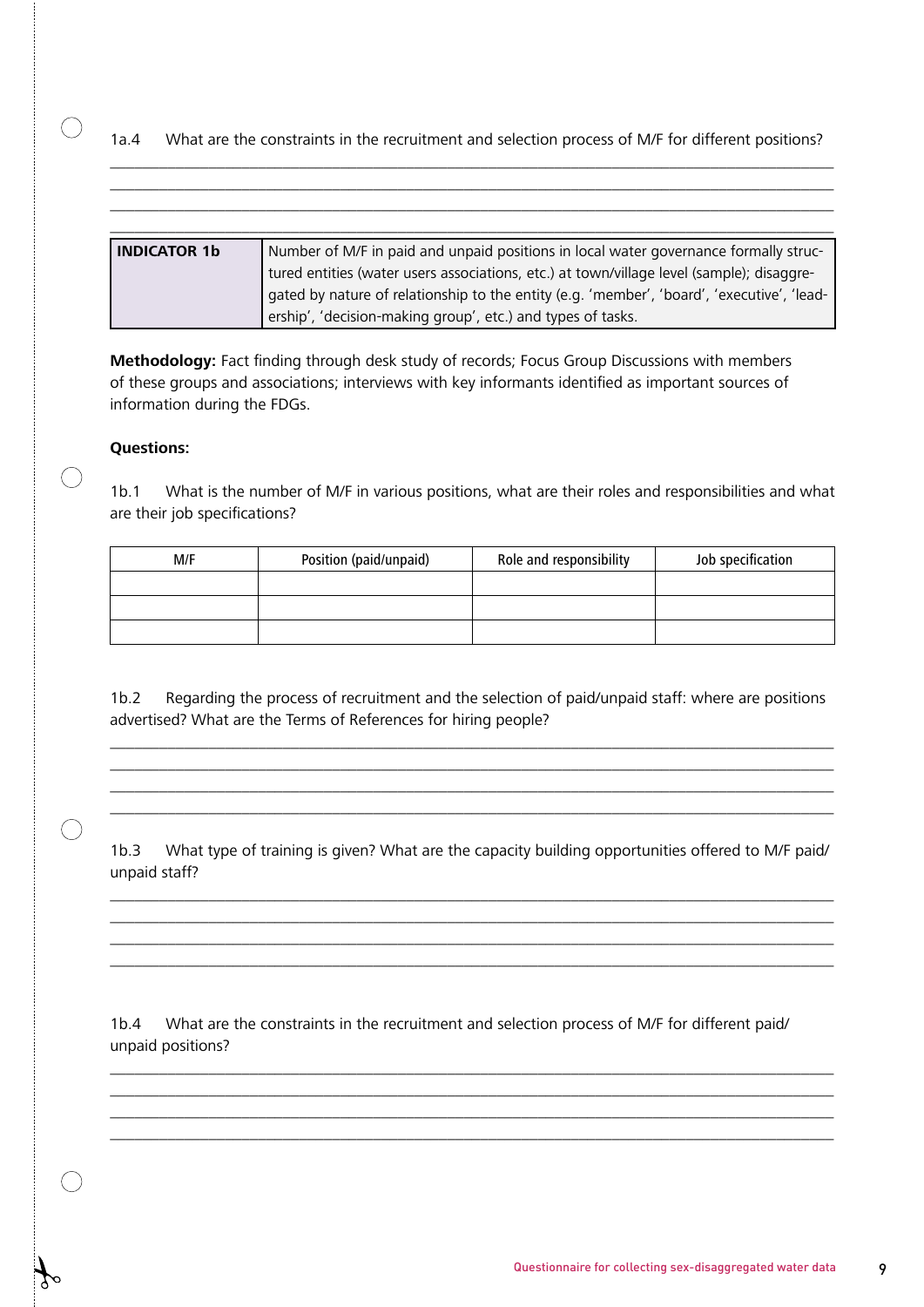| <b>INDICATOR 1c</b> | Intensity of M/F in (sample/representative) meetings of public entity bodies sampled   |  |
|---------------------|----------------------------------------------------------------------------------------|--|
|                     | at national, sub-national, and local levels, including outcomes such as: ratio of con- |  |
|                     | tributions in decision-making meetings by women and men; percentage of decisions       |  |
|                     | adopted from women's contributions in meetings.                                        |  |

**Methodology:** Fact finding through desk study of records of attendance, and minutes of meetings; (participatory) observation by attending meetings; interviews with key informants identified during the desk study and observation of meetings, and with office bearers in the public entity bodies.

#### **Questions:**

1c.1 Explain the process of decision-making: who proposes decisions? Who accepts decisions? Is there a discussion around it? How is the process monitored and facilitated? Who is responsible for the operationalization of decisions?

\_\_\_\_\_\_\_\_\_\_\_\_\_\_\_\_\_\_\_\_\_\_\_\_\_\_\_\_\_\_\_\_\_\_\_\_\_\_\_\_\_\_\_\_\_\_\_\_\_\_\_\_\_\_\_\_\_\_\_\_\_\_\_\_\_\_\_\_\_\_\_\_\_\_\_\_\_\_\_\_\_\_\_\_\_\_\_\_ \_\_\_\_\_\_\_\_\_\_\_\_\_\_\_\_\_\_\_\_\_\_\_\_\_\_\_\_\_\_\_\_\_\_\_\_\_\_\_\_\_\_\_\_\_\_\_\_\_\_\_\_\_\_\_\_\_\_\_\_\_\_\_\_\_\_\_\_\_\_\_\_\_\_\_\_\_\_\_\_\_\_\_\_\_\_\_\_ \_\_\_\_\_\_\_\_\_\_\_\_\_\_\_\_\_\_\_\_\_\_\_\_\_\_\_\_\_\_\_\_\_\_\_\_\_\_\_\_\_\_\_\_\_\_\_\_\_\_\_\_\_\_\_\_\_\_\_\_\_\_\_\_\_\_\_\_\_\_\_\_\_\_\_\_\_\_\_\_\_\_\_\_\_\_\_\_ \_\_\_\_\_\_\_\_\_\_\_\_\_\_\_\_\_\_\_\_\_\_\_\_\_\_\_\_\_\_\_\_\_\_\_\_\_\_\_\_\_\_\_\_\_\_\_\_\_\_\_\_\_\_\_\_\_\_\_\_\_\_\_\_\_\_\_\_\_\_\_\_\_\_\_\_\_\_\_\_\_\_\_\_\_\_\_\_

1c.2 How often are suggestions by M/F accepted? Can decisions be changed? Is there space for interventions/suggestions by M/F? Who sets the agenda for the meeting? Can new issues be added by M/F?

\_\_\_\_\_\_\_\_\_\_\_\_\_\_\_\_\_\_\_\_\_\_\_\_\_\_\_\_\_\_\_\_\_\_\_\_\_\_\_\_\_\_\_\_\_\_\_\_\_\_\_\_\_\_\_\_\_\_\_\_\_\_\_\_\_\_\_\_\_\_\_\_\_\_\_\_\_\_\_\_\_\_\_\_\_\_\_\_ \_\_\_\_\_\_\_\_\_\_\_\_\_\_\_\_\_\_\_\_\_\_\_\_\_\_\_\_\_\_\_\_\_\_\_\_\_\_\_\_\_\_\_\_\_\_\_\_\_\_\_\_\_\_\_\_\_\_\_\_\_\_\_\_\_\_\_\_\_\_\_\_\_\_\_\_\_\_\_\_\_\_\_\_\_\_\_\_ \_\_\_\_\_\_\_\_\_\_\_\_\_\_\_\_\_\_\_\_\_\_\_\_\_\_\_\_\_\_\_\_\_\_\_\_\_\_\_\_\_\_\_\_\_\_\_\_\_\_\_\_\_\_\_\_\_\_\_\_\_\_\_\_\_\_\_\_\_\_\_\_\_\_\_\_\_\_\_\_\_\_\_\_\_\_\_\_ \_\_\_\_\_\_\_\_\_\_\_\_\_\_\_\_\_\_\_\_\_\_\_\_\_\_\_\_\_\_\_\_\_\_\_\_\_\_\_\_\_\_\_\_\_\_\_\_\_\_\_\_\_\_\_\_\_\_\_\_\_\_\_\_\_\_\_\_\_\_\_\_\_\_\_\_\_\_\_\_\_\_\_\_\_\_\_\_

1c.3 What are the capacity building opportunities for empowering M/F participation in meetings?

\_\_\_\_\_\_\_\_\_\_\_\_\_\_\_\_\_\_\_\_\_\_\_\_\_\_\_\_\_\_\_\_\_\_\_\_\_\_\_\_\_\_\_\_\_\_\_\_\_\_\_\_\_\_\_\_\_\_\_\_\_\_\_\_\_\_\_\_\_\_\_\_\_\_\_\_\_\_\_\_\_\_\_\_\_\_\_\_ \_\_\_\_\_\_\_\_\_\_\_\_\_\_\_\_\_\_\_\_\_\_\_\_\_\_\_\_\_\_\_\_\_\_\_\_\_\_\_\_\_\_\_\_\_\_\_\_\_\_\_\_\_\_\_\_\_\_\_\_\_\_\_\_\_\_\_\_\_\_\_\_\_\_\_\_\_\_\_\_\_\_\_\_\_\_\_\_ \_\_\_\_\_\_\_\_\_\_\_\_\_\_\_\_\_\_\_\_\_\_\_\_\_\_\_\_\_\_\_\_\_\_\_\_\_\_\_\_\_\_\_\_\_\_\_\_\_\_\_\_\_\_\_\_\_\_\_\_\_\_\_\_\_\_\_\_\_\_\_\_\_\_\_\_\_\_\_\_\_\_\_\_\_\_\_\_

1c.4 What is the effectiveness of decisions made by M/F participants and what are the differences? On a scale of 1 to 10, with 1 being least effective and 10 being most effective.

| M/F | ◚ |  | n |  | ົ | $\Omega$ |
|-----|---|--|---|--|---|----------|
|     |   |  |   |  |   |          |
|     |   |  |   |  |   |          |
|     |   |  |   |  |   |          |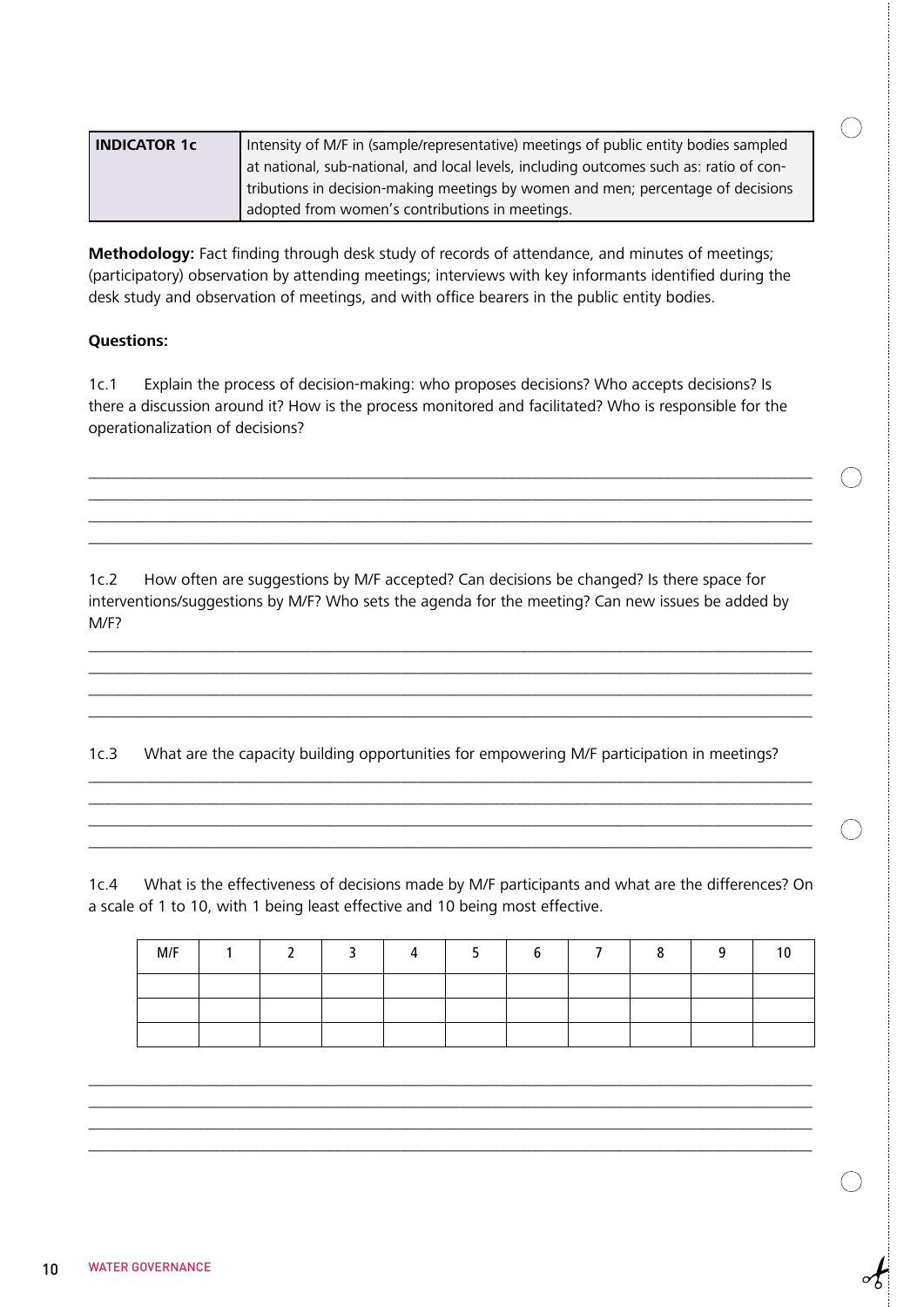| <b>INDICATOR 1d</b> | M/F perceptions of gender discrimination (or equality) regarding women's participa- |
|---------------------|-------------------------------------------------------------------------------------|
|                     | I tion in decision-making entities.                                                 |

**Methodology:** Fact finding through desk study of attendance records, minutes of meetings and other relevant documentation in the form of communication, circulars, correspondence, etc. for tracking the decision-making process; Focus Group Discussions with members; interview with key informants; validation by cross-checking information obtained through multiple sources.

**Tip:** Have separate focus group discussions and interviews for men and women.

#### **Questions:**

1d.1 What positions do M/F staff have in decision-making entities? What is their type of participation?

| M/F | <b>Position</b> | Type of participation |
|-----|-----------------|-----------------------|
|     |                 |                       |
|     |                 |                       |
|     |                 |                       |

1d.2 What are the differences in views and opinions of M/F, if any? Was this difference evident in the discussions? Were there any discussions about the differences? How were disagreements resolved?

\_\_\_\_\_\_\_\_\_\_\_\_\_\_\_\_\_\_\_\_\_\_\_\_\_\_\_\_\_\_\_\_\_\_\_\_\_\_\_\_\_\_\_\_\_\_\_\_\_\_\_\_\_\_\_\_\_\_\_\_\_\_\_\_\_\_\_\_\_\_\_\_\_\_\_\_\_\_\_\_\_\_\_\_\_\_\_\_ \_\_\_\_\_\_\_\_\_\_\_\_\_\_\_\_\_\_\_\_\_\_\_\_\_\_\_\_\_\_\_\_\_\_\_\_\_\_\_\_\_\_\_\_\_\_\_\_\_\_\_\_\_\_\_\_\_\_\_\_\_\_\_\_\_\_\_\_\_\_\_\_\_\_\_\_\_\_\_\_\_\_\_\_\_\_\_\_ \_\_\_\_\_\_\_\_\_\_\_\_\_\_\_\_\_\_\_\_\_\_\_\_\_\_\_\_\_\_\_\_\_\_\_\_\_\_\_\_\_\_\_\_\_\_\_\_\_\_\_\_\_\_\_\_\_\_\_\_\_\_\_\_\_\_\_\_\_\_\_\_\_\_\_\_\_\_\_\_\_\_\_\_\_\_\_\_ \_\_\_\_\_\_\_\_\_\_\_\_\_\_\_\_\_\_\_\_\_\_\_\_\_\_\_\_\_\_\_\_\_\_\_\_\_\_\_\_\_\_\_\_\_\_\_\_\_\_\_\_\_\_\_\_\_\_\_\_\_\_\_\_\_\_\_\_\_\_\_\_\_\_\_\_\_\_\_\_\_\_\_\_\_\_\_\_

1d.3 Is there evidence that certain decisions were taken through participation by both men and women? Why, if not, is it felt that men's or women's views are given more importance?

\_\_\_\_\_\_\_\_\_\_\_\_\_\_\_\_\_\_\_\_\_\_\_\_\_\_\_\_\_\_\_\_\_\_\_\_\_\_\_\_\_\_\_\_\_\_\_\_\_\_\_\_\_\_\_\_\_\_\_\_\_\_\_\_\_\_\_\_\_\_\_\_\_\_\_\_\_\_\_\_\_\_\_\_\_\_\_\_ \_\_\_\_\_\_\_\_\_\_\_\_\_\_\_\_\_\_\_\_\_\_\_\_\_\_\_\_\_\_\_\_\_\_\_\_\_\_\_\_\_\_\_\_\_\_\_\_\_\_\_\_\_\_\_\_\_\_\_\_\_\_\_\_\_\_\_\_\_\_\_\_\_\_\_\_\_\_\_\_\_\_\_\_\_\_\_\_ \_\_\_\_\_\_\_\_\_\_\_\_\_\_\_\_\_\_\_\_\_\_\_\_\_\_\_\_\_\_\_\_\_\_\_\_\_\_\_\_\_\_\_\_\_\_\_\_\_\_\_\_\_\_\_\_\_\_\_\_\_\_\_\_\_\_\_\_\_\_\_\_\_\_\_\_\_\_\_\_\_\_\_\_\_\_\_\_ \_\_\_\_\_\_\_\_\_\_\_\_\_\_\_\_\_\_\_\_\_\_\_\_\_\_\_\_\_\_\_\_\_\_\_\_\_\_\_\_\_\_\_\_\_\_\_\_\_\_\_\_\_\_\_\_\_\_\_\_\_\_\_\_\_\_\_\_\_\_\_\_\_\_\_\_\_\_\_\_\_\_\_\_\_\_\_\_



 1d.4 On a scale from 1 to 10, how much do you think women are discriminated in water decision making participation? (10= highly discriminated)

| M/F | Position | Perception of discrimination |
|-----|----------|------------------------------|
|     |          | from $1$ to $10$             |
|     |          |                              |
|     |          |                              |
|     |          |                              |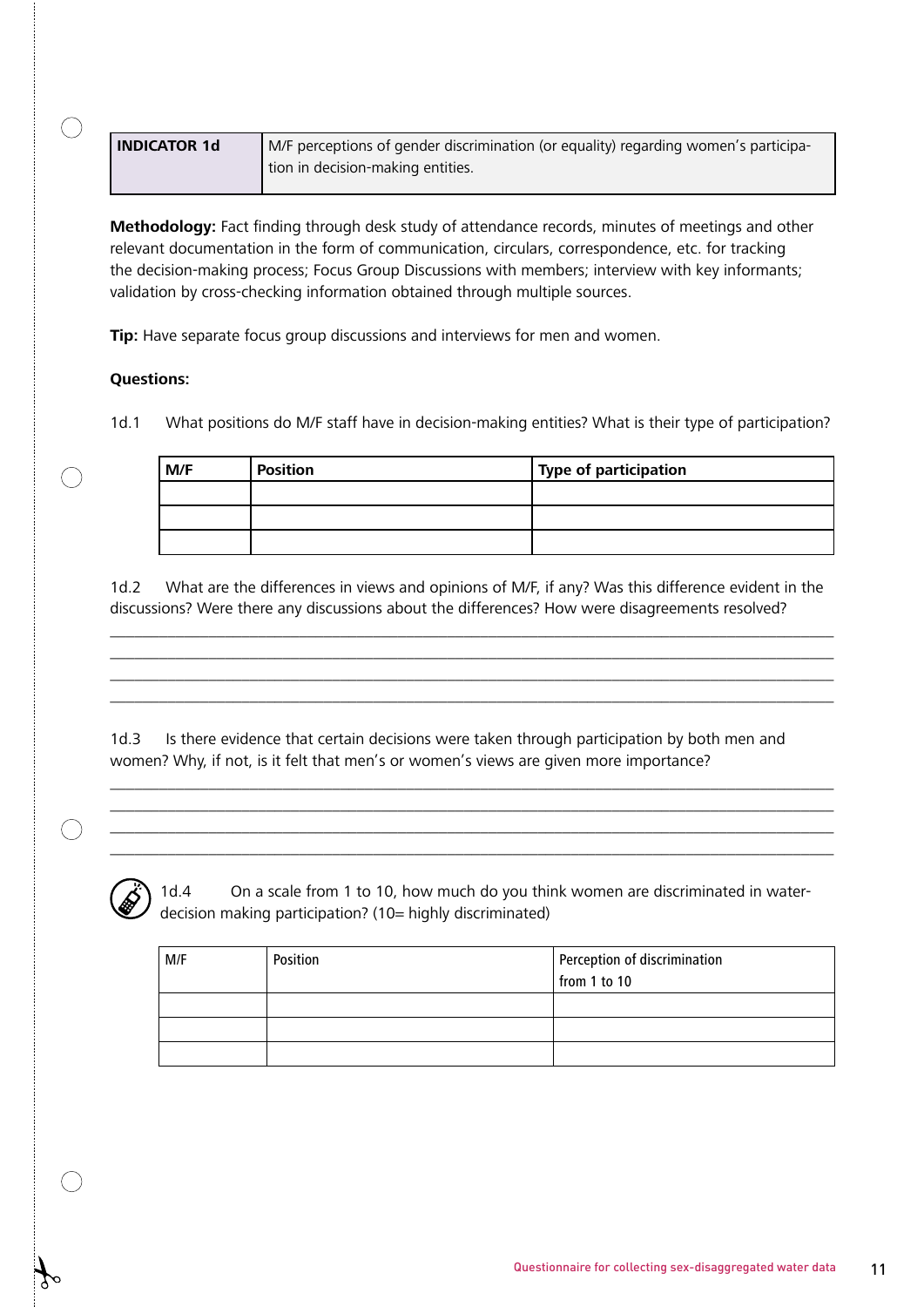| <b>INDICATOR 1e</b> | Number of M/F staff responsible for water issues (disaggregated by job level) in |
|---------------------|----------------------------------------------------------------------------------|
|                     | gender ministry/lead agency                                                      |

 $( \ )$ 

**Methodology:** Fact finding through desk study of employment records; interviews with key informants such as those responsible for recruitment as well as relevant department heads and those in position of responsibility, and any other individuals identified through the survey of records.

#### **Questions:**

1e.1 What is the number of M/F in positions related to water issues, what are their roles and responsibilities and what are their job specifications?

| M/F | Position | Role and responsibility | Job specification |
|-----|----------|-------------------------|-------------------|
|     |          |                         |                   |
|     |          |                         |                   |
|     |          |                         |                   |

1e.2 What is the process of recruitment and the selection of staff: where are positions advertised? What are the Terms of References for hiring people?

\_\_\_\_\_\_\_\_\_\_\_\_\_\_\_\_\_\_\_\_\_\_\_\_\_\_\_\_\_\_\_\_\_\_\_\_\_\_\_\_\_\_\_\_\_\_\_\_\_\_\_\_\_\_\_\_\_\_\_\_\_\_\_\_\_\_\_\_\_\_\_\_\_\_\_\_\_\_\_\_\_\_\_\_\_\_\_\_ \_\_\_\_\_\_\_\_\_\_\_\_\_\_\_\_\_\_\_\_\_\_\_\_\_\_\_\_\_\_\_\_\_\_\_\_\_\_\_\_\_\_\_\_\_\_\_\_\_\_\_\_\_\_\_\_\_\_\_\_\_\_\_\_\_\_\_\_\_\_\_\_\_\_\_\_\_\_\_\_\_\_\_\_\_\_\_\_ \_\_\_\_\_\_\_\_\_\_\_\_\_\_\_\_\_\_\_\_\_\_\_\_\_\_\_\_\_\_\_\_\_\_\_\_\_\_\_\_\_\_\_\_\_\_\_\_\_\_\_\_\_\_\_\_\_\_\_\_\_\_\_\_\_\_\_\_\_\_\_\_\_\_\_\_\_\_\_\_\_\_\_\_\_\_\_\_ \_\_\_\_\_\_\_\_\_\_\_\_\_\_\_\_\_\_\_\_\_\_\_\_\_\_\_\_\_\_\_\_\_\_\_\_\_\_\_\_\_\_\_\_\_\_\_\_\_\_\_\_\_\_\_\_\_\_\_\_\_\_\_\_\_\_\_\_\_\_\_\_\_\_\_\_\_\_\_\_\_\_\_\_\_\_\_\_

1e.3 What type of training is given? What are the capacity building opportunities offered to M/F staff for upward mobility in the ministry/agency?

\_\_\_\_\_\_\_\_\_\_\_\_\_\_\_\_\_\_\_\_\_\_\_\_\_\_\_\_\_\_\_\_\_\_\_\_\_\_\_\_\_\_\_\_\_\_\_\_\_\_\_\_\_\_\_\_\_\_\_\_\_\_\_\_\_\_\_\_\_\_\_\_\_\_\_\_\_\_\_\_\_\_\_\_\_\_\_\_ \_\_\_\_\_\_\_\_\_\_\_\_\_\_\_\_\_\_\_\_\_\_\_\_\_\_\_\_\_\_\_\_\_\_\_\_\_\_\_\_\_\_\_\_\_\_\_\_\_\_\_\_\_\_\_\_\_\_\_\_\_\_\_\_\_\_\_\_\_\_\_\_\_\_\_\_\_\_\_\_\_\_\_\_\_\_\_\_ \_\_\_\_\_\_\_\_\_\_\_\_\_\_\_\_\_\_\_\_\_\_\_\_\_\_\_\_\_\_\_\_\_\_\_\_\_\_\_\_\_\_\_\_\_\_\_\_\_\_\_\_\_\_\_\_\_\_\_\_\_\_\_\_\_\_\_\_\_\_\_\_\_\_\_\_\_\_\_\_\_\_\_\_\_\_\_\_

\_\_\_\_\_\_\_\_\_\_\_\_\_\_\_\_\_\_\_\_\_\_\_\_\_\_\_\_\_\_\_\_\_\_\_\_\_\_\_\_\_\_\_\_\_\_\_\_\_\_\_\_\_\_\_\_\_\_\_\_\_\_\_\_\_\_\_\_\_\_\_\_\_\_\_\_\_\_\_\_\_\_\_\_\_\_\_\_ 1e.4 What are the constraints in the recruitment and selection process of M/F for different positions? \_\_\_\_\_\_\_\_\_\_\_\_\_\_\_\_\_\_\_\_\_\_\_\_\_\_\_\_\_\_\_\_\_\_\_\_\_\_\_\_\_\_\_\_\_\_\_\_\_\_\_\_\_\_\_\_\_\_\_\_\_\_\_\_\_\_\_\_\_\_\_\_\_\_\_\_\_\_\_\_\_\_\_\_\_\_\_\_

\_\_\_\_\_\_\_\_\_\_\_\_\_\_\_\_\_\_\_\_\_\_\_\_\_\_\_\_\_\_\_\_\_\_\_\_\_\_\_\_\_\_\_\_\_\_\_\_\_\_\_\_\_\_\_\_\_\_\_\_\_\_\_\_\_\_\_\_\_\_\_\_\_\_\_\_\_\_\_\_\_\_\_\_\_\_\_\_ \_\_\_\_\_\_\_\_\_\_\_\_\_\_\_\_\_\_\_\_\_\_\_\_\_\_\_\_\_\_\_\_\_\_\_\_\_\_\_\_\_\_\_\_\_\_\_\_\_\_\_\_\_\_\_\_\_\_\_\_\_\_\_\_\_\_\_\_\_\_\_\_\_\_\_\_\_\_\_\_\_\_\_\_\_\_\_\_ \_\_\_\_\_\_\_\_\_\_\_\_\_\_\_\_\_\_\_\_\_\_\_\_\_\_\_\_\_\_\_\_\_\_\_\_\_\_\_\_\_\_\_\_\_\_\_\_\_\_\_\_\_\_\_\_\_\_\_\_\_\_\_\_\_\_\_\_\_\_\_\_\_\_\_\_\_\_\_\_\_\_\_\_\_\_\_\_

| <b>INDICATOR 1f</b> | Number of M/F staff responsible for gender issues (disaggregated by job level) in lead |  |
|---------------------|----------------------------------------------------------------------------------------|--|
|                     | and other relevant agencies for the water sector.                                      |  |

**Methodology:** Fact finding through desk study of employment records; interviews with key informants, such as those responsible for recruitment as well as relevant department heads and those in position of responsibility, and any other individuals identified through the survey of records.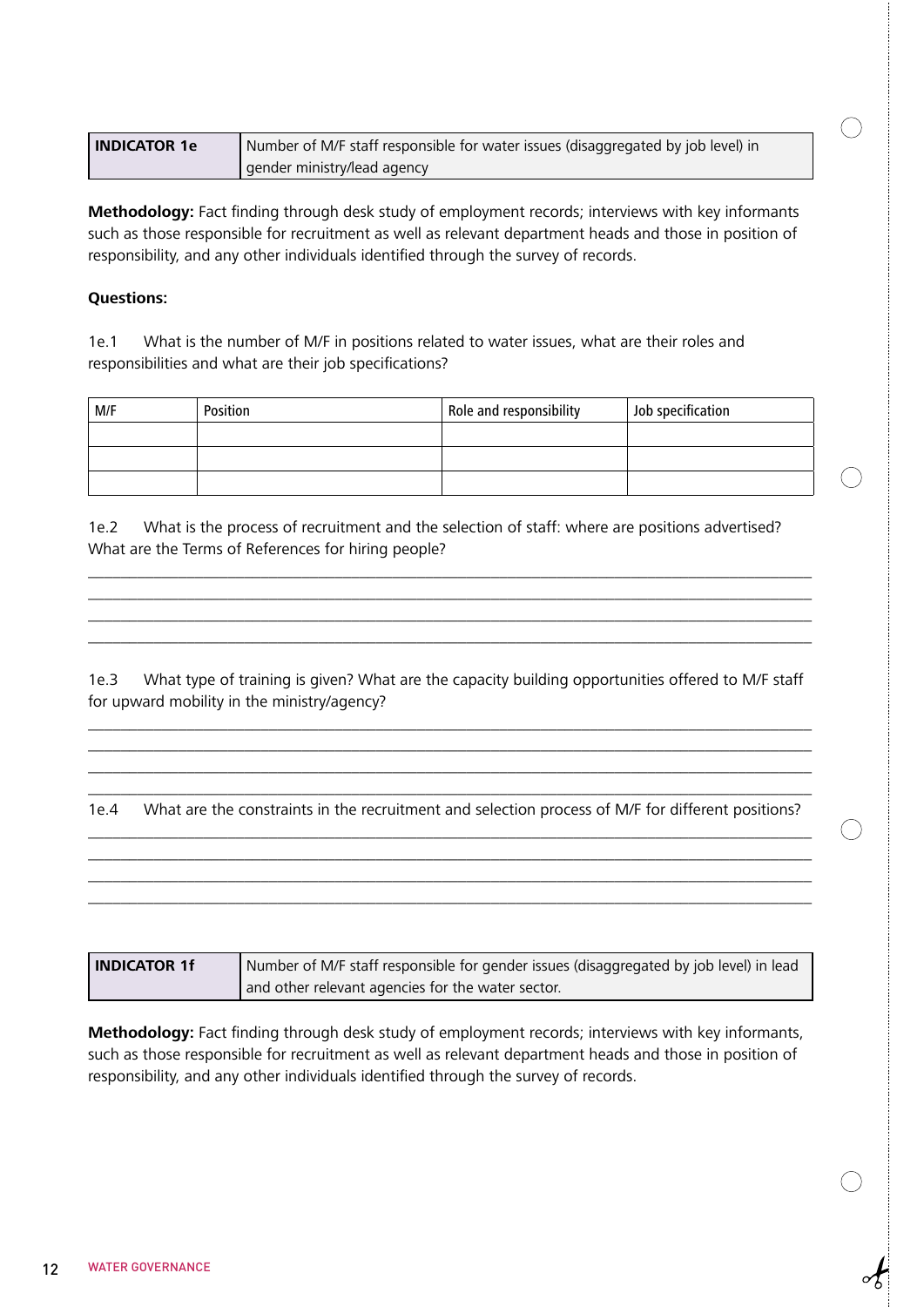1f.1 What is the number of M/F in positions related to gender issues, what are their roles and responsibilities and what are their job specifications?

| M/F | Position | Role & responsibility | Job specification |
|-----|----------|-----------------------|-------------------|
|     |          |                       |                   |
|     |          |                       |                   |
|     |          |                       |                   |

1f.2 What is the process of recruitment and the selection of gender staff: where are positions advertised? What are the Terms of References for hiring people?

1f.3 What type of training is given to M/F staff? What are the capacity building opportunities offered to M/F staff for upward mobility in the agency?

\_\_\_\_\_\_\_\_\_\_\_\_\_\_\_\_\_\_\_\_\_\_\_\_\_\_\_\_\_\_\_\_\_\_\_\_\_\_\_\_\_\_\_\_\_\_\_\_\_\_\_\_\_\_\_\_\_\_\_\_\_\_\_\_\_\_\_\_\_\_\_\_\_\_\_\_\_\_\_\_\_\_\_\_\_\_\_\_ \_\_\_\_\_\_\_\_\_\_\_\_\_\_\_\_\_\_\_\_\_\_\_\_\_\_\_\_\_\_\_\_\_\_\_\_\_\_\_\_\_\_\_\_\_\_\_\_\_\_\_\_\_\_\_\_\_\_\_\_\_\_\_\_\_\_\_\_\_\_\_\_\_\_\_\_\_\_\_\_\_\_\_\_\_\_\_\_ \_\_\_\_\_\_\_\_\_\_\_\_\_\_\_\_\_\_\_\_\_\_\_\_\_\_\_\_\_\_\_\_\_\_\_\_\_\_\_\_\_\_\_\_\_\_\_\_\_\_\_\_\_\_\_\_\_\_\_\_\_\_\_\_\_\_\_\_\_\_\_\_\_\_\_\_\_\_\_\_\_\_\_\_\_\_\_\_ \_\_\_\_\_\_\_\_\_\_\_\_\_\_\_\_\_\_\_\_\_\_\_\_\_\_\_\_\_\_\_\_\_\_\_\_\_\_\_\_\_\_\_\_\_\_\_\_\_\_\_\_\_\_\_\_\_\_\_\_\_\_\_\_\_\_\_\_\_\_\_\_\_\_\_\_\_\_\_\_\_\_\_\_\_\_\_\_

\_\_\_\_\_\_\_\_\_\_\_\_\_\_\_\_\_\_\_\_\_\_\_\_\_\_\_\_\_\_\_\_\_\_\_\_\_\_\_\_\_\_\_\_\_\_\_\_\_\_\_\_\_\_\_\_\_\_\_\_\_\_\_\_\_\_\_\_\_\_\_\_\_\_\_\_\_\_\_\_\_\_\_\_\_\_\_\_ \_\_\_\_\_\_\_\_\_\_\_\_\_\_\_\_\_\_\_\_\_\_\_\_\_\_\_\_\_\_\_\_\_\_\_\_\_\_\_\_\_\_\_\_\_\_\_\_\_\_\_\_\_\_\_\_\_\_\_\_\_\_\_\_\_\_\_\_\_\_\_\_\_\_\_\_\_\_\_\_\_\_\_\_\_\_\_\_ \_\_\_\_\_\_\_\_\_\_\_\_\_\_\_\_\_\_\_\_\_\_\_\_\_\_\_\_\_\_\_\_\_\_\_\_\_\_\_\_\_\_\_\_\_\_\_\_\_\_\_\_\_\_\_\_\_\_\_\_\_\_\_\_\_\_\_\_\_\_\_\_\_\_\_\_\_\_\_\_\_\_\_\_\_\_\_\_

1f.4 What are the constraints in the recruitment and selection process of M/F for different positions? \_\_\_\_\_\_\_\_\_\_\_\_\_\_\_\_\_\_\_\_\_\_\_\_\_\_\_\_\_\_\_\_\_\_\_\_\_\_\_\_\_\_\_\_\_\_\_\_\_\_\_\_\_\_\_\_\_\_\_\_\_\_\_\_\_\_\_\_\_\_\_\_\_\_\_\_\_\_\_\_\_\_\_\_\_\_\_\_

\_\_\_\_\_\_\_\_\_\_\_\_\_\_\_\_\_\_\_\_\_\_\_\_\_\_\_\_\_\_\_\_\_\_\_\_\_\_\_\_\_\_\_\_\_\_\_\_\_\_\_\_\_\_\_\_\_\_\_\_\_\_\_\_\_\_\_\_\_\_\_\_\_\_\_\_\_\_\_\_\_\_\_\_\_\_\_\_ \_\_\_\_\_\_\_\_\_\_\_\_\_\_\_\_\_\_\_\_\_\_\_\_\_\_\_\_\_\_\_\_\_\_\_\_\_\_\_\_\_\_\_\_\_\_\_\_\_\_\_\_\_\_\_\_\_\_\_\_\_\_\_\_\_\_\_\_\_\_\_\_\_\_\_\_\_\_\_\_\_\_\_\_\_\_\_\_ \_\_\_\_\_\_\_\_\_\_\_\_\_\_\_\_\_\_\_\_\_\_\_\_\_\_\_\_\_\_\_\_\_\_\_\_\_\_\_\_\_\_\_\_\_\_\_\_\_\_\_\_\_\_\_\_\_\_\_\_\_\_\_\_\_\_\_\_\_\_\_\_\_\_\_\_\_\_\_\_\_\_\_\_\_\_\_\_

| <b>INDICATOR 1a</b> | pesignated ministerial responsibility for gender in relation to water policies; the extent |
|---------------------|--------------------------------------------------------------------------------------------|
|                     | to which gender-specific agencies are included in water sector decision-making.            |

**Methodology:** Fact finding through desk study of records and policy making process of the ministry of water resources and any other government authority involved in the policy making process to identify key decisions and constraints and understand the policy making process; interview with key informants identified through the desk study, and relevant officials from the ministry of water resources and other authorities involved in the policy process, including the gender specific agencies/organizations.

#### **Questions:**

1g.1 Identify the number and type of consultations with gender specific agencies/ organizations, and the process of these consultations.

| <b>Number</b> | <b>Type</b> | Agency/organization | <b>Process</b> |
|---------------|-------------|---------------------|----------------|
|               |             |                     |                |
|               |             |                     |                |
|               |             |                     |                |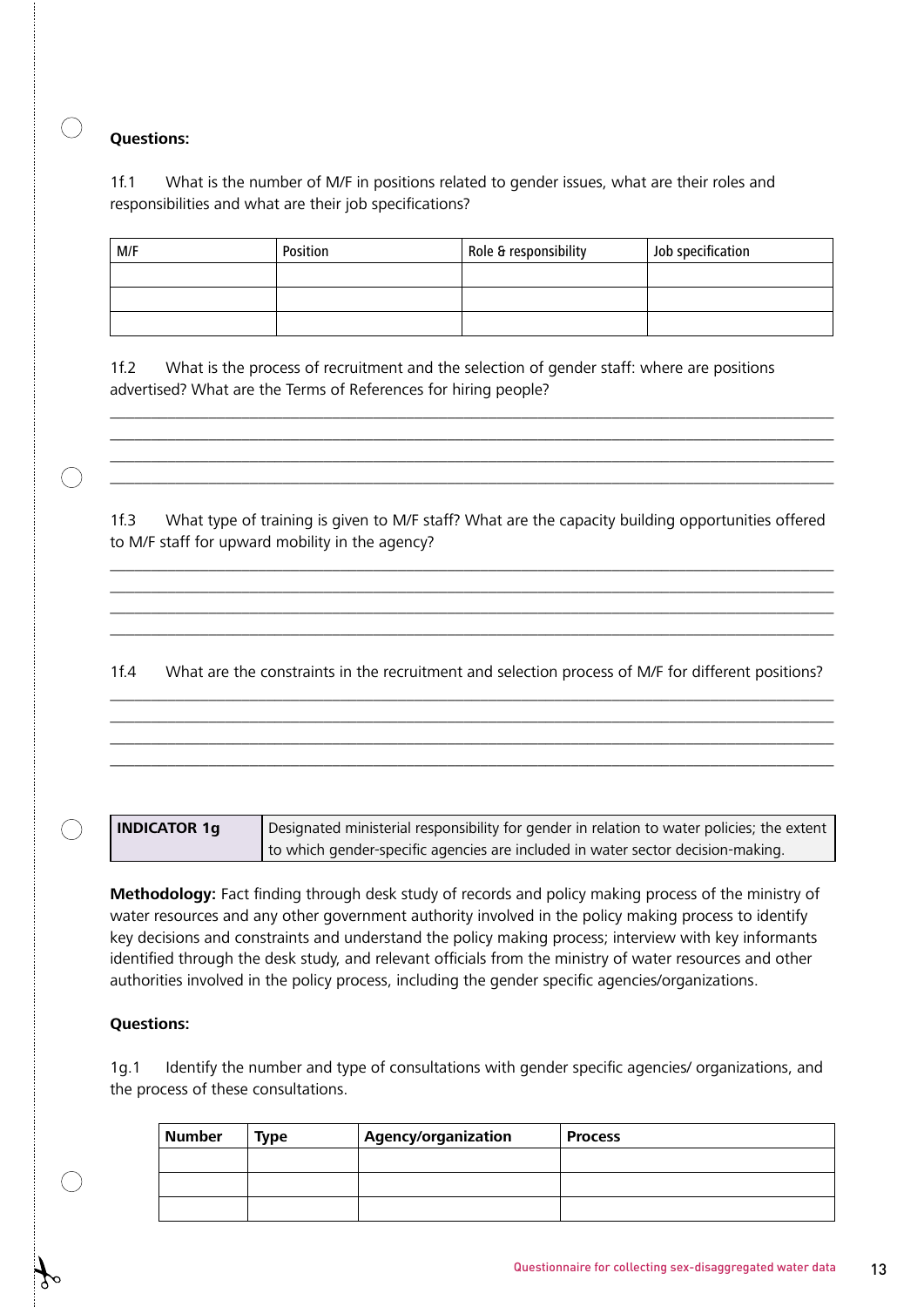1g.2 What evidence, if any, is there of inclusion of suggestions/interventions made by gender specific agencies/organizations/individuals in water policies and decision-making?

 $(\ )$ 

\_\_\_\_\_\_\_\_\_\_\_\_\_\_\_\_\_\_\_\_\_\_\_\_\_\_\_\_\_\_\_\_\_\_\_\_\_\_\_\_\_\_\_\_\_\_\_\_\_\_\_\_\_\_\_\_\_\_\_\_\_\_\_\_\_\_\_\_\_\_\_\_\_\_\_\_\_\_\_\_\_\_\_\_\_\_\_\_ \_\_\_\_\_\_\_\_\_\_\_\_\_\_\_\_\_\_\_\_\_\_\_\_\_\_\_\_\_\_\_\_\_\_\_\_\_\_\_\_\_\_\_\_\_\_\_\_\_\_\_\_\_\_\_\_\_\_\_\_\_\_\_\_\_\_\_\_\_\_\_\_\_\_\_\_\_\_\_\_\_\_\_\_\_\_\_\_ \_\_\_\_\_\_\_\_\_\_\_\_\_\_\_\_\_\_\_\_\_\_\_\_\_\_\_\_\_\_\_\_\_\_\_\_\_\_\_\_\_\_\_\_\_\_\_\_\_\_\_\_\_\_\_\_\_\_\_\_\_\_\_\_\_\_\_\_\_\_\_\_\_\_\_\_\_\_\_\_\_\_\_\_\_\_\_\_ \_\_\_\_\_\_\_\_\_\_\_\_\_\_\_\_\_\_\_\_\_\_\_\_\_\_\_\_\_\_\_\_\_\_\_\_\_\_\_\_\_\_\_\_\_\_\_\_\_\_\_\_\_\_\_\_\_\_\_\_\_\_\_\_\_\_\_\_\_\_\_\_\_\_\_\_\_\_\_\_\_\_\_\_\_\_\_\_

1g.3 What feedback, if any, is there from gender specific agencies/organizations regarding their ability to provide inputs?

\_\_\_\_\_\_\_\_\_\_\_\_\_\_\_\_\_\_\_\_\_\_\_\_\_\_\_\_\_\_\_\_\_\_\_\_\_\_\_\_\_\_\_\_\_\_\_\_\_\_\_\_\_\_\_\_\_\_\_\_\_\_\_\_\_\_\_\_\_\_\_\_\_\_\_\_\_\_\_\_\_\_\_\_\_\_\_\_ \_\_\_\_\_\_\_\_\_\_\_\_\_\_\_\_\_\_\_\_\_\_\_\_\_\_\_\_\_\_\_\_\_\_\_\_\_\_\_\_\_\_\_\_\_\_\_\_\_\_\_\_\_\_\_\_\_\_\_\_\_\_\_\_\_\_\_\_\_\_\_\_\_\_\_\_\_\_\_\_\_\_\_\_\_\_\_\_ \_\_\_\_\_\_\_\_\_\_\_\_\_\_\_\_\_\_\_\_\_\_\_\_\_\_\_\_\_\_\_\_\_\_\_\_\_\_\_\_\_\_\_\_\_\_\_\_\_\_\_\_\_\_\_\_\_\_\_\_\_\_\_\_\_\_\_\_\_\_\_\_\_\_\_\_\_\_\_\_\_\_\_\_\_\_\_\_ \_\_\_\_\_\_\_\_\_\_\_\_\_\_\_\_\_\_\_\_\_\_\_\_\_\_\_\_\_\_\_\_\_\_\_\_\_\_\_\_\_\_\_\_\_\_\_\_\_\_\_\_\_\_\_\_\_\_\_\_\_\_\_\_\_\_\_\_\_\_\_\_\_\_\_\_\_\_\_\_\_\_\_\_\_\_\_\_

**INDICATOR 1h** Presence and nature of gender sensitive training within responsible ministries/lead agencies. Participation of M/F staff.

**Methodology:** Fact finding through desk study of records pertaining to the gender sensitive training; interview with key informants such as trainers and trainees; validation by cross checking with trainees and trainers about training content and effectiveness.

#### **Questions:**

1h.1 When were training programmes initiated? What is the frequency of training?

1h.2 What is the policy for participation by staff? Is it compulsory? Who gets to participate? What levels of staff are required to participate? Is there any incentive to participation in gender-sensitive training?

\_\_\_\_\_\_\_\_\_\_\_\_\_\_\_\_\_\_\_\_\_\_\_\_\_\_\_\_\_\_\_\_\_\_\_\_\_\_\_\_\_\_\_\_\_\_\_\_\_\_\_\_\_\_\_\_\_\_\_\_\_\_\_\_\_\_\_\_\_\_\_\_\_\_\_\_\_\_\_\_\_\_\_\_\_\_\_\_ \_\_\_\_\_\_\_\_\_\_\_\_\_\_\_\_\_\_\_\_\_\_\_\_\_\_\_\_\_\_\_\_\_\_\_\_\_\_\_\_\_\_\_\_\_\_\_\_\_\_\_\_\_\_\_\_\_\_\_\_\_\_\_\_\_\_\_\_\_\_\_\_\_\_\_\_\_\_\_\_\_\_\_\_\_\_\_\_ \_\_\_\_\_\_\_\_\_\_\_\_\_\_\_\_\_\_\_\_\_\_\_\_\_\_\_\_\_\_\_\_\_\_\_\_\_\_\_\_\_\_\_\_\_\_\_\_\_\_\_\_\_\_\_\_\_\_\_\_\_\_\_\_\_\_\_\_\_\_\_\_\_\_\_\_\_\_\_\_\_\_\_\_\_\_\_\_ \_\_\_\_\_\_\_\_\_\_\_\_\_\_\_\_\_\_\_\_\_\_\_\_\_\_\_\_\_\_\_\_\_\_\_\_\_\_\_\_\_\_\_\_\_\_\_\_\_\_\_\_\_\_\_\_\_\_\_\_\_\_\_\_\_\_\_\_\_\_\_\_\_\_\_\_\_\_\_\_\_\_\_\_\_\_\_\_

\_\_\_\_\_\_\_\_\_\_\_\_\_\_\_\_\_\_\_\_\_\_\_\_\_\_\_\_\_\_\_\_\_\_\_\_\_\_\_\_\_\_\_\_\_\_\_\_\_\_\_\_\_\_\_\_\_\_\_\_\_\_\_\_\_\_\_\_\_\_\_\_\_\_\_\_\_\_\_\_\_\_\_\_\_\_\_\_ \_\_\_\_\_\_\_\_\_\_\_\_\_\_\_\_\_\_\_\_\_\_\_\_\_\_\_\_\_\_\_\_\_\_\_\_\_\_\_\_\_\_\_\_\_\_\_\_\_\_\_\_\_\_\_\_\_\_\_\_\_\_\_\_\_\_\_\_\_\_\_\_\_\_\_\_\_\_\_\_\_\_\_\_\_\_\_\_ \_\_\_\_\_\_\_\_\_\_\_\_\_\_\_\_\_\_\_\_\_\_\_\_\_\_\_\_\_\_\_\_\_\_\_\_\_\_\_\_\_\_\_\_\_\_\_\_\_\_\_\_\_\_\_\_\_\_\_\_\_\_\_\_\_\_\_\_\_\_\_\_\_\_\_\_\_\_\_\_\_\_\_\_\_\_\_\_

1h.3 What is the number of training programmes conducted since they were initiated? What is the number of participants M/F and what is their position in the ministry/agency? Can staff members request to participate in the training?

| No. of<br>programmes | No. of participants<br>M/F | Job position | <b>Possibility to request</b><br>participation? |
|----------------------|----------------------------|--------------|-------------------------------------------------|
|                      |                            |              |                                                 |
|                      |                            |              |                                                 |
|                      |                            |              |                                                 |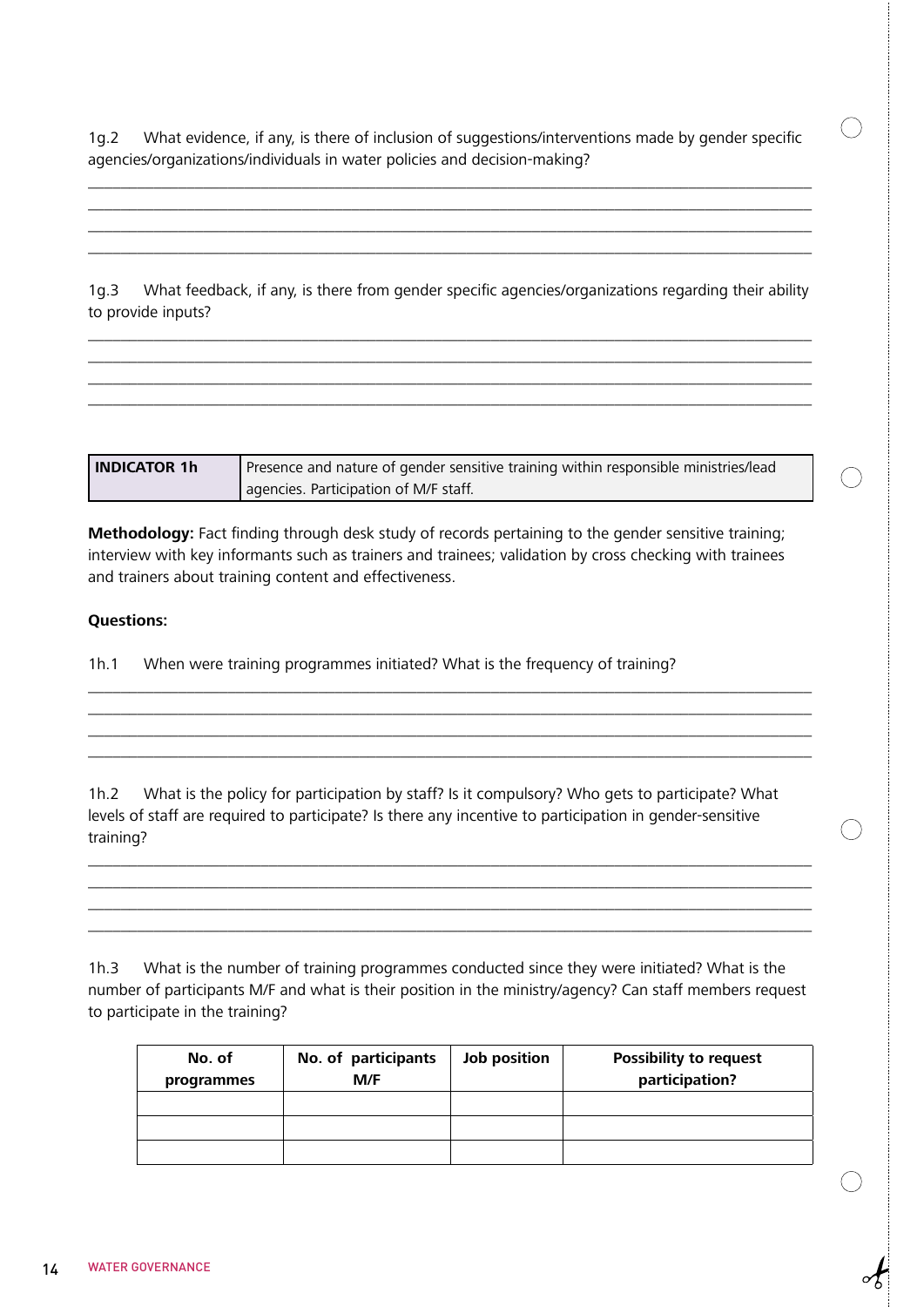1h.4 How were the trainers selected? What are the qualifications and experiences of the trainers?

| <b>Trainer</b> | <b>Selection process</b> | Qualification & experience |
|----------------|--------------------------|----------------------------|
|                |                          |                            |
|                |                          |                            |
|                |                          |                            |

1h.5 Was feedback taken from participants regarding the training? Was this feedback taken into consideration? What evidence, if any, is there that training programmes were changed/modified based on feedback from participants?

\_\_\_\_\_\_\_\_\_\_\_\_\_\_\_\_\_\_\_\_\_\_\_\_\_\_\_\_\_\_\_\_\_\_\_\_\_\_\_\_\_\_\_\_\_\_\_\_\_\_\_\_\_\_\_\_\_\_\_\_\_\_\_\_\_\_\_\_\_\_\_\_\_\_\_\_\_\_\_\_\_\_\_\_\_\_\_\_ \_\_\_\_\_\_\_\_\_\_\_\_\_\_\_\_\_\_\_\_\_\_\_\_\_\_\_\_\_\_\_\_\_\_\_\_\_\_\_\_\_\_\_\_\_\_\_\_\_\_\_\_\_\_\_\_\_\_\_\_\_\_\_\_\_\_\_\_\_\_\_\_\_\_\_\_\_\_\_\_\_\_\_\_\_\_\_\_ \_\_\_\_\_\_\_\_\_\_\_\_\_\_\_\_\_\_\_\_\_\_\_\_\_\_\_\_\_\_\_\_\_\_\_\_\_\_\_\_\_\_\_\_\_\_\_\_\_\_\_\_\_\_\_\_\_\_\_\_\_\_\_\_\_\_\_\_\_\_\_\_\_\_\_\_\_\_\_\_\_\_\_\_\_\_\_\_ \_\_\_\_\_\_\_\_\_\_\_\_\_\_\_\_\_\_\_\_\_\_\_\_\_\_\_\_\_\_\_\_\_\_\_\_\_\_\_\_\_\_\_\_\_\_\_\_\_\_\_\_\_\_\_\_\_\_\_\_\_\_\_\_\_\_\_\_\_\_\_\_\_\_\_\_\_\_\_\_\_\_\_\_\_\_\_\_

1h.6 What is the content of the training programmes? What is the training method used? What evidence, if any, shows the effectiveness of the training?

\_\_\_\_\_\_\_\_\_\_\_\_\_\_\_\_\_\_\_\_\_\_\_\_\_\_\_\_\_\_\_\_\_\_\_\_\_\_\_\_\_\_\_\_\_\_\_\_\_\_\_\_\_\_\_\_\_\_\_\_\_\_\_\_\_\_\_\_\_\_\_\_\_\_\_\_\_\_\_\_\_\_\_\_\_\_\_\_ \_\_\_\_\_\_\_\_\_\_\_\_\_\_\_\_\_\_\_\_\_\_\_\_\_\_\_\_\_\_\_\_\_\_\_\_\_\_\_\_\_\_\_\_\_\_\_\_\_\_\_\_\_\_\_\_\_\_\_\_\_\_\_\_\_\_\_\_\_\_\_\_\_\_\_\_\_\_\_\_\_\_\_\_\_\_\_\_ \_\_\_\_\_\_\_\_\_\_\_\_\_\_\_\_\_\_\_\_\_\_\_\_\_\_\_\_\_\_\_\_\_\_\_\_\_\_\_\_\_\_\_\_\_\_\_\_\_\_\_\_\_\_\_\_\_\_\_\_\_\_\_\_\_\_\_\_\_\_\_\_\_\_\_\_\_\_\_\_\_\_\_\_\_\_\_\_ \_\_\_\_\_\_\_\_\_\_\_\_\_\_\_\_\_\_\_\_\_\_\_\_\_\_\_\_\_\_\_\_\_\_\_\_\_\_\_\_\_\_\_\_\_\_\_\_\_\_\_\_\_\_\_\_\_\_\_\_\_\_\_\_\_\_\_\_\_\_\_\_\_\_\_\_\_\_\_\_\_\_\_\_\_\_\_\_

**INDICATOR 1i** The extent to which gender outcomes and gender-sensitive accountability indicators are included in M&E/impact statements/benefits analyses of national-level WASH-sector projects (project proposals and/or outcomes assessments). Sample projects.

**Methodology:** Fact finding through desk study of M&E reports; Focus Group Discussions with M&E staff, WASH officials; interview with key informants identified through the FGDs and the desk study.

\_\_\_\_\_\_\_\_\_\_\_\_\_\_\_\_\_\_\_\_\_\_\_\_\_\_\_\_\_\_\_\_\_\_\_\_\_\_\_\_\_\_\_\_\_\_\_\_\_\_\_\_\_\_\_\_\_\_\_\_\_\_\_\_\_\_\_\_\_\_\_\_\_\_\_\_\_\_\_\_\_\_\_\_\_\_\_\_ \_\_\_\_\_\_\_\_\_\_\_\_\_\_\_\_\_\_\_\_\_\_\_\_\_\_\_\_\_\_\_\_\_\_\_\_\_\_\_\_\_\_\_\_\_\_\_\_\_\_\_\_\_\_\_\_\_\_\_\_\_\_\_\_\_\_\_\_\_\_\_\_\_\_\_\_\_\_\_\_\_\_\_\_\_\_\_\_ \_\_\_\_\_\_\_\_\_\_\_\_\_\_\_\_\_\_\_\_\_\_\_\_\_\_\_\_\_\_\_\_\_\_\_\_\_\_\_\_\_\_\_\_\_\_\_\_\_\_\_\_\_\_\_\_\_\_\_\_\_\_\_\_\_\_\_\_\_\_\_\_\_\_\_\_\_\_\_\_\_\_\_\_\_\_\_\_ \_\_\_\_\_\_\_\_\_\_\_\_\_\_\_\_\_\_\_\_\_\_\_\_\_\_\_\_\_\_\_\_\_\_\_\_\_\_\_\_\_\_\_\_\_\_\_\_\_\_\_\_\_\_\_\_\_\_\_\_\_\_\_\_\_\_\_\_\_\_\_\_\_\_\_\_\_\_\_\_\_\_\_\_\_\_\_\_

#### **Questions:**

 $\bigcap$ 

1i.1 Identify and assess gender-sensitive indicators in M&E plans. What gender outcomes are recorded/measured in M&E reports?

1i.2 Are the gender outcomes achieved? What are the accountability mechanisms related to these gender outcomes?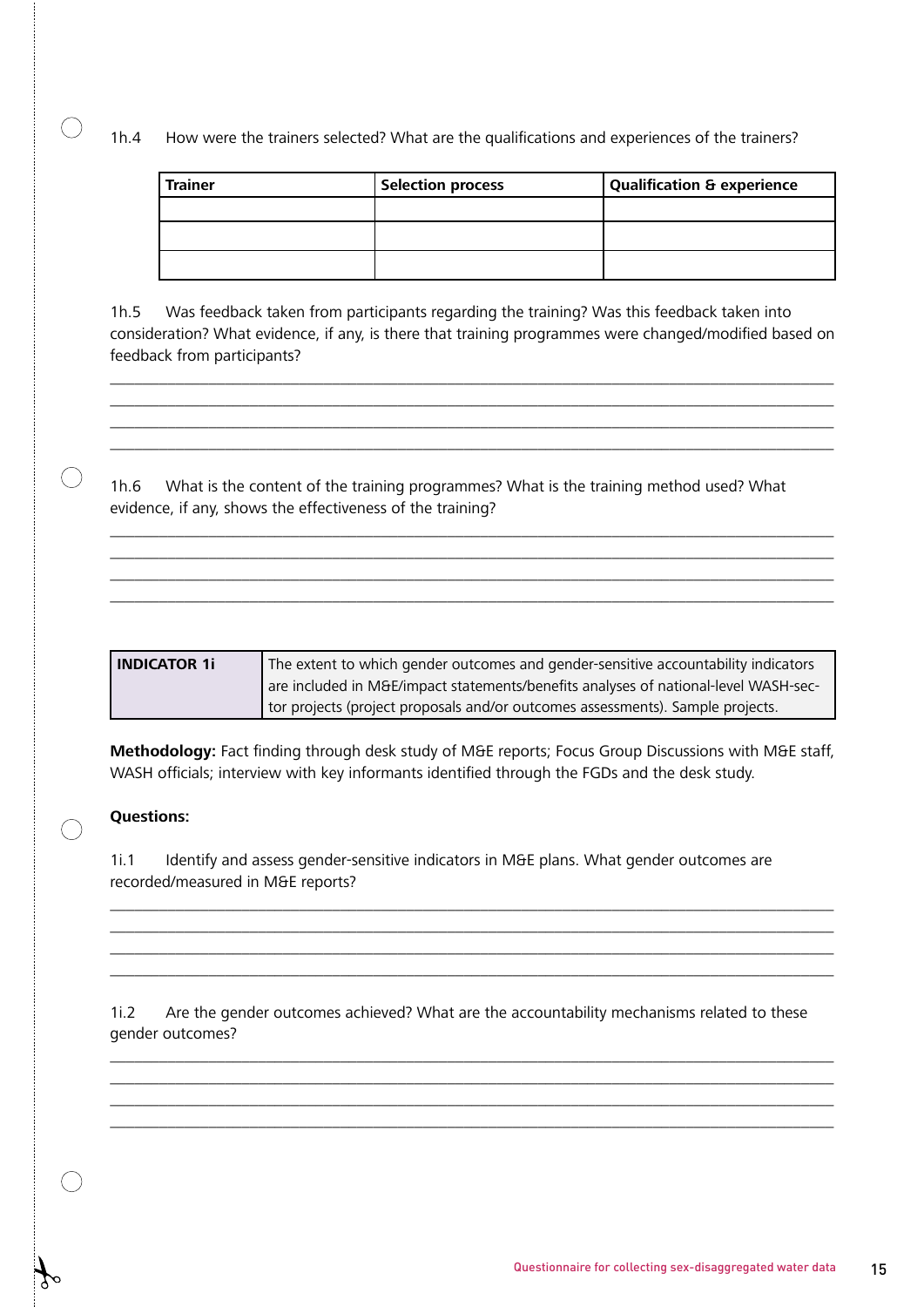1i.3 What is the process for obtaining and integrating inputs in M&E plans? Is there room for adding gender sensitive indicators?

 $\left(\begin{array}{c} \end{array}\right)$ 

\_\_\_\_\_\_\_\_\_\_\_\_\_\_\_\_\_\_\_\_\_\_\_\_\_\_\_\_\_\_\_\_\_\_\_\_\_\_\_\_\_\_\_\_\_\_\_\_\_\_\_\_\_\_\_\_\_\_\_\_\_\_\_\_\_\_\_\_\_\_\_\_\_\_\_\_\_\_\_\_\_\_\_\_\_\_\_\_ \_\_\_\_\_\_\_\_\_\_\_\_\_\_\_\_\_\_\_\_\_\_\_\_\_\_\_\_\_\_\_\_\_\_\_\_\_\_\_\_\_\_\_\_\_\_\_\_\_\_\_\_\_\_\_\_\_\_\_\_\_\_\_\_\_\_\_\_\_\_\_\_\_\_\_\_\_\_\_\_\_\_\_\_\_\_\_\_ \_\_\_\_\_\_\_\_\_\_\_\_\_\_\_\_\_\_\_\_\_\_\_\_\_\_\_\_\_\_\_\_\_\_\_\_\_\_\_\_\_\_\_\_\_\_\_\_\_\_\_\_\_\_\_\_\_\_\_\_\_\_\_\_\_\_\_\_\_\_\_\_\_\_\_\_\_\_\_\_\_\_\_\_\_\_\_\_ \_\_\_\_\_\_\_\_\_\_\_\_\_\_\_\_\_\_\_\_\_\_\_\_\_\_\_\_\_\_\_\_\_\_\_\_\_\_\_\_\_\_\_\_\_\_\_\_\_\_\_\_\_\_\_\_\_\_\_\_\_\_\_\_\_\_\_\_\_\_\_\_\_\_\_\_\_\_\_\_\_\_\_\_\_\_\_\_

1i.4 Is the target group of the project or intervention disaggregated by M/F?

| Project/intervention | Target group disaggregated y/n |
|----------------------|--------------------------------|
|                      |                                |
|                      |                                |

1i.5 What is the budget for M&E? Is it adequate for assessing gender results? Are any additional costs for assessing gender indicators and outcomes made available? What is the number and type of outcomes that have been met/not met? What are the constraints in integrating and assessing gender indicators and outcomes?

\_\_\_\_\_\_\_\_\_\_\_\_\_\_\_\_\_\_\_\_\_\_\_\_\_\_\_\_\_\_\_\_\_\_\_\_\_\_\_\_\_\_\_\_\_\_\_\_\_\_\_\_\_\_\_\_\_\_\_\_\_\_\_\_\_\_\_\_\_\_\_\_\_\_\_\_\_\_\_\_\_\_\_\_\_\_\_\_ \_\_\_\_\_\_\_\_\_\_\_\_\_\_\_\_\_\_\_\_\_\_\_\_\_\_\_\_\_\_\_\_\_\_\_\_\_\_\_\_\_\_\_\_\_\_\_\_\_\_\_\_\_\_\_\_\_\_\_\_\_\_\_\_\_\_\_\_\_\_\_\_\_\_\_\_\_\_\_\_\_\_\_\_\_\_\_\_ \_\_\_\_\_\_\_\_\_\_\_\_\_\_\_\_\_\_\_\_\_\_\_\_\_\_\_\_\_\_\_\_\_\_\_\_\_\_\_\_\_\_\_\_\_\_\_\_\_\_\_\_\_\_\_\_\_\_\_\_\_\_\_\_\_\_\_\_\_\_\_\_\_\_\_\_\_\_\_\_\_\_\_\_\_\_\_\_ \_\_\_\_\_\_\_\_\_\_\_\_\_\_\_\_\_\_\_\_\_\_\_\_\_\_\_\_\_\_\_\_\_\_\_\_\_\_\_\_\_\_\_\_\_\_\_\_\_\_\_\_\_\_\_\_\_\_\_\_\_\_\_\_\_\_\_\_\_\_\_\_\_\_\_\_\_\_\_\_\_\_\_\_\_\_\_\_

1i.6 What is the process for assessing gender outcomes. Do M/F members of target group participate in the assessment?

\_\_\_\_\_\_\_\_\_\_\_\_\_\_\_\_\_\_\_\_\_\_\_\_\_\_\_\_\_\_\_\_\_\_\_\_\_\_\_\_\_\_\_\_\_\_\_\_\_\_\_\_\_\_\_\_\_\_\_\_\_\_\_\_\_\_\_\_\_\_\_\_\_\_\_\_\_\_\_\_\_\_\_\_\_\_\_\_ \_\_\_\_\_\_\_\_\_\_\_\_\_\_\_\_\_\_\_\_\_\_\_\_\_\_\_\_\_\_\_\_\_\_\_\_\_\_\_\_\_\_\_\_\_\_\_\_\_\_\_\_\_\_\_\_\_\_\_\_\_\_\_\_\_\_\_\_\_\_\_\_\_\_\_\_\_\_\_\_\_\_\_\_\_\_\_\_ \_\_\_\_\_\_\_\_\_\_\_\_\_\_\_\_\_\_\_\_\_\_\_\_\_\_\_\_\_\_\_\_\_\_\_\_\_\_\_\_\_\_\_\_\_\_\_\_\_\_\_\_\_\_\_\_\_\_\_\_\_\_\_\_\_\_\_\_\_\_\_\_\_\_\_\_\_\_\_\_\_\_\_\_\_\_\_\_ \_\_\_\_\_\_\_\_\_\_\_\_\_\_\_\_\_\_\_\_\_\_\_\_\_\_\_\_\_\_\_\_\_\_\_\_\_\_\_\_\_\_\_\_\_\_\_\_\_\_\_\_\_\_\_\_\_\_\_\_\_\_\_\_\_\_\_\_\_\_\_\_\_\_\_\_\_\_\_\_\_\_\_\_\_\_\_\_

| <b>INDICATOR 1j</b> | The presence and nature of gender-specific objectives and commitments (or gender |  |
|---------------------|----------------------------------------------------------------------------------|--|
|                     | strategy) in national and sector-level water policies.                           |  |

**Methodology:** Fact finding through desk study of policy documents and records related to formulation of policies and commitments; interview with key informants identified through these records as being able to provide relevant information.

#### **Questions:**

1j.1 When and how were gender-specific objectives and commitments formulated and integrated in national and sectoral water policies?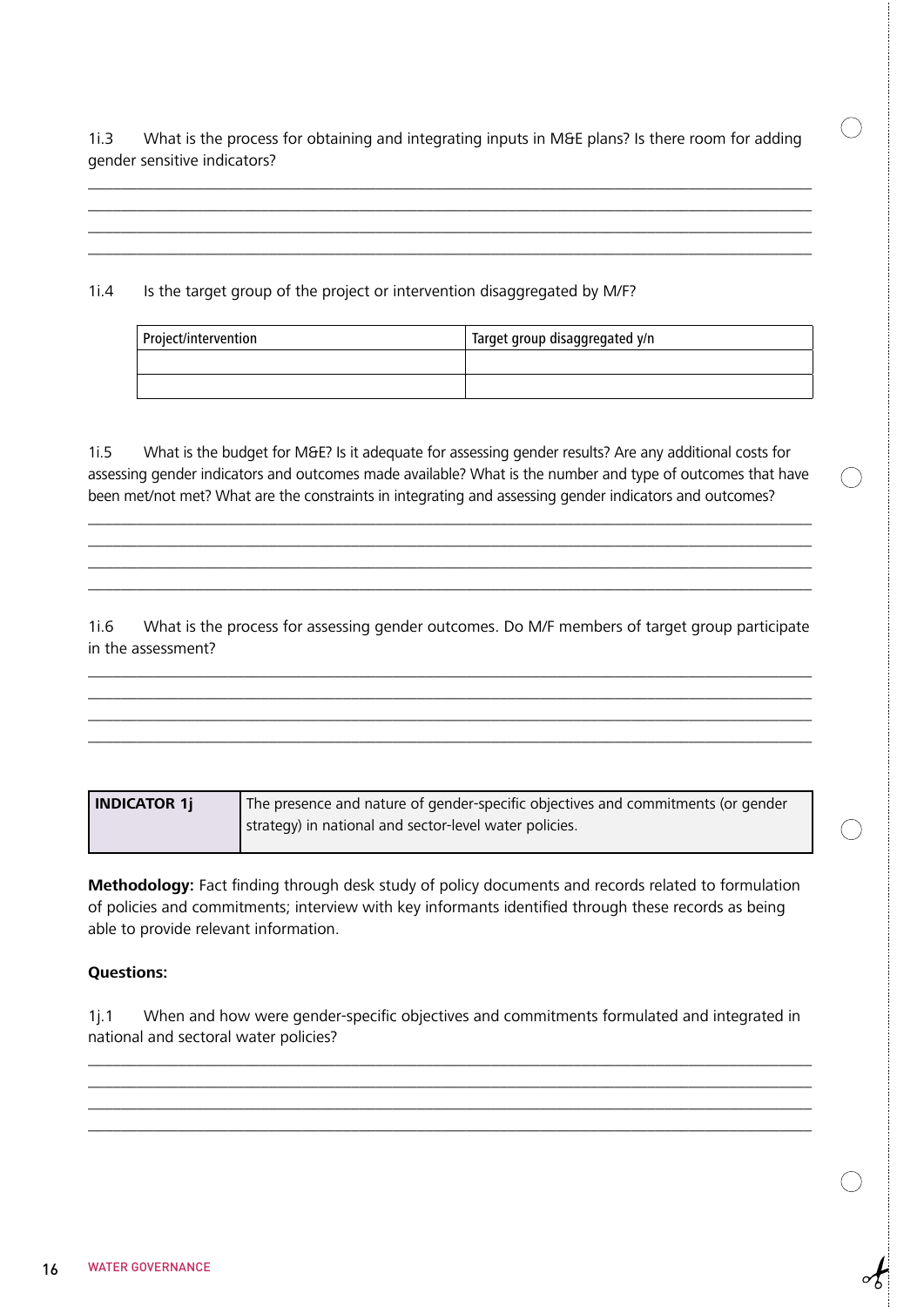1j.2 What is the relevance and nature of the objectives and commitments made?

| Objective/commitment | Relevance | Nature |
|----------------------|-----------|--------|
|                      |           |        |
|                      |           |        |
|                      |           |        |

1j.3 What are the processes in place for operationalization of gender-specific objectives and commitments.



\_\_\_\_\_\_\_\_\_\_\_\_\_\_\_\_\_\_\_\_\_\_\_\_\_\_\_\_\_\_\_\_\_\_\_\_\_\_\_\_\_\_\_\_\_\_\_\_\_\_\_\_\_\_\_\_\_\_\_\_\_\_\_\_\_\_\_\_\_\_\_\_\_\_\_\_\_\_\_\_\_\_\_\_\_\_\_\_ \_\_\_\_\_\_\_\_\_\_\_\_\_\_\_\_\_\_\_\_\_\_\_\_\_\_\_\_\_\_\_\_\_\_\_\_\_\_\_\_\_\_\_\_\_\_\_\_\_\_\_\_\_\_\_\_\_\_\_\_\_\_\_\_\_\_\_\_\_\_\_\_\_\_\_\_\_\_\_\_\_\_\_\_\_\_\_\_ \_\_\_\_\_\_\_\_\_\_\_\_\_\_\_\_\_\_\_\_\_\_\_\_\_\_\_\_\_\_\_\_\_\_\_\_\_\_\_\_\_\_\_\_\_\_\_\_\_\_\_\_\_\_\_\_\_\_\_\_\_\_\_\_\_\_\_\_\_\_\_\_\_\_\_\_\_\_\_\_\_\_\_\_\_\_\_\_ \_\_\_\_\_\_\_\_\_\_\_\_\_\_\_\_\_\_\_\_\_\_\_\_\_\_\_\_\_\_\_\_\_\_\_\_\_\_\_\_\_\_\_\_\_\_\_\_\_\_\_\_\_\_\_\_\_\_\_\_\_\_\_\_\_\_\_\_\_\_\_\_\_\_\_\_\_\_\_\_\_\_\_\_\_\_\_\_

**Methodology:** Fact finding through desk study of records, documents, reports and data maintained by the public entities; interview with key informants from the public entities.

#### **Questions:**

 $\bigcirc$ 

1k.1 Is the data sex-disaggregated? Identify gaps in the data where disaggregated data needs to be collected.

\_\_\_\_\_\_\_\_\_\_\_\_\_\_\_\_\_\_\_\_\_\_\_\_\_\_\_\_\_\_\_\_\_\_\_\_\_\_\_\_\_\_\_\_\_\_\_\_\_\_\_\_\_\_\_\_\_\_\_\_\_\_\_\_\_\_\_\_\_\_\_\_\_\_\_\_\_\_\_\_\_\_\_\_\_\_\_\_ \_\_\_\_\_\_\_\_\_\_\_\_\_\_\_\_\_\_\_\_\_\_\_\_\_\_\_\_\_\_\_\_\_\_\_\_\_\_\_\_\_\_\_\_\_\_\_\_\_\_\_\_\_\_\_\_\_\_\_\_\_\_\_\_\_\_\_\_\_\_\_\_\_\_\_\_\_\_\_\_\_\_\_\_\_\_\_\_ \_\_\_\_\_\_\_\_\_\_\_\_\_\_\_\_\_\_\_\_\_\_\_\_\_\_\_\_\_\_\_\_\_\_\_\_\_\_\_\_\_\_\_\_\_\_\_\_\_\_\_\_\_\_\_\_\_\_\_\_\_\_\_\_\_\_\_\_\_\_\_\_\_\_\_\_\_\_\_\_\_\_\_\_\_\_\_\_ \_\_\_\_\_\_\_\_\_\_\_\_\_\_\_\_\_\_\_\_\_\_\_\_\_\_\_\_\_\_\_\_\_\_\_\_\_\_\_\_\_\_\_\_\_\_\_\_\_\_\_\_\_\_\_\_\_\_\_\_\_\_\_\_\_\_\_\_\_\_\_\_\_\_\_\_\_\_\_\_\_\_\_\_\_\_\_\_

1k.2 Identify the indicators on which the data is collected. How much of this is disaggregated?

| Indicator used              | Disaggregated y/n |
|-----------------------------|-------------------|
|                             |                   |
|                             |                   |
|                             |                   |
| Total number of indicators: | Total number of   |
|                             | disaggregated:    |

1k.3 What are the constraints in collecting disaggregated data. What efforts are being made to deal with these constraints?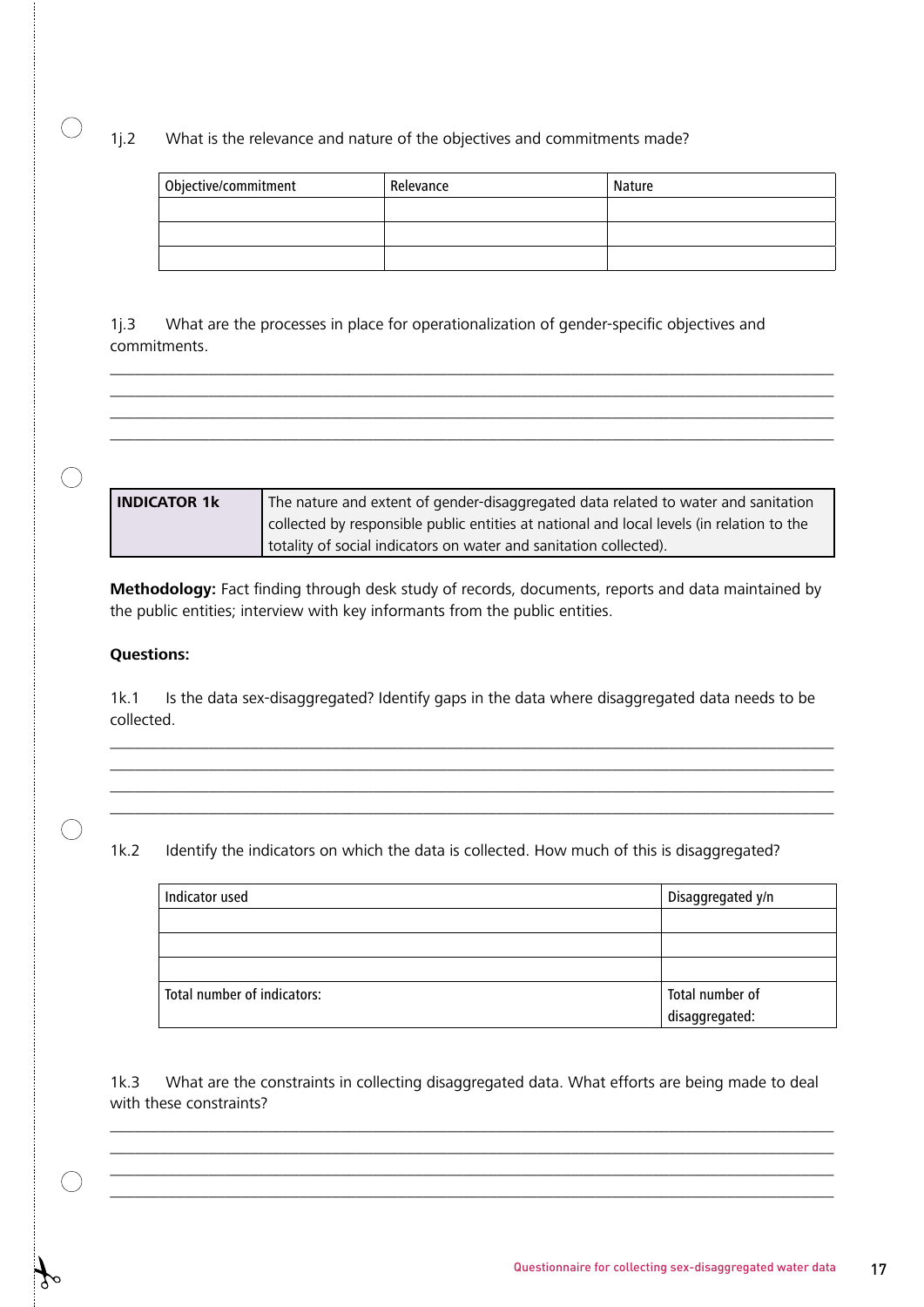### INDICATOR 2 | SAFE DRINKING WATER, SANITATION AND HYGIENE

Note: All the questions for Indicators 2a,b, and c can be compiled as an intra-household survey questionnaire to be administered by an interviewer or given as a self-assessment form for household members to complete. In order to administer the questions, the first step would be to identify the households without water on the premises, in rural and urban areas, through census or similar government records, and take a sample of these households to include in the survey.

A similar approach could be used for Indicators 2d, e, f and g on sanitation.

A structured self-assessment tool could be prepared consisting of the question below by putting them in a form, and given to interviewees to fill in, if personal household visits are not possible. This can only be done if the interviewees are able to read and write.

| <b>INDICATOR 2a</b> | Percentage of households without water on premises, by sex of main person responsi-     |
|---------------------|-----------------------------------------------------------------------------------------|
|                     | ble for collecting drinking water and by type of household (using rural/urban samples). |

**Alert for indicator 2a,b, and c:** Records may not be accurate or reflect the current situation. If you go to a household that has water on the premises, even though the record says differently, then substitute that household with another household. The sample should include only households without water on the premises.

#### **Questions:**

2a.1 What is the percentage of households without water on premises (as per records)?

|                                      | Number | Percentage of total<br>households |
|--------------------------------------|--------|-----------------------------------|
| Households without water on premises |        |                                   |
| Sample selected                      |        |                                   |

2a.2 Does the household have water on the premises? If the household has no water on the premises, which member of the household is responsible for the collection of water (M/F, age)?

\_\_\_\_\_\_\_\_\_\_\_\_\_\_\_\_\_\_\_\_\_\_\_\_\_\_\_\_\_\_\_\_\_\_\_\_\_\_\_\_\_\_\_\_\_\_\_\_\_\_\_\_\_\_\_\_\_\_\_\_\_\_\_\_\_\_\_\_\_\_\_\_\_\_\_\_\_\_\_\_\_\_\_\_\_\_\_\_ \_\_\_\_\_\_\_\_\_\_\_\_\_\_\_\_\_\_\_\_\_\_\_\_\_\_\_\_\_\_\_\_\_\_\_\_\_\_\_\_\_\_\_\_\_\_\_\_\_\_\_\_\_\_\_\_\_\_\_\_\_\_\_\_\_\_\_\_\_\_\_\_\_\_\_\_\_\_\_\_\_\_\_\_\_\_\_\_ \_\_\_\_\_\_\_\_\_\_\_\_\_\_\_\_\_\_\_\_\_\_\_\_\_\_\_\_\_\_\_\_\_\_\_\_\_\_\_\_\_\_\_\_\_\_\_\_\_\_\_\_\_\_\_\_\_\_\_\_\_\_\_\_\_\_\_\_\_\_\_\_\_\_\_\_\_\_\_\_\_\_\_\_\_\_\_\_ \_\_\_\_\_\_\_\_\_\_\_\_\_\_\_\_\_\_\_\_\_\_\_\_\_\_\_\_\_\_\_\_\_\_\_\_\_\_\_\_\_\_\_\_\_\_\_\_\_\_\_\_\_\_\_\_\_\_\_\_\_\_\_\_\_\_\_\_\_\_\_\_\_\_\_\_\_\_\_\_\_\_\_\_\_\_\_\_

| <b>INDICATOR 2b</b> | $\Box$ Unpaid time spent by individual household members in supplying water, making it |
|---------------------|----------------------------------------------------------------------------------------|
|                     | safe for use, and managing it (M/F informants).                                        |

**Methodology:** Interviews with household members through an intra-household survey.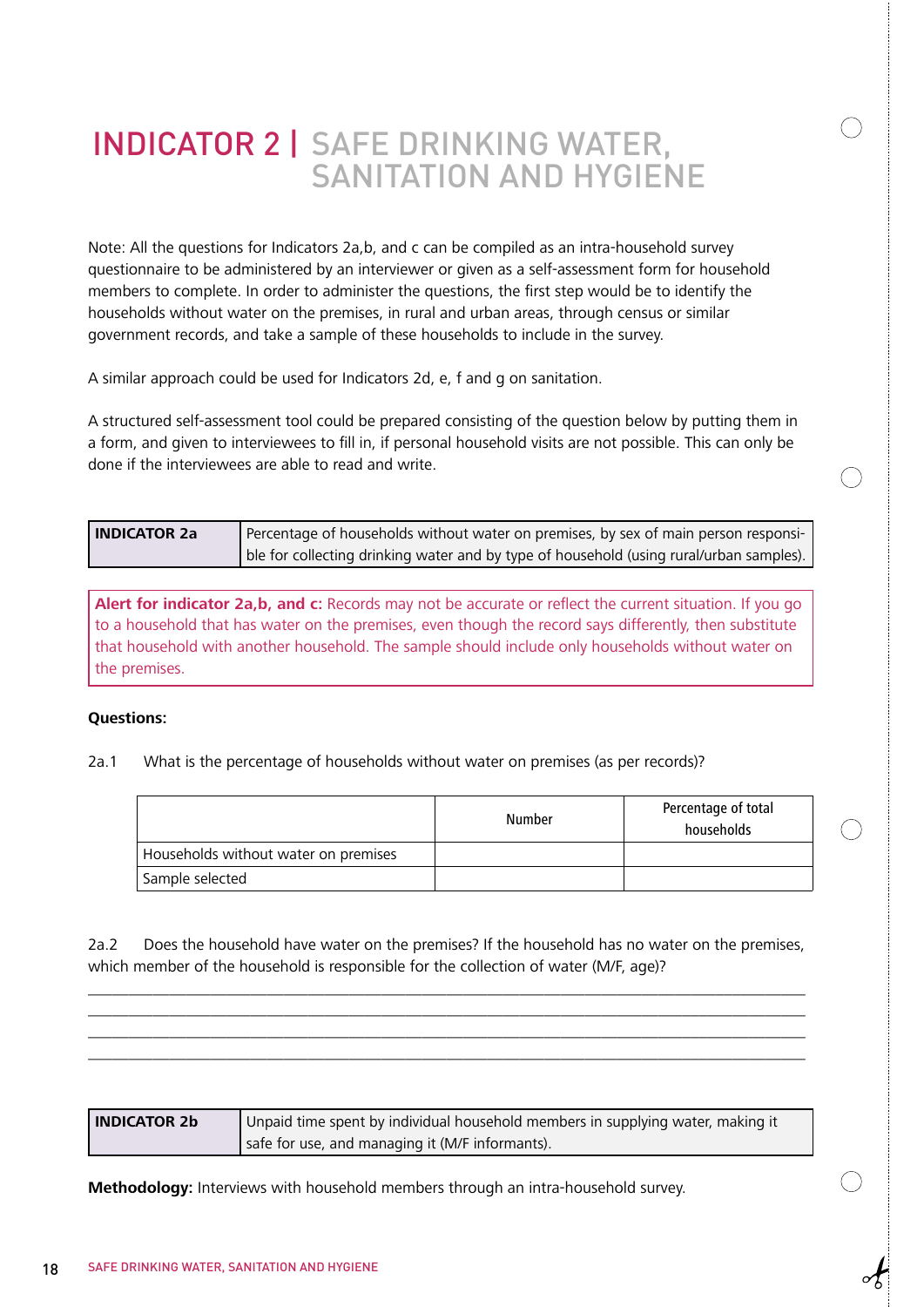**Tip:** Talk to both men and women in the household.

#### **Questions:**

 $\bigcap$ 

 $\left(\begin{array}{c}\right)$ 

2b.1 What is the amount of unpaid time spent in supplying (obtaining, collecting, transporting the water from the source to the house) water, making it safe and managing it at the intra-household level? Please answer the question per household member.

| Household member | Time spent on supply* | Time spent on making it<br>safe for use | Time spent on<br>managing** water at<br>intra-household level |
|------------------|-----------------------|-----------------------------------------|---------------------------------------------------------------|
|                  |                       |                                         |                                                               |
|                  |                       |                                         |                                                               |
|                  |                       |                                         |                                                               |

\* collecting, obtaining, purchasing, and transporting water to the house.

\*\* allocating water for washing, bathing, cleaning, cooking, etc.

2b.2 What methods (boiling, filtering, storing, covering the water) are used for making water safe for use and/or consumption?

\_\_\_\_\_\_\_\_\_\_\_\_\_\_\_\_\_\_\_\_\_\_\_\_\_\_\_\_\_\_\_\_\_\_\_\_\_\_\_\_\_\_\_\_\_\_\_\_\_\_\_\_\_\_\_\_\_\_\_\_\_\_\_\_\_\_\_\_\_\_\_\_\_\_\_\_\_\_\_\_\_\_\_\_\_\_\_\_ \_\_\_\_\_\_\_\_\_\_\_\_\_\_\_\_\_\_\_\_\_\_\_\_\_\_\_\_\_\_\_\_\_\_\_\_\_\_\_\_\_\_\_\_\_\_\_\_\_\_\_\_\_\_\_\_\_\_\_\_\_\_\_\_\_\_\_\_\_\_\_\_\_\_\_\_\_\_\_\_\_\_\_\_\_\_\_\_ \_\_\_\_\_\_\_\_\_\_\_\_\_\_\_\_\_\_\_\_\_\_\_\_\_\_\_\_\_\_\_\_\_\_\_\_\_\_\_\_\_\_\_\_\_\_\_\_\_\_\_\_\_\_\_\_\_\_\_\_\_\_\_\_\_\_\_\_\_\_\_\_\_\_\_\_\_\_\_\_\_\_\_\_\_\_\_\_ \_\_\_\_\_\_\_\_\_\_\_\_\_\_\_\_\_\_\_\_\_\_\_\_\_\_\_\_\_\_\_\_\_\_\_\_\_\_\_\_\_\_\_\_\_\_\_\_\_\_\_\_\_\_\_\_\_\_\_\_\_\_\_\_\_\_\_\_\_\_\_\_\_\_\_\_\_\_\_\_\_\_\_\_\_\_\_\_

| l INDICATOR 2c | M/F perceptions of the adequacy of current water supply/availability in both quality |
|----------------|--------------------------------------------------------------------------------------|
|                | I and quantity in the household.                                                     |

**Methodology:** Interviews with household members, men and women, of different ages.

#### **Questions:**

2c.1 What is the level of satisfaction with the quantity of water? On a scale of 1 to 10, with 1 being least satisfied and 10 being most satisfied.

| $\vert$ M/F | Age |  |  |  |  | 10 |
|-------------|-----|--|--|--|--|----|
|             |     |  |  |  |  |    |
|             |     |  |  |  |  |    |



2c.2 What is the level of satisfaction with the quality of water? On a scale of 1 to 10, with 1 being least satisfied and 10 being most satisfied.

| M/F | . Age |  |  |  |  |  |
|-----|-------|--|--|--|--|--|
|     |       |  |  |  |  |  |
|     |       |  |  |  |  |  |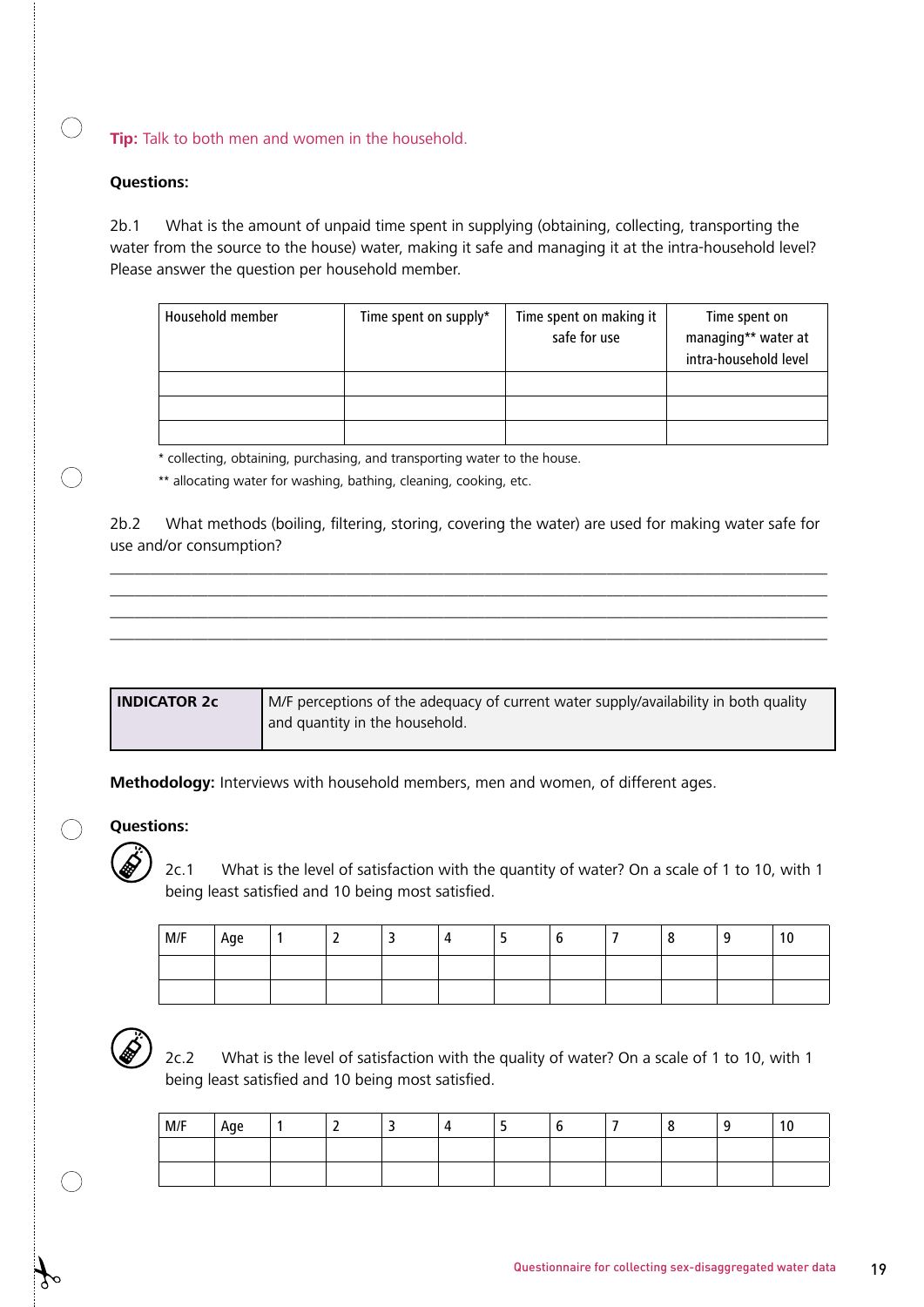2c.3 What is the number of litres of water available per day?\* What is the purpose for which this water is used? (Note quantity, if possible)

| Purpose  | No. of liters used |
|----------|--------------------|
| Drinking |                    |
| Cooking  |                    |
| Bathing  |                    |
| Washing  |                    |
| Other,   |                    |
| Other,   |                    |

**\* Alert:** Be aware that respondents may not be able to quantify the amount of water in litres, but rather by type of container used (such as bucket or bottle). In this case, the researcher would have to make an estimate of the quantity in litres, and explain how the calculation was done.

| <b>INDICATOR 2d</b> | Percentage of households with access to 'improved' sanitation facility, by |
|---------------------|----------------------------------------------------------------------------|
|                     | household structure and by nature of 'improved' facility.                  |

**Alert for Indicators 2d, e, f and g:** If you go to a household that does not have access to an improved sanitation facility, then substitute that household with another household. The sample should include only households with access to improved sanitation facilities.

**Methodology:** Fact finding of percentage of households with access to improved sanitation through census or similar government records, visiting a sample of these households and observing the sanitation facility.

#### **Questions:**

2d.1 What is the percentage of households with access to improved sanitation facility (as per records)?

|                                    | <b>Number</b> | Percentage of total<br>households |
|------------------------------------|---------------|-----------------------------------|
| Households with access to improved |               |                                   |
| sanitation facility                |               |                                   |
| Sample selected                    |               |                                   |

2d.2 If the household has access to improved sanitation facility, is there a sanitation facility present in the household? If yes, what type of sanitation facility? (Types according to JMP for water and sanitation)

| <b>Type of facility</b>               | Facility present y/n |
|---------------------------------------|----------------------|
| Flush toilet                          |                      |
| Piped sewer system                    |                      |
| Septic tank                           |                      |
| Flush/pour flush to pit latrine       |                      |
| Ventilated improved pit latrine (VIP) |                      |
| Pit latrine with slab                 |                      |
| Composting toilet                     |                      |

 $\big)$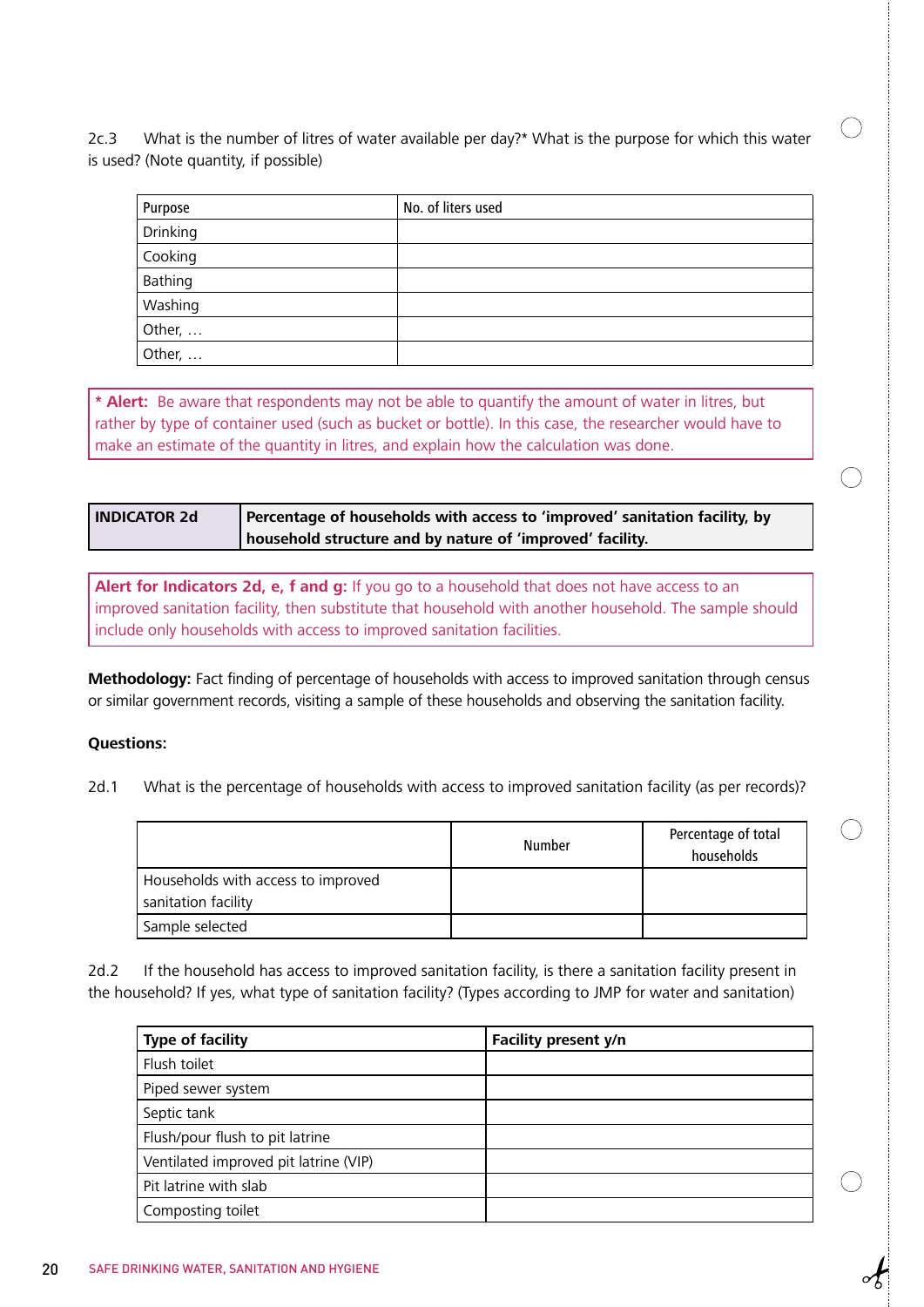#### **INDICATOR 2e** | Intra-household M/F use of/access to improved sanitation facilities.

**Methodology:** Interviews with household members.

#### **Questions:**

2e.1 What is the total number of members in the household? Who uses the sanitation facility in the house? (M/F adults, children, guests, others, nobody.) If the facility is not used, what are the reasons for not using it?

 $\_$  . The contribution of the contribution of the contribution of the contribution of the contribution of the contribution of the contribution of the contribution of the contribution of the contribution of the contributio \_\_\_\_\_\_\_\_\_\_\_\_\_\_\_\_\_\_\_\_\_\_\_\_\_\_\_\_\_\_\_\_\_\_\_\_\_\_\_\_\_\_\_\_\_\_\_\_\_\_\_\_\_\_\_\_\_\_\_\_\_\_\_\_\_\_\_\_\_\_\_\_\_\_\_\_\_\_\_\_\_\_\_\_\_\_\_\_ \_\_\_\_\_\_\_\_\_\_\_\_\_\_\_\_\_\_\_\_\_\_\_\_\_\_\_\_\_\_\_\_\_\_\_\_\_\_\_\_\_\_\_\_\_\_\_\_\_\_\_\_\_\_\_\_\_\_\_\_\_\_\_\_\_\_\_\_\_\_\_\_\_\_\_\_\_\_\_\_\_\_\_\_\_\_\_\_ \_\_\_\_\_\_\_\_\_\_\_\_\_\_\_\_\_\_\_\_\_\_\_\_\_\_\_\_\_\_\_\_\_\_\_\_\_\_\_\_\_\_\_\_\_\_\_\_\_\_\_\_\_\_\_\_\_\_\_\_\_\_\_\_\_\_\_\_\_\_\_\_\_\_\_\_\_\_\_\_\_\_\_\_\_\_\_\_

| <b>INDICATOR 2f</b> | M/F prioritization of gaining access to improved sanitation facilities; willingness to |
|---------------------|----------------------------------------------------------------------------------------|
|                     | allocate household budget for such access.                                             |

\_\_\_\_\_\_\_\_\_\_\_\_\_\_\_\_\_\_\_\_\_\_\_\_\_\_\_\_\_\_\_\_\_\_\_\_\_\_\_\_\_\_\_\_\_\_\_\_\_\_\_\_\_\_\_\_\_\_\_\_\_\_\_\_\_\_\_\_\_\_\_\_\_\_\_\_\_\_\_\_\_\_\_\_\_\_\_\_ \_\_\_\_\_\_\_\_\_\_\_\_\_\_\_\_\_\_\_\_\_\_\_\_\_\_\_\_\_\_\_\_\_\_\_\_\_\_\_\_\_\_\_\_\_\_\_\_\_\_\_\_\_\_\_\_\_\_\_\_\_\_\_\_\_\_\_\_\_\_\_\_\_\_\_\_\_\_\_\_\_\_\_\_\_\_\_\_ \_\_\_\_\_\_\_\_\_\_\_\_\_\_\_\_\_\_\_\_\_\_\_\_\_\_\_\_\_\_\_\_\_\_\_\_\_\_\_\_\_\_\_\_\_\_\_\_\_\_\_\_\_\_\_\_\_\_\_\_\_\_\_\_\_\_\_\_\_\_\_\_\_\_\_\_\_\_\_\_\_\_\_\_\_\_\_\_ \_\_\_\_\_\_\_\_\_\_\_\_\_\_\_\_\_\_\_\_\_\_\_\_\_\_\_\_\_\_\_\_\_\_\_\_\_\_\_\_\_\_\_\_\_\_\_\_\_\_\_\_\_\_\_\_\_\_\_\_\_\_\_\_\_\_\_\_\_\_\_\_\_\_\_\_\_\_\_\_\_\_\_\_\_\_\_\_

**Methodology:** Interviews with household members.

#### **Tip:** Interview M/F separately.

#### **Questions:**

2f.1 How often is the sanitation facility used? (Every day, often, rarely)



2f.2 Are you willing to pay for an (extra) toilet in the house?

| <b>INDICATOR 2g</b> | I M/F perception of the safety of sanitation facilities that are located outside the house; |
|---------------------|---------------------------------------------------------------------------------------------|
|                     | dentified particular safety concern.                                                        |

\_\_\_\_\_\_\_\_\_\_\_\_\_\_\_\_\_\_\_\_\_\_\_\_\_\_\_\_\_\_\_\_\_\_\_\_\_\_\_\_\_\_\_\_\_\_\_\_\_\_\_\_\_\_\_\_\_\_\_\_\_\_\_\_\_\_\_\_\_\_\_\_\_\_\_\_\_\_\_\_\_\_\_\_\_\_\_\_ \_\_\_\_\_\_\_\_\_\_\_\_\_\_\_\_\_\_\_\_\_\_\_\_\_\_\_\_\_\_\_\_\_\_\_\_\_\_\_\_\_\_\_\_\_\_\_\_\_\_\_\_\_\_\_\_\_\_\_\_\_\_\_\_\_\_\_\_\_\_\_\_\_\_\_\_\_\_\_\_\_\_\_\_\_\_\_\_ \_\_\_\_\_\_\_\_\_\_\_\_\_\_\_\_\_\_\_\_\_\_\_\_\_\_\_\_\_\_\_\_\_\_\_\_\_\_\_\_\_\_\_\_\_\_\_\_\_\_\_\_\_\_\_\_\_\_\_\_\_\_\_\_\_\_\_\_\_\_\_\_\_\_\_\_\_\_\_\_\_\_\_\_\_\_\_\_

**Methodology:** Fact finding and observation to view the location and condition of the sanitation facility, and interviews with household members.

**Tip:** Interview M/F separately.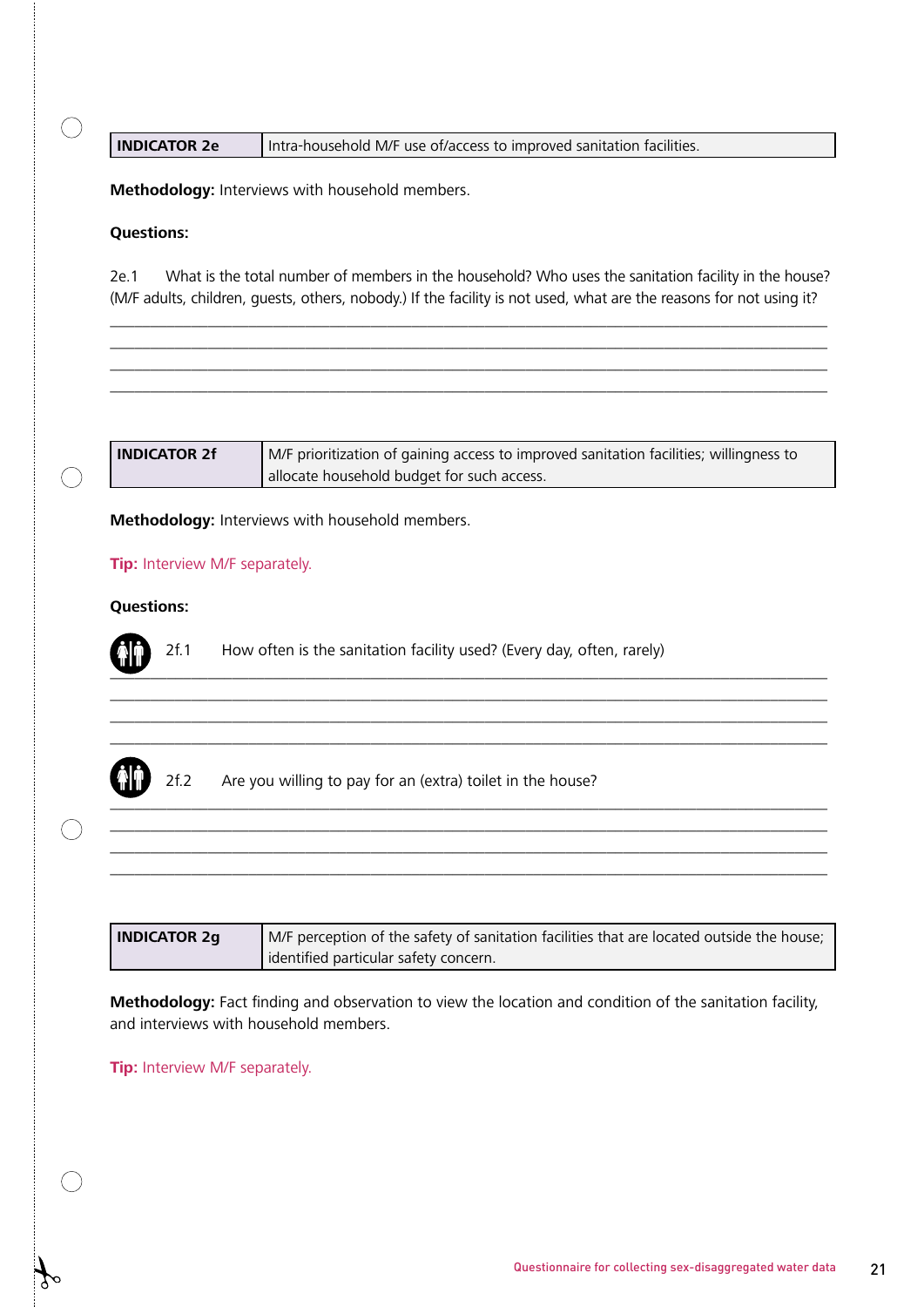

 2g.1 What are your perceptions of safety in using the toilet located outside house? On a scale of 1 to 10, with 1 being least satisfied and 10 being most satisfied.

| M/F | Age | - | 4 |  |  |  |
|-----|-----|---|---|--|--|--|
|     |     |   |   |  |  |  |
|     |     |   |   |  |  |  |



2g.2 What is the perception of safety in using the communal toilet? On a scale of 1 to 10, with 1 being least satisfied and 10 being most satisfied.

| M/F | Age |  |  |  |  |  |
|-----|-----|--|--|--|--|--|
|     |     |  |  |  |  |  |
|     |     |  |  |  |  |  |



2g.3 What are the main concerns related to safety? (List main concerns by importance as perceived by M/F household members)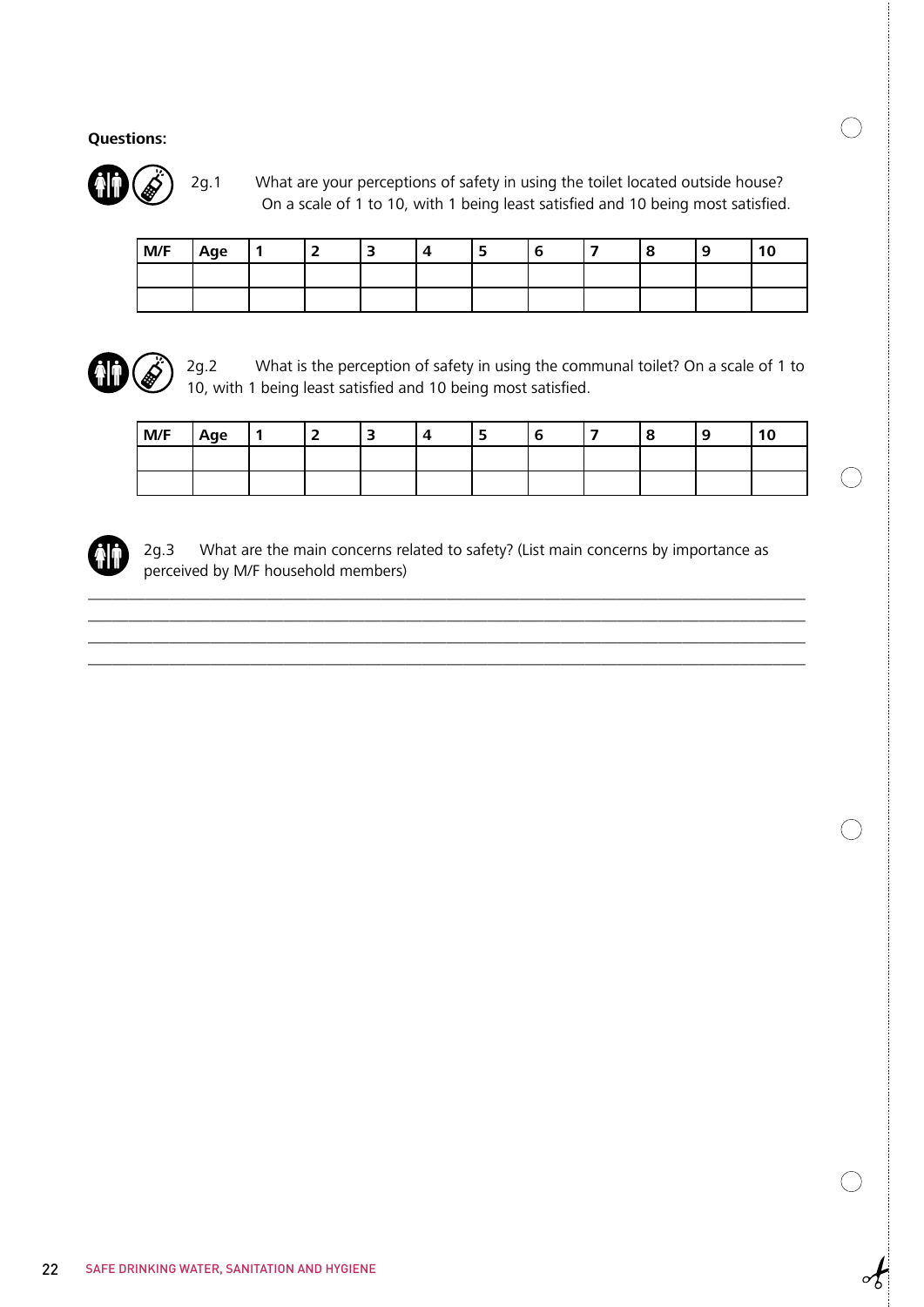## INDICATOR 3 | DECISION-MAKING AND KNOWLEDGE PRODUCTION

**Note:** Indicators 3a, b and c concern decision-making and knowledge production at the international level. Indicators 3d, e, f and g concern decision-making and knowledge at the intra-household level.

| l INDICATOR 3a | M/F participation in past decade of two major global international water meetings    |
|----------------|--------------------------------------------------------------------------------------|
|                | (and nationally significant comparable meetings): World Water Week (Stockholm);      |
|                | World water Forum (World Water Council) (could be topic specific or region specific. |

**Methodology:** Fact finding through desk study of records of participants; interviews with the organizers of the specific conferences and officials of the convening organizations.

### **Questions:**

 $\bigcirc$ 

 $\bigcirc$ 

3a.1 What are the numbers of M/F participants and in which capacity did they participate? (Panel members/chairs/presenters/contributors/submitted papers/etc.)

| M/F participant | No. of participants | Capacity of participant |
|-----------------|---------------------|-------------------------|
|                 |                     |                         |
|                 |                     |                         |
|                 |                     |                         |

3a.2 What efforts are made, if any, to increase the number of female participants, and to improve the nature of their participation?

\_\_\_\_\_\_\_\_\_\_\_\_\_\_\_\_\_\_\_\_\_\_\_\_\_\_\_\_\_\_\_\_\_\_\_\_\_\_\_\_\_\_\_\_\_\_\_\_\_\_\_\_\_\_\_\_\_\_\_\_\_\_\_\_\_\_\_\_\_\_\_\_\_\_\_\_\_\_\_\_\_\_\_\_\_\_\_\_ \_\_\_\_\_\_\_\_\_\_\_\_\_\_\_\_\_\_\_\_\_\_\_\_\_\_\_\_\_\_\_\_\_\_\_\_\_\_\_\_\_\_\_\_\_\_\_\_\_\_\_\_\_\_\_\_\_\_\_\_\_\_\_\_\_\_\_\_\_\_\_\_\_\_\_\_\_\_\_\_\_\_\_\_\_\_\_\_ \_\_\_\_\_\_\_\_\_\_\_\_\_\_\_\_\_\_\_\_\_\_\_\_\_\_\_\_\_\_\_\_\_\_\_\_\_\_\_\_\_\_\_\_\_\_\_\_\_\_\_\_\_\_\_\_\_\_\_\_\_\_\_\_\_\_\_\_\_\_\_\_\_\_\_\_\_\_\_\_\_\_\_\_\_\_\_\_ \_\_\_\_\_\_\_\_\_\_\_\_\_\_\_\_\_\_\_\_\_\_\_\_\_\_\_\_\_\_\_\_\_\_\_\_\_\_\_\_\_\_\_\_\_\_\_\_\_\_\_\_\_\_\_\_\_\_\_\_\_\_\_\_\_\_\_\_\_\_\_\_\_\_\_\_\_\_\_\_\_\_\_\_\_\_\_\_

| Indicator 3b | M/F inclusion on nationally and internationally convened scientific panels and advisory |
|--------------|-----------------------------------------------------------------------------------------|
|              | boards.                                                                                 |

**Methodology:** Fact finding through desk study of records on participants; interviews with officials who assemble relevant panels and boards, as well as with members of these panels and boards.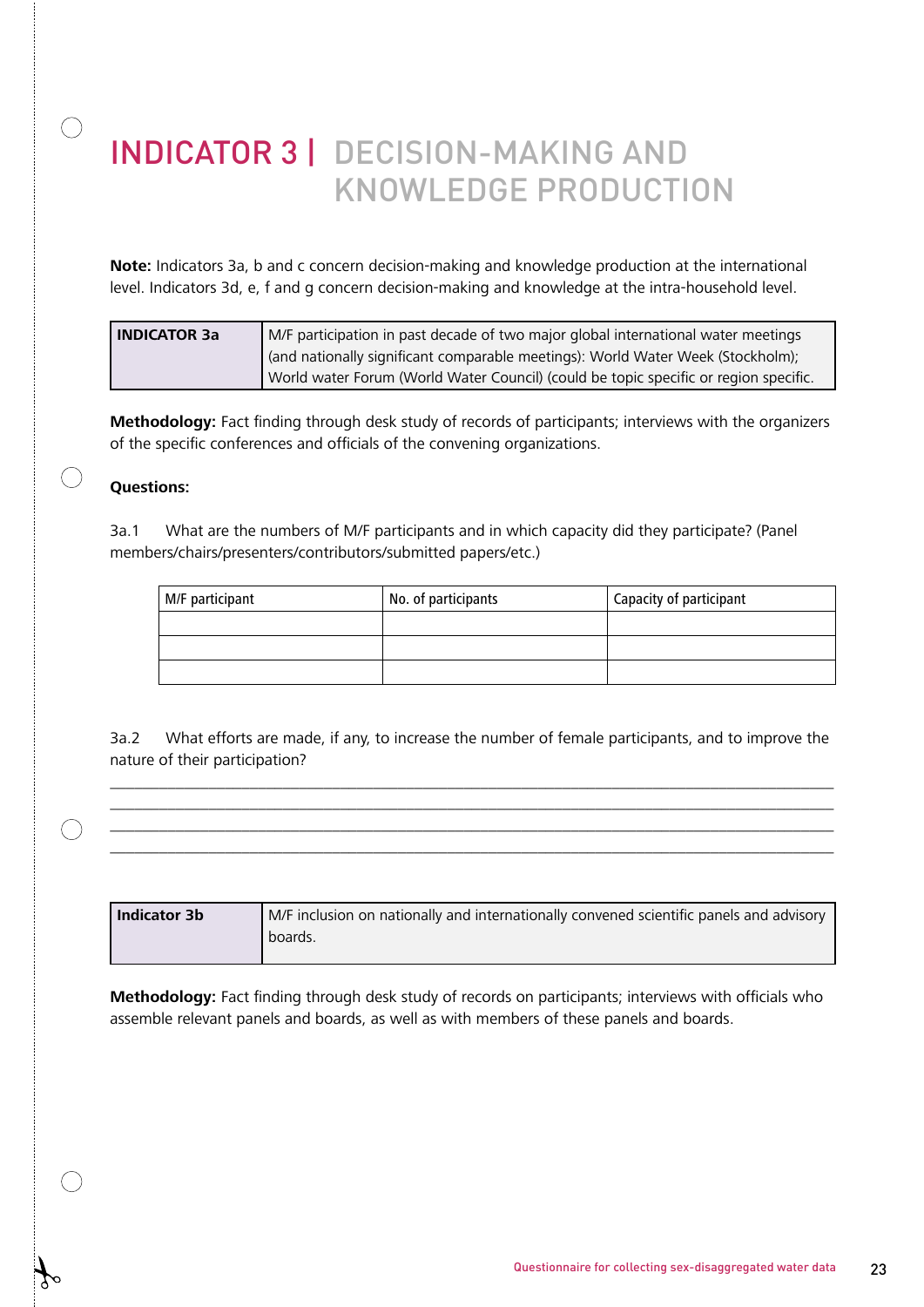3b.1 What is the number of M/F members of international convened scientific panels and advisory boards, and what is the type of their participation?

| Panel/board | No. of participants M/F | Type of participation |
|-------------|-------------------------|-----------------------|
|             |                         |                       |
|             |                         |                       |
|             |                         |                       |

3b.2 Is there evidence of contribution by M/F members? If yes, elaborate.

3b.3 What efforts, if any, are made to increase and improve participation of female scientists and advisors?

\_\_\_\_\_\_\_\_\_\_\_\_\_\_\_\_\_\_\_\_\_\_\_\_\_\_\_\_\_\_\_\_\_\_\_\_\_\_\_\_\_\_\_\_\_\_\_\_\_\_\_\_\_\_\_\_\_\_\_\_\_\_\_\_\_\_\_\_\_\_\_\_\_\_\_\_\_\_\_\_\_\_\_\_\_\_\_\_ \_\_\_\_\_\_\_\_\_\_\_\_\_\_\_\_\_\_\_\_\_\_\_\_\_\_\_\_\_\_\_\_\_\_\_\_\_\_\_\_\_\_\_\_\_\_\_\_\_\_\_\_\_\_\_\_\_\_\_\_\_\_\_\_\_\_\_\_\_\_\_\_\_\_\_\_\_\_\_\_\_\_\_\_\_\_\_\_ \_\_\_\_\_\_\_\_\_\_\_\_\_\_\_\_\_\_\_\_\_\_\_\_\_\_\_\_\_\_\_\_\_\_\_\_\_\_\_\_\_\_\_\_\_\_\_\_\_\_\_\_\_\_\_\_\_\_\_\_\_\_\_\_\_\_\_\_\_\_\_\_\_\_\_\_\_\_\_\_\_\_\_\_\_\_\_\_ \_\_\_\_\_\_\_\_\_\_\_\_\_\_\_\_\_\_\_\_\_\_\_\_\_\_\_\_\_\_\_\_\_\_\_\_\_\_\_\_\_\_\_\_\_\_\_\_\_\_\_\_\_\_\_\_\_\_\_\_\_\_\_\_\_\_\_\_\_\_\_\_\_\_\_\_\_\_\_\_\_\_\_\_\_\_\_\_

\_\_\_\_\_\_\_\_\_\_\_\_\_\_\_\_\_\_\_\_\_\_\_\_\_\_\_\_\_\_\_\_\_\_\_\_\_\_\_\_\_\_\_\_\_\_\_\_\_\_\_\_\_\_\_\_\_\_\_\_\_\_\_\_\_\_\_\_\_\_\_\_\_\_\_\_\_\_\_\_\_\_\_\_\_\_\_\_ \_\_\_\_\_\_\_\_\_\_\_\_\_\_\_\_\_\_\_\_\_\_\_\_\_\_\_\_\_\_\_\_\_\_\_\_\_\_\_\_\_\_\_\_\_\_\_\_\_\_\_\_\_\_\_\_\_\_\_\_\_\_\_\_\_\_\_\_\_\_\_\_\_\_\_\_\_\_\_\_\_\_\_\_\_\_\_\_ \_\_\_\_\_\_\_\_\_\_\_\_\_\_\_\_\_\_\_\_\_\_\_\_\_\_\_\_\_\_\_\_\_\_\_\_\_\_\_\_\_\_\_\_\_\_\_\_\_\_\_\_\_\_\_\_\_\_\_\_\_\_\_\_\_\_\_\_\_\_\_\_\_\_\_\_\_\_\_\_\_\_\_\_\_\_\_\_

| <b>INDICATOR 3c</b> | Gender audit of WHO/UNICEF 'Joint Monitoring Programme.' (could be topic specific |
|---------------------|-----------------------------------------------------------------------------------|
|                     | or region specific)                                                               |

**Methodology:** Fact finding through a review study of documents and resources from the 'Joint Monitoring Programme.'

#### **Questions:**

3c.1 Does the 'Joint Monitoring Programme' take into account sex-disaggregated information? Are they monitoring and assessing the data according to M/F differences?

\_\_\_\_\_\_\_\_\_\_\_\_\_\_\_\_\_\_\_\_\_\_\_\_\_\_\_\_\_\_\_\_\_\_\_\_\_\_\_\_\_\_\_\_\_\_\_\_\_\_\_\_\_\_\_\_\_\_\_\_\_\_\_\_\_\_\_\_\_\_\_\_\_\_\_\_\_\_\_\_\_\_\_\_\_\_\_\_ \_\_\_\_\_\_\_\_\_\_\_\_\_\_\_\_\_\_\_\_\_\_\_\_\_\_\_\_\_\_\_\_\_\_\_\_\_\_\_\_\_\_\_\_\_\_\_\_\_\_\_\_\_\_\_\_\_\_\_\_\_\_\_\_\_\_\_\_\_\_\_\_\_\_\_\_\_\_\_\_\_\_\_\_\_\_\_\_ \_\_\_\_\_\_\_\_\_\_\_\_\_\_\_\_\_\_\_\_\_\_\_\_\_\_\_\_\_\_\_\_\_\_\_\_\_\_\_\_\_\_\_\_\_\_\_\_\_\_\_\_\_\_\_\_\_\_\_\_\_\_\_\_\_\_\_\_\_\_\_\_\_\_\_\_\_\_\_\_\_\_\_\_\_\_\_\_ \_\_\_\_\_\_\_\_\_\_\_\_\_\_\_\_\_\_\_\_\_\_\_\_\_\_\_\_\_\_\_\_\_\_\_\_\_\_\_\_\_\_\_\_\_\_\_\_\_\_\_\_\_\_\_\_\_\_\_\_\_\_\_\_\_\_\_\_\_\_\_\_\_\_\_\_\_\_\_\_\_\_\_\_\_\_\_\_

| <b>INDICATOR 3d</b> | M/F perceptions of or knowledge of current total household use of water, by category<br>of use and by primary use. |
|---------------------|--------------------------------------------------------------------------------------------------------------------|
|---------------------|--------------------------------------------------------------------------------------------------------------------|

**Note:** A structured self-assessment tool could be prepared consisting of the questions below (Indicator 3d, e, f, and g) by putting them in a form, and given to interviewees to fill in, if personal household visits are not possible. This can only be done if the interviewees are able to read and write.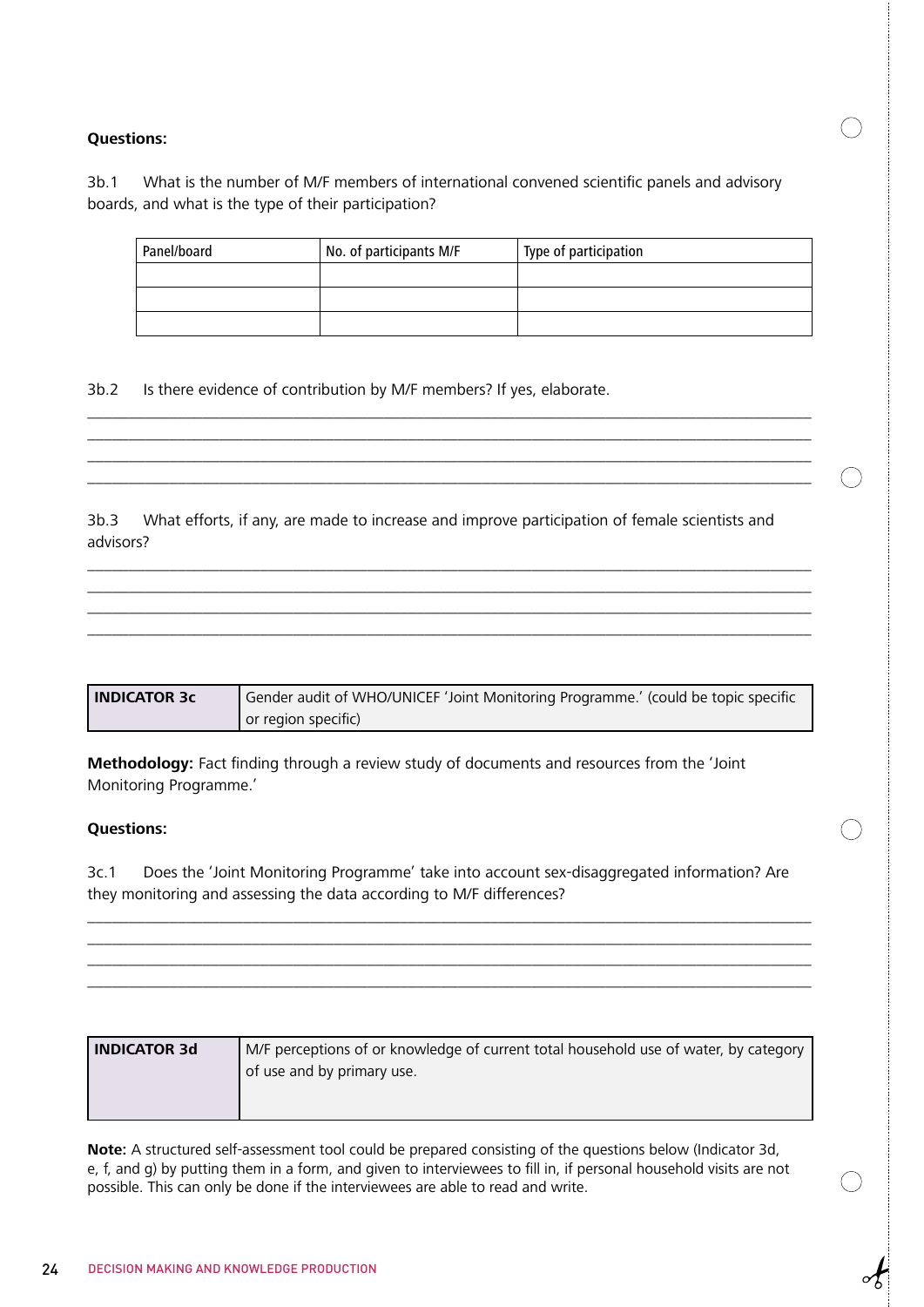**Methodology:** Interviews with household members; direct observation wherever possible; structured self-assessment if possible.

#### **Questions:**



 $\bigcap$ 

 $\bigcap$ 

3d.1 What is the total amount\* of water used in the household and what is the prioritization of the water use?

**\* Alert:** Be aware that respondents may not be able to quantify the amount of water in litres, but rather by type of container used (such as bucket or bottle). In this case, the researcher would have to make an estimate of the quantity in litres, and explain how the calculation was done.

\_\_\_\_\_\_\_\_\_\_\_\_\_\_\_\_\_\_\_\_\_\_\_\_\_\_\_\_\_\_\_\_\_\_\_\_\_\_\_\_\_\_\_\_\_\_\_\_\_\_\_\_\_\_\_\_\_\_\_\_\_\_\_\_\_\_\_\_\_\_\_\_\_\_\_\_\_\_\_\_\_\_\_\_\_\_\_ \_\_\_\_\_\_\_\_\_\_\_\_\_\_\_\_\_\_\_\_\_\_\_\_\_\_\_\_\_\_\_\_\_\_\_\_\_\_\_\_\_\_\_\_\_\_\_\_\_\_\_\_\_\_\_\_\_\_\_\_\_\_\_\_\_\_\_\_\_\_\_\_\_\_\_\_\_\_\_\_\_\_\_\_\_\_\_ \_\_\_\_\_\_\_\_\_\_\_\_\_\_\_\_\_\_\_\_\_\_\_\_\_\_\_\_\_\_\_\_\_\_\_\_\_\_\_\_\_\_\_\_\_\_\_\_\_\_\_\_\_\_\_\_\_\_\_\_\_\_\_\_\_\_\_\_\_\_\_\_\_\_\_\_\_\_\_\_\_\_\_\_\_\_\_

#### 3d.2. Who uses the water and for what purpose?

| M/F | Age | Purpose of use |
|-----|-----|----------------|
|     |     |                |
|     |     |                |
|     |     |                |

| <b>INDICATOR 3e</b>                                                                  | Household member primarily responsible for managing the household water; M/F per-         |  |  |  |
|--------------------------------------------------------------------------------------|-------------------------------------------------------------------------------------------|--|--|--|
|                                                                                      | ceptions of the nature of their household decision-making process of water priorities and |  |  |  |
| use; M/F perceptions of the primary decision-maker on water issues within the house- |                                                                                           |  |  |  |
|                                                                                      | hold, if any,; M/F perceptions of how-intra household conflicts related to water, if any, |  |  |  |
|                                                                                      | are solved.                                                                               |  |  |  |
|                                                                                      |                                                                                           |  |  |  |
|                                                                                      |                                                                                           |  |  |  |

**Methodology:** Direct observations wherever possible; structured self-assessment if possible; interviews with household members.

**Tips:** Interviewer/researcher would need to build trust with family members before discussing these questions.

#### **Questions:**



3e.1. What is the decision-making process within the household regarding water use and priorities?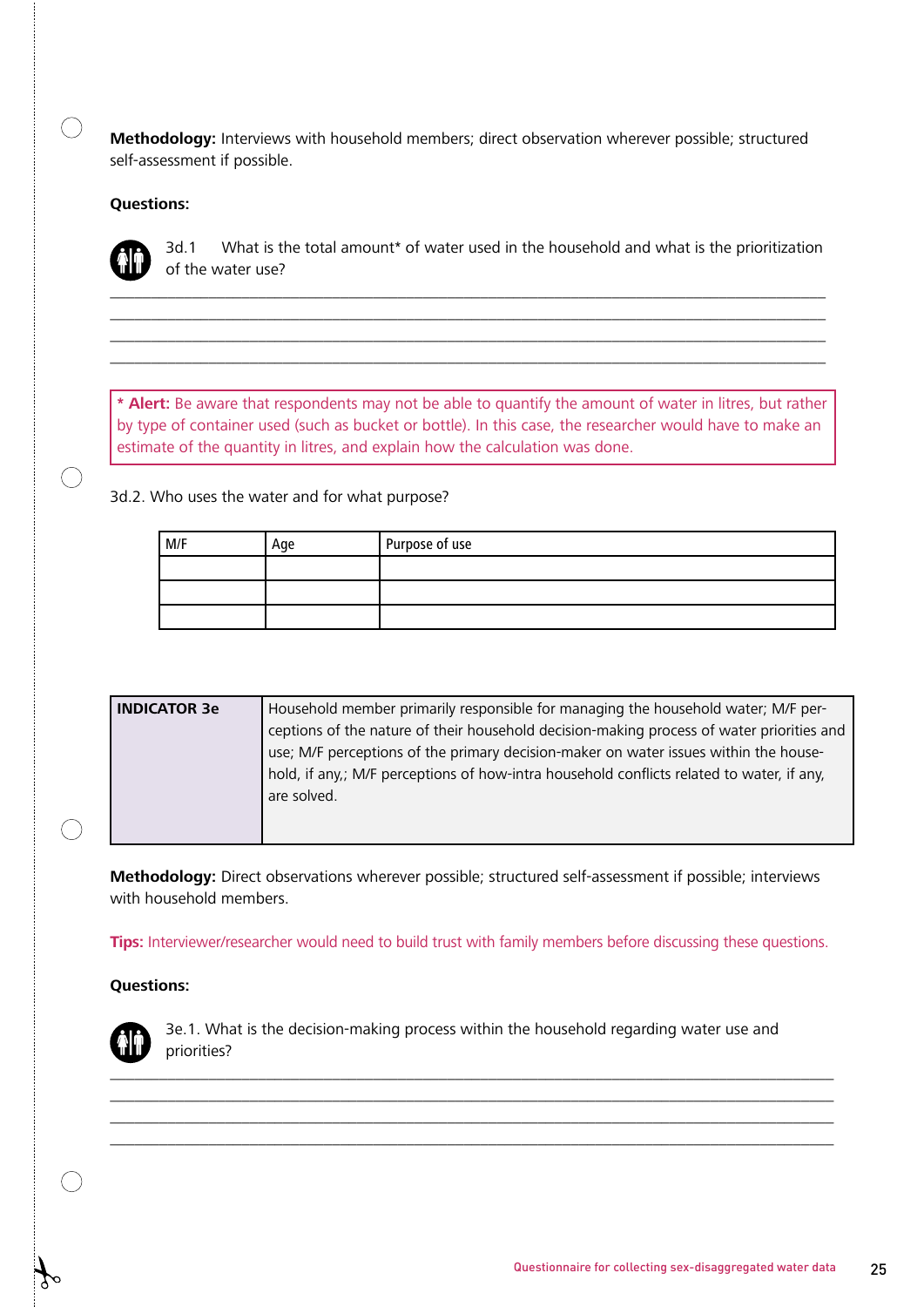

3e.2 How are decisions taken related to the use of water in the household? What are the M/F perceptions on the prioritization of water use and what are the differences of opinion about water use?

 $(\ )$ 



3e.3 Does the primary decision-maker take into account views and opinions of other family members? How are possible differences resolved?

\_\_\_\_\_\_\_\_\_\_\_\_\_\_\_\_\_\_\_\_\_\_\_\_\_\_\_\_\_\_\_\_\_\_\_\_\_\_\_\_\_\_\_\_\_\_\_\_\_\_\_\_\_\_\_\_\_\_\_\_\_\_\_\_\_\_\_\_\_\_\_\_\_\_\_\_\_\_\_\_\_\_\_\_\_\_\_\_ \_\_\_\_\_\_\_\_\_\_\_\_\_\_\_\_\_\_\_\_\_\_\_\_\_\_\_\_\_\_\_\_\_\_\_\_\_\_\_\_\_\_\_\_\_\_\_\_\_\_\_\_\_\_\_\_\_\_\_\_\_\_\_\_\_\_\_\_\_\_\_\_\_\_\_\_\_\_\_\_\_\_\_\_\_\_\_\_ \_\_\_\_\_\_\_\_\_\_\_\_\_\_\_\_\_\_\_\_\_\_\_\_\_\_\_\_\_\_\_\_\_\_\_\_\_\_\_\_\_\_\_\_\_\_\_\_\_\_\_\_\_\_\_\_\_\_\_\_\_\_\_\_\_\_\_\_\_\_\_\_\_\_\_\_\_\_\_\_\_\_\_\_\_\_\_\_ \_\_\_\_\_\_\_\_\_\_\_\_\_\_\_\_\_\_\_\_\_\_\_\_\_\_\_\_\_\_\_\_\_\_\_\_\_\_\_\_\_\_\_\_\_\_\_\_\_\_\_\_\_\_\_\_\_\_\_\_\_\_\_\_\_\_\_\_\_\_\_\_\_\_\_\_\_\_\_\_\_\_\_\_\_\_\_\_

\_\_\_\_\_\_\_\_\_\_\_\_\_\_\_\_\_\_\_\_\_\_\_\_\_\_\_\_\_\_\_\_\_\_\_\_\_\_\_\_\_\_\_\_\_\_\_\_\_\_\_\_\_\_\_\_\_\_\_\_\_\_\_\_\_\_\_\_\_\_\_\_\_\_\_\_\_\_\_\_\_\_\_\_\_\_\_\_ \_\_\_\_\_\_\_\_\_\_\_\_\_\_\_\_\_\_\_\_\_\_\_\_\_\_\_\_\_\_\_\_\_\_\_\_\_\_\_\_\_\_\_\_\_\_\_\_\_\_\_\_\_\_\_\_\_\_\_\_\_\_\_\_\_\_\_\_\_\_\_\_\_\_\_\_\_\_\_\_\_\_\_\_\_\_\_\_ \_\_\_\_\_\_\_\_\_\_\_\_\_\_\_\_\_\_\_\_\_\_\_\_\_\_\_\_\_\_\_\_\_\_\_\_\_\_\_\_\_\_\_\_\_\_\_\_\_\_\_\_\_\_\_\_\_\_\_\_\_\_\_\_\_\_\_\_\_\_\_\_\_\_\_\_\_\_\_\_\_\_\_\_\_\_\_\_ \_\_\_\_\_\_\_\_\_\_\_\_\_\_\_\_\_\_\_\_\_\_\_\_\_\_\_\_\_\_\_\_\_\_\_\_\_\_\_\_\_\_\_\_\_\_\_\_\_\_\_\_\_\_\_\_\_\_\_\_\_\_\_\_\_\_\_\_\_\_\_\_\_\_\_\_\_\_\_\_\_\_\_\_\_\_\_\_

| <b>INDICATOR 3f</b> | M/F expressed priorities for water use within households. |
|---------------------|-----------------------------------------------------------|
|                     |                                                           |

**Methodology:** Interviews with household members; structured self-assessment if possible.

**Note:** Priorities of water use could be different from the current patterns of water use, as identified by Indicator 3d. Use this question to identify the disparity between these two.

#### **Questions:**



3f.1 List the priorities for water for use for M/F household members.

| Use | No. of priority M | No. of priority F |
|-----|-------------------|-------------------|
|     |                   |                   |
|     |                   |                   |
|     |                   |                   |
|     |                   |                   |
|     |                   |                   |

| <b>INDICATOR 3g</b> | M/F perceptions of household gender equality in water decisions. |
|---------------------|------------------------------------------------------------------|
|                     |                                                                  |

**Methodology:** Interviews with household members; structured self-assessment if possible.

**Tip:** Interviewer/researcher would need to build trust with family members before discussing these questions.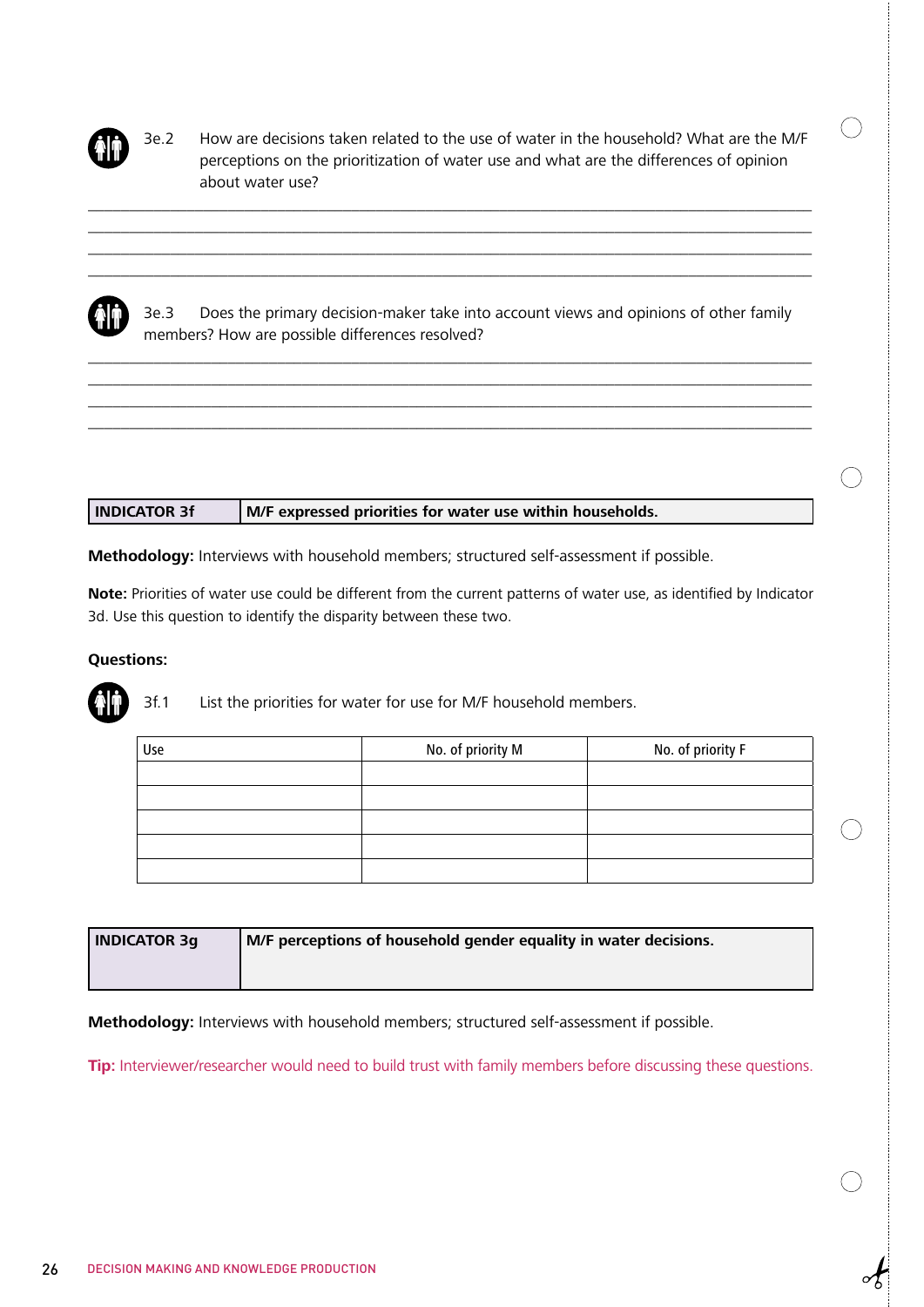$\bigcirc$ 

3g.1 What is the process of decision-making related to water in the household?

3g.2 What are the perceptions of M/F household-members on whether their views and opinions are taken into consideration?

\_\_\_\_\_\_\_\_\_\_\_\_\_\_\_\_\_\_\_\_\_\_\_\_\_\_\_\_\_\_\_\_\_\_\_\_\_\_\_\_\_\_\_\_\_\_\_\_\_\_\_\_\_\_\_\_\_\_\_\_\_\_\_\_\_\_\_\_\_\_\_\_\_\_\_\_\_\_\_\_\_\_\_\_\_\_\_\_ \_\_\_\_\_\_\_\_\_\_\_\_\_\_\_\_\_\_\_\_\_\_\_\_\_\_\_\_\_\_\_\_\_\_\_\_\_\_\_\_\_\_\_\_\_\_\_\_\_\_\_\_\_\_\_\_\_\_\_\_\_\_\_\_\_\_\_\_\_\_\_\_\_\_\_\_\_\_\_\_\_\_\_\_\_\_\_\_ \_\_\_\_\_\_\_\_\_\_\_\_\_\_\_\_\_\_\_\_\_\_\_\_\_\_\_\_\_\_\_\_\_\_\_\_\_\_\_\_\_\_\_\_\_\_\_\_\_\_\_\_\_\_\_\_\_\_\_\_\_\_\_\_\_\_\_\_\_\_\_\_\_\_\_\_\_\_\_\_\_\_\_\_\_\_\_\_ \_\_\_\_\_\_\_\_\_\_\_\_\_\_\_\_\_\_\_\_\_\_\_\_\_\_\_\_\_\_\_\_\_\_\_\_\_\_\_\_\_\_\_\_\_\_\_\_\_\_\_\_\_\_\_\_\_\_\_\_\_\_\_\_\_\_\_\_\_\_\_\_\_\_\_\_\_\_\_\_\_\_\_\_\_\_\_\_

\_\_\_\_\_\_\_\_\_\_\_\_\_\_\_\_\_\_\_\_\_\_\_\_\_\_\_\_\_\_\_\_\_\_\_\_\_\_\_\_\_\_\_\_\_\_\_\_\_\_\_\_\_\_\_\_\_\_\_\_\_\_\_\_\_\_\_\_\_\_\_\_\_\_\_\_\_\_\_\_\_\_\_\_\_\_\_\_ \_\_\_\_\_\_\_\_\_\_\_\_\_\_\_\_\_\_\_\_\_\_\_\_\_\_\_\_\_\_\_\_\_\_\_\_\_\_\_\_\_\_\_\_\_\_\_\_\_\_\_\_\_\_\_\_\_\_\_\_\_\_\_\_\_\_\_\_\_\_\_\_\_\_\_\_\_\_\_\_\_\_\_\_\_\_\_\_ \_\_\_\_\_\_\_\_\_\_\_\_\_\_\_\_\_\_\_\_\_\_\_\_\_\_\_\_\_\_\_\_\_\_\_\_\_\_\_\_\_\_\_\_\_\_\_\_\_\_\_\_\_\_\_\_\_\_\_\_\_\_\_\_\_\_\_\_\_\_\_\_\_\_\_\_\_\_\_\_\_\_\_\_\_\_\_\_ \_\_\_\_\_\_\_\_\_\_\_\_\_\_\_\_\_\_\_\_\_\_\_\_\_\_\_\_\_\_\_\_\_\_\_\_\_\_\_\_\_\_\_\_\_\_\_\_\_\_\_\_\_\_\_\_\_\_\_\_\_\_\_\_\_\_\_\_\_\_\_\_\_\_\_\_\_\_\_\_\_\_\_\_\_\_\_\_



 $\bigcirc$ 

 3g.3 On a scale from 1 to 10, how much do you think women are discriminated in water decision-making participation in your household? (10= highly discriminated)

| M/F | Position | Perception of discrimination of women<br>$\sqrt{\frac{1}{10}}$ from 1 to 10 |
|-----|----------|-----------------------------------------------------------------------------|
|     |          |                                                                             |
|     |          |                                                                             |
|     |          |                                                                             |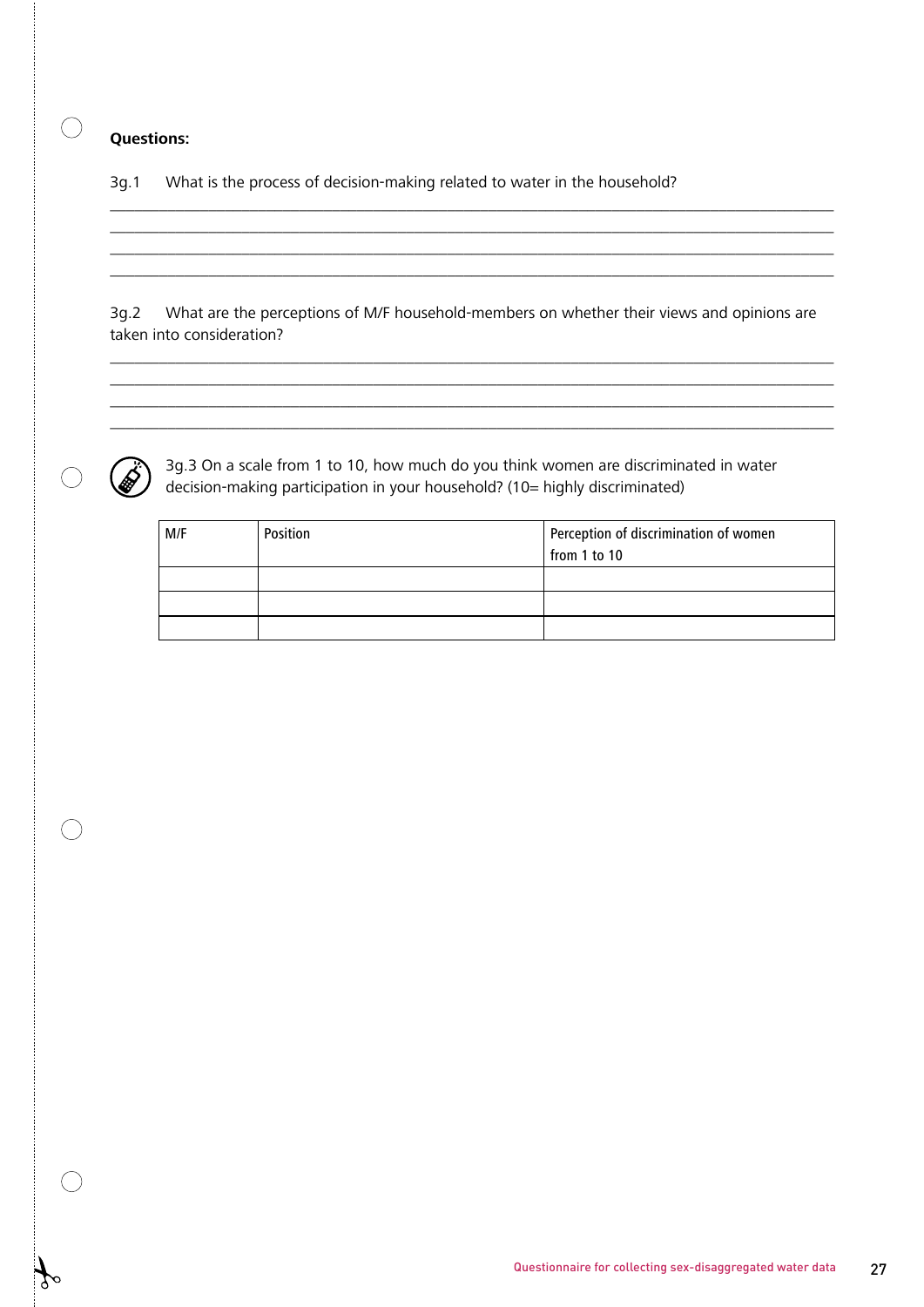# INDICATOR 4 | TRANSBOUNDARY WATER RESOURCES MANAGEMENT

| <b>INDICATOR 4a</b> | Number of M/F staff on transboundary water commissions (sample for pilot     |
|---------------------|------------------------------------------------------------------------------|
|                     | countries), disaggregated by job category/level and decision making capacity |
|                     | (and salary, if available).                                                  |
|                     |                                                                              |

**Methodology:** Fact finding through desk study of documents and records of HR department and recruitment policy; interviews with heads of relevant department in government.

#### **Questions:**

4a.1 List the number of M/F staff disaggregated by job categories and position. If possible, also note the salary paid to M/F for various positions.

| Job category   | Top level   | Middle level | Lower level |
|----------------|-------------|--------------|-------------|
|                | No. M/No. F | No. M/No. F  | No. M/No. F |
| Executive      |             |              |             |
| Consultant     |             |              |             |
| Technician     |             |              |             |
| Administrative |             |              |             |

 $\bigcirc$ 

4a.2 What is the M/F staff contribution/involvement in decision-making processes as per job position?

| M/F | Position | Involvement in decision-making |
|-----|----------|--------------------------------|
|     |          |                                |
|     |          |                                |
|     |          |                                |

4a.3 What is the perception of M/F staff regarding women's involvement/contribution in decisionmaking processes? On a scale of 1 to 10, with 1 being least involved and 10 being most involved

| M/F |  |  |  |  | $\sim$<br>10 |
|-----|--|--|--|--|--------------|
|     |  |  |  |  |              |
|     |  |  |  |  |              |

4a.4 What is the process for staff recruitment? Where are positions advertised? What are the Terms of References (TOR) for hiring people?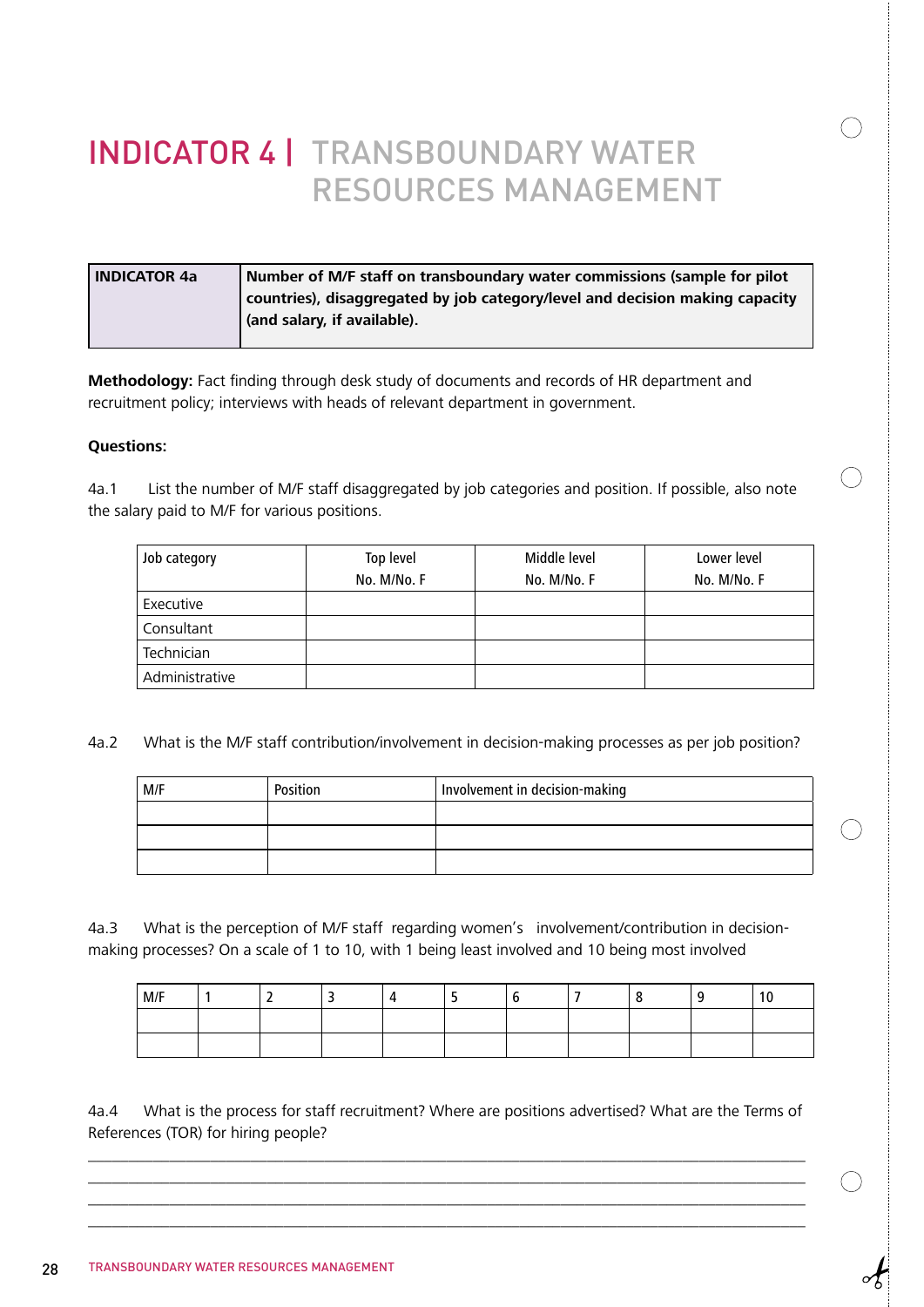|                   | <b>INDICATOR 4b</b>                 | The extent to which gender outcomes and gender sensitive accountability<br>indicators are included in M&E/impact statements/benefits analysis of trans-<br>boundary agreements/activities. |
|-------------------|-------------------------------------|--------------------------------------------------------------------------------------------------------------------------------------------------------------------------------------------|
|                   |                                     | Methodology: Fact finding through desk study of M&E records, impact statements, agreements and work<br>plans; interviews with M&E officials and the technical people involved.             |
| <b>Questions:</b> |                                     |                                                                                                                                                                                            |
| 4b.1              |                                     | Identify and assess the gender-sensitive indicators, if any, in M&E plans.                                                                                                                 |
| 4b.2              |                                     | What are the gender outcomes recorded/measured in M&E reports and impact statements?                                                                                                       |
|                   |                                     | 4b.3. Is there inclusion of analysis of gender outcomes in M&E impact statements and agreements?                                                                                           |
| 4b.4              |                                     | What are the accountability mechanisms, if any, related to gender outcomes?                                                                                                                |
| 4b.5              | adding gender sensitive indicators? | Describe the process for obtaining and integrating inputs in M&E plans; is there an opening for                                                                                            |
| 4b.6              |                                     | Is there a mention of M/F target group in impact statements and agreements?                                                                                                                |
|                   | <b>INDICATOR 4c</b>                 | The presence and nature of gender-specific objectives and commitments (or<br>gender strategy) in transboundary agreements.                                                                 |

 $\mathcal{F}$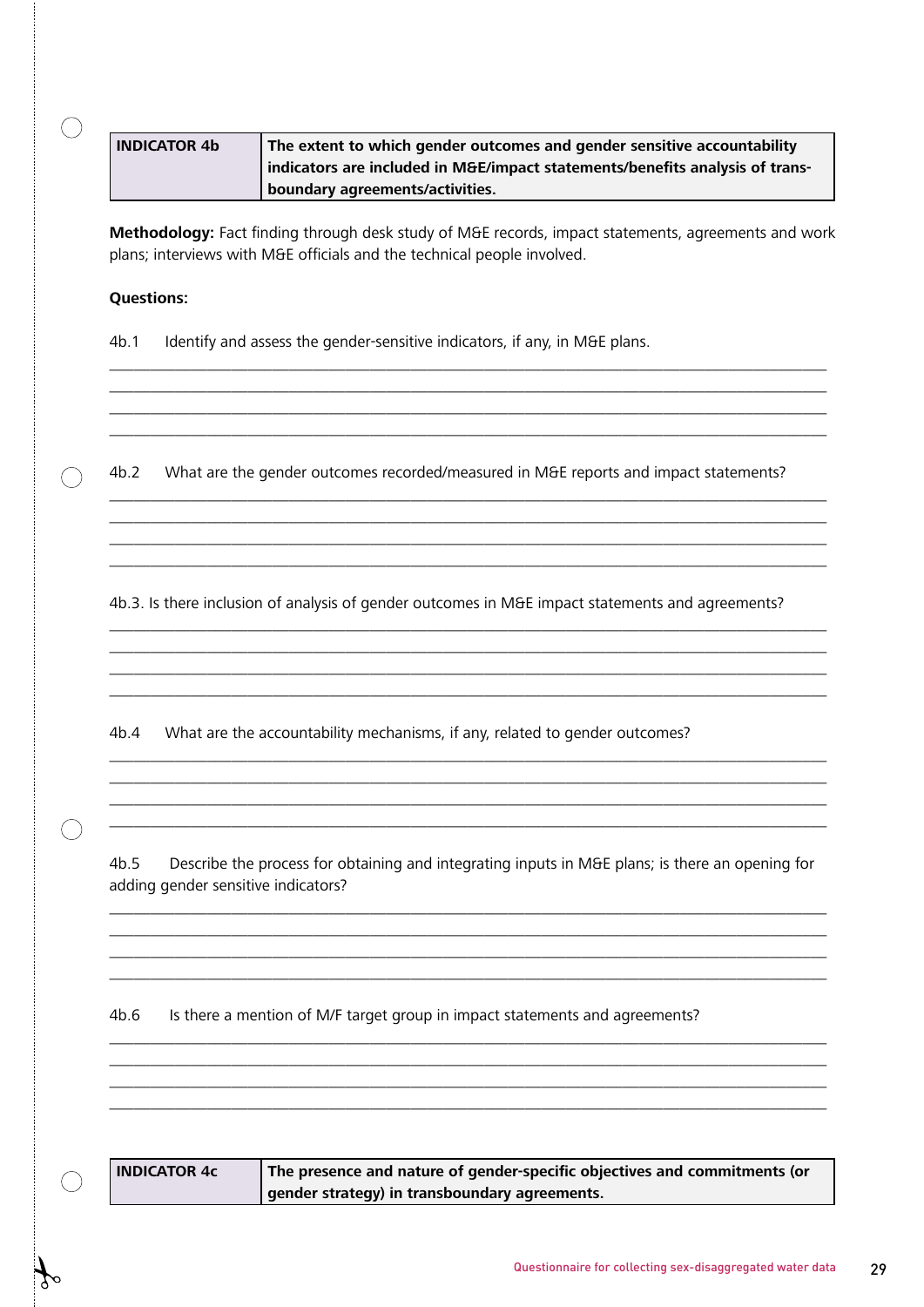**Methodology:** Fact finding through desk study of gender strategy; interviews with key informants as identified through fact finding.

#### **Questions:**

4c.1 What is the process for integrating gender issues in shared/transboundary water agreements?

\_\_\_\_\_\_\_\_\_\_\_\_\_\_\_\_\_\_\_\_\_\_\_\_\_\_\_\_\_\_\_\_\_\_\_\_\_\_\_\_\_\_\_\_\_\_\_\_\_\_\_\_\_\_\_\_\_\_\_\_\_\_\_\_\_\_\_\_\_\_\_\_\_\_\_\_\_\_\_\_\_\_\_\_\_\_\_\_ \_\_\_\_\_\_\_\_\_\_\_\_\_\_\_\_\_\_\_\_\_\_\_\_\_\_\_\_\_\_\_\_\_\_\_\_\_\_\_\_\_\_\_\_\_\_\_\_\_\_\_\_\_\_\_\_\_\_\_\_\_\_\_\_\_\_\_\_\_\_\_\_\_\_\_\_\_\_\_\_\_\_\_\_\_\_\_\_

\_\_\_\_\_\_\_\_\_\_\_\_\_\_\_\_\_\_\_\_\_\_\_\_\_\_\_\_\_\_\_\_\_\_\_\_\_\_\_\_\_\_\_\_\_\_\_\_\_\_\_\_\_\_\_\_\_\_\_\_\_\_\_\_\_\_\_\_\_\_\_\_\_\_\_\_\_\_\_\_\_\_\_\_\_\_\_\_

4c.2 If there is a gender strategy, what issues are identified in it? What is the process of preparation and adoption of the gender strategy?

\_\_\_\_\_\_\_\_\_\_\_\_\_\_\_\_\_\_\_\_\_\_\_\_\_\_\_\_\_\_\_\_\_\_\_\_\_\_\_\_\_\_\_\_\_\_\_\_\_\_\_\_\_\_\_\_\_\_\_\_\_\_\_\_\_\_\_\_\_\_\_\_\_\_\_\_\_\_\_\_\_\_\_\_\_\_\_\_ \_\_\_\_\_\_\_\_\_\_\_\_\_\_\_\_\_\_\_\_\_\_\_\_\_\_\_\_\_\_\_\_\_\_\_\_\_\_\_\_\_\_\_\_\_\_\_\_\_\_\_\_\_\_\_\_\_\_\_\_\_\_\_\_\_\_\_\_\_\_\_\_\_\_\_\_\_\_\_\_\_\_\_\_\_\_\_\_ \_\_\_\_\_\_\_\_\_\_\_\_\_\_\_\_\_\_\_\_\_\_\_\_\_\_\_\_\_\_\_\_\_\_\_\_\_\_\_\_\_\_\_\_\_\_\_\_\_\_\_\_\_\_\_\_\_\_\_\_\_\_\_\_\_\_\_\_\_\_\_\_\_\_\_\_\_\_\_\_\_\_\_\_\_\_\_\_

4c.3 List the gender-specific objectives and commitments and discuss their applicability with key informants.

| <b>Objectives</b>  | <b>Not effective</b> | <b>Effective</b> | <b>Very effective</b> |
|--------------------|----------------------|------------------|-----------------------|
|                    |                      |                  |                       |
|                    |                      |                  |                       |
| <b>Commitments</b> | <b>Not effective</b> | <b>Effective</b> | <b>Very effective</b> |
|                    |                      |                  |                       |
|                    |                      |                  |                       |

4c.4 If there is no gender-strategy, what is the reason for its absence? What are the constraints in adopting gender objectives and commitments?

\_\_\_\_\_\_\_\_\_\_\_\_\_\_\_\_\_\_\_\_\_\_\_\_\_\_\_\_\_\_\_\_\_\_\_\_\_\_\_\_\_\_\_\_\_\_\_\_\_\_\_\_\_\_\_\_\_\_\_\_\_\_\_\_\_\_\_\_\_\_\_\_\_\_\_\_\_\_\_\_\_\_\_\_\_\_\_\_

\_\_\_\_\_\_\_\_\_\_\_\_\_\_\_\_\_\_\_\_\_\_\_\_\_\_\_\_\_\_\_\_\_\_\_\_\_\_\_\_\_\_\_\_\_\_\_\_\_\_\_\_\_\_\_\_\_\_\_\_\_\_\_\_\_\_\_\_\_\_\_\_\_\_\_\_\_\_\_\_\_\_\_\_\_\_\_\_ \_\_\_\_\_\_\_\_\_\_\_\_\_\_\_\_\_\_\_\_\_\_\_\_\_\_\_\_\_\_\_\_\_\_\_\_\_\_\_\_\_\_\_\_\_\_\_\_\_\_\_\_\_\_\_\_\_\_\_\_\_\_\_\_\_\_\_\_\_\_\_\_\_\_\_\_\_\_\_\_\_\_\_\_\_\_\_\_

\_\_\_\_\_\_\_\_\_\_\_\_\_\_\_\_\_\_\_\_\_\_\_\_\_\_\_\_\_\_\_\_\_\_\_\_\_\_\_\_\_\_\_\_\_\_\_\_\_\_\_\_\_\_\_\_\_\_\_\_\_\_\_\_\_\_\_\_\_\_\_\_\_\_\_\_\_\_\_\_\_\_\_\_\_\_\_\_

| <b>INDICATOR 4d</b> | Intensity of M/F participation in (sample/representative) meetings of trans- |
|---------------------|------------------------------------------------------------------------------|
|                     | boundary meetings, including outcomes such as: ratio of contributions in de- |
|                     | cision-making meetings by women and men; percentage of decisions adopted     |
|                     | from women's contributions in meetings.                                      |

**Methodology:** Fact finding through desk study of meeting reports and participators list; interviews with key informants as identified by fact finding; participant observation.

**Tip:** Consult 'Skills of a participant observer' in the Methodology section of the Guideline.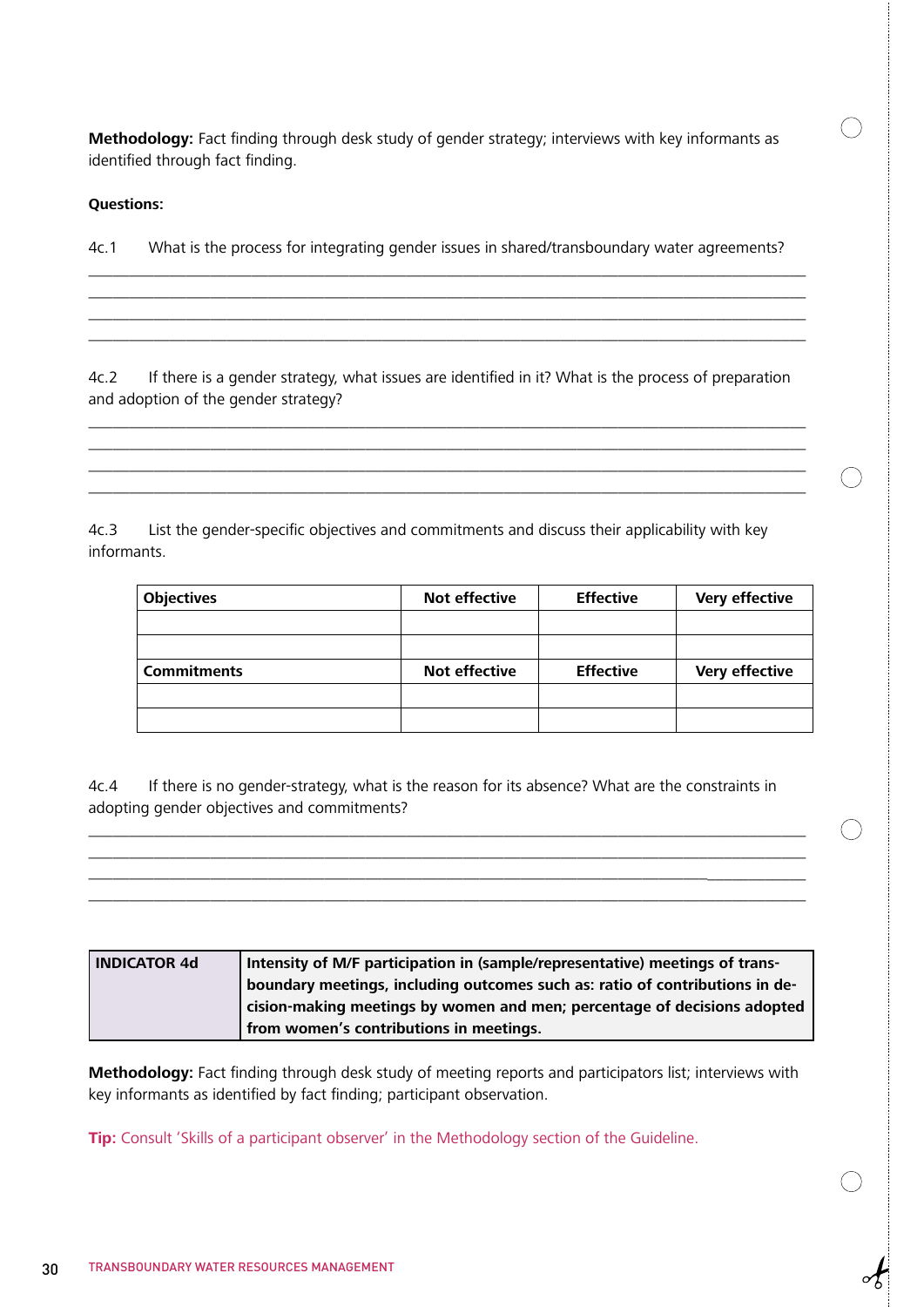$\bigcap$ 

4d.1 What is the number and frequency of M/F participation in the meetings held in order to take decisions regarding trans-boundary issues?

| Meeting | Number of M/F | Frequency of participation M/F |
|---------|---------------|--------------------------------|
|         |               |                                |
|         |               |                                |
|         |               |                                |

4d.2 Identify the number and type of contributions of M/F in decision-making meetings, and the possibility of M/F contributions being adopted.

| M/F | Number of contributions | Type of contributions | Possibility of adoption |
|-----|-------------------------|-----------------------|-------------------------|
|     |                         |                       |                         |
|     |                         |                       |                         |
|     |                         |                       |                         |

4d.3 State the age, educational background and qualification of M/F who participate in these meetings.

| M/F | Age | <b>Educational background</b> | Qualifications |
|-----|-----|-------------------------------|----------------|
|     |     |                               |                |
|     |     |                               |                |
|     |     |                               |                |

4d.4 Are informal meetings held to discuss different issues? What is the evidence of contribution made by M/F participants in informal meetings, if any.

\_\_\_\_\_\_\_\_\_\_\_\_\_\_\_\_\_\_\_\_\_\_\_\_\_\_\_\_\_\_\_\_\_\_\_\_\_\_\_\_\_\_\_\_\_\_\_\_\_\_\_\_\_\_\_\_\_\_\_\_\_\_\_\_\_\_\_\_\_\_\_\_\_\_\_\_\_\_\_\_\_\_\_\_\_\_\_\_ \_\_\_\_\_\_\_\_\_\_\_\_\_\_\_\_\_\_\_\_\_\_\_\_\_\_\_\_\_\_\_\_\_\_\_\_\_\_\_\_\_\_\_\_\_\_\_\_\_\_\_\_\_\_\_\_\_\_\_\_\_\_\_\_\_\_\_\_\_\_\_\_\_\_\_\_\_\_\_\_\_\_\_\_\_\_\_\_ \_\_\_\_\_\_\_\_\_\_\_\_\_\_\_\_\_\_\_\_\_\_\_\_\_\_\_\_\_\_\_\_\_\_\_\_\_\_\_\_\_\_\_\_\_\_\_\_\_\_\_\_\_\_\_\_\_\_\_\_\_\_\_\_\_\_\_\_\_\_\_\_\_\_\_\_\_\_\_\_\_\_\_\_\_\_\_\_ \_\_\_\_\_\_\_\_\_\_\_\_\_\_\_\_\_\_\_\_\_\_\_\_\_\_\_\_\_\_\_\_\_\_\_\_\_\_\_\_\_\_\_\_\_\_\_\_\_\_\_\_\_\_\_\_\_\_\_\_\_\_\_\_\_\_\_\_\_\_\_\_\_\_\_\_\_\_\_\_\_\_\_\_\_\_\_\_

| l INDICATOR 4e | How are gender issues integrated in your shared water projects/infrastructural invest- |
|----------------|----------------------------------------------------------------------------------------|
|                | ments? What are your gender-specific objectives and commitments with regard to         |
|                | these? Please specify and evaluate.                                                    |

**Methodology:** Fact finding through a review of project documents and stated commitments; Interviews with members of the projects/investments, either through group discussions or individual interviews (interviewer/researcher decides what is more appropriate).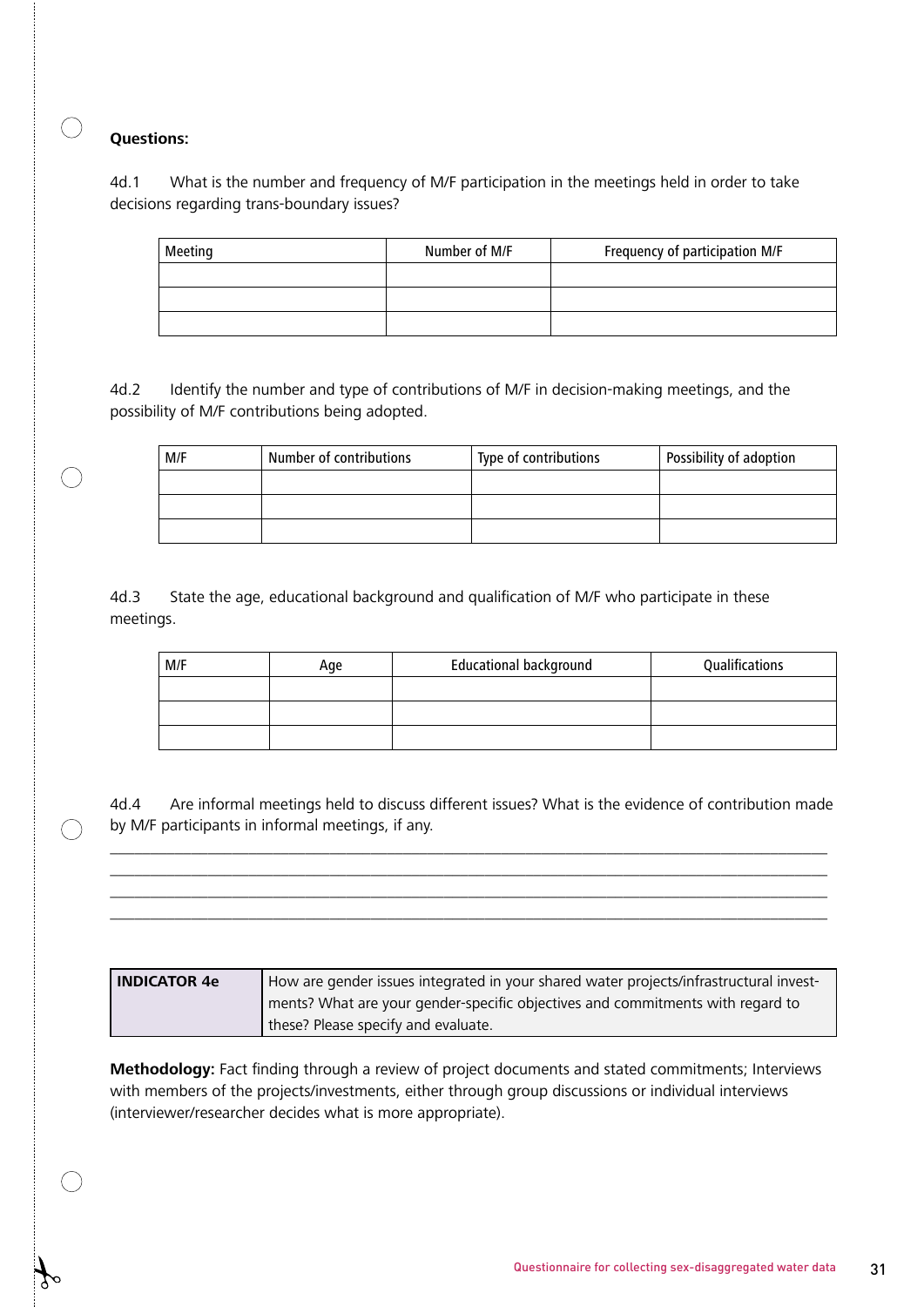4e.1 What is the process for integrating gender issues in your shared water projects/ infrastructural investments?

 $\_$  , and the set of the set of the set of the set of the set of the set of the set of the set of the set of the set of the set of the set of the set of the set of the set of the set of the set of the set of the set of th  $\_$  , and the set of the set of the set of the set of the set of the set of the set of the set of the set of the set of the set of the set of the set of the set of the set of the set of the set of the set of the set of th \_\_\_\_\_\_\_\_\_\_\_\_\_\_\_\_\_\_\_\_\_\_\_\_\_\_\_\_\_\_\_\_\_\_\_\_\_\_\_\_\_\_\_\_\_\_\_\_\_\_\_\_\_\_\_\_\_\_\_\_\_\_\_\_\_\_\_\_\_\_\_\_\_\_\_\_\_\_\_\_\_\_\_\_\_\_\_\_  $\left( \begin{array}{c} \end{array} \right)$ 

 $\begin{array}{c} \circ \\ \bullet \\ \bullet \end{array}$ 

4e.2 What are your gender-specific objectives and commitments with regards to these? Please specify and evaluate.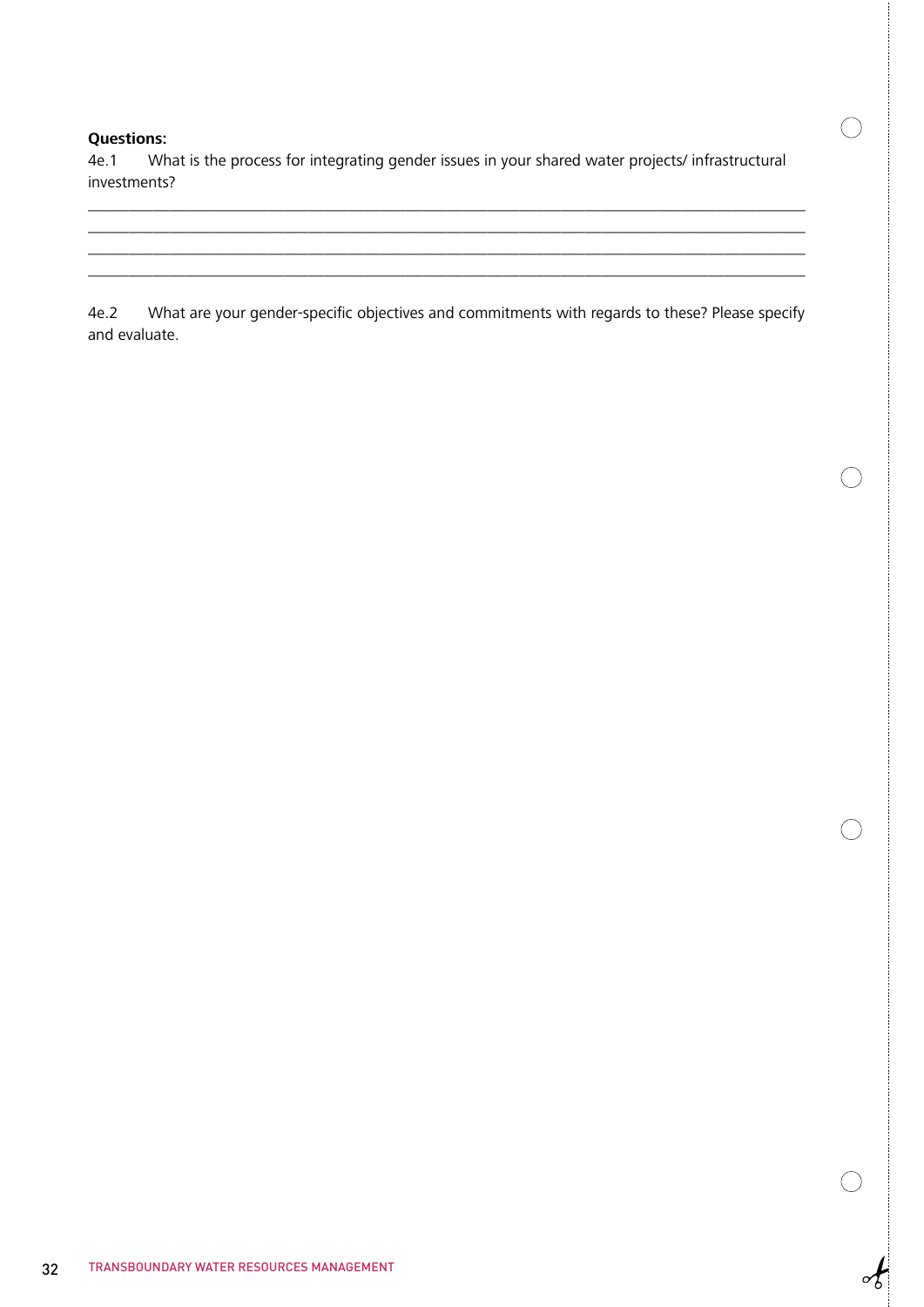### INDICATOR 5 | WATER FOR INCOME GENERATION FOR INDUSTRIAL AND AGRICULTURAL USES, INCLUDING UNACCOUNTED-FOR LABOUR

| <b>INDICATOR 5a</b> | % irrigated farms in region under survey; % irrigated farms managed by/owned |
|---------------------|------------------------------------------------------------------------------|
|                     | by M/F.                                                                      |

**Methodology:** Fact finding from census and other government/non-government records. Interviews for ownership information.

**Alert:** Depending on where the questionnaire is administered, the researcher will have to decide how to obtain relevant information regarding % of irrigated land, ownership, and average size of irrigated farm. Verification of records may be necessary before doing household and community level interviews. Interviews may be necessary with key informants.

\_\_\_\_\_\_\_\_\_\_\_\_\_\_\_\_\_\_\_\_\_\_\_\_\_\_\_\_\_\_\_\_\_\_\_\_\_\_\_\_\_\_\_\_\_\_\_\_\_\_\_\_\_\_\_\_\_\_\_\_\_\_\_\_\_\_\_\_\_\_\_\_\_\_\_\_\_\_\_\_\_\_\_\_\_\_\_\_ \_\_\_\_\_\_\_\_\_\_\_\_\_\_\_\_\_\_\_\_\_\_\_\_\_\_\_\_\_\_\_\_\_\_\_\_\_\_\_\_\_\_\_\_\_\_\_\_\_\_\_\_\_\_\_\_\_\_\_\_\_\_\_\_\_\_\_\_\_\_\_\_\_\_\_\_\_\_\_\_\_\_\_\_\_\_\_\_ \_\_\_\_\_\_\_\_\_\_\_\_\_\_\_\_\_\_\_\_\_\_\_\_\_\_\_\_\_\_\_\_\_\_\_\_\_\_\_\_\_\_\_\_\_\_\_\_\_\_\_\_\_\_\_\_\_\_\_\_\_\_\_\_\_\_\_\_\_\_\_\_\_\_\_\_\_\_\_\_\_\_\_\_\_\_\_\_ \_\_\_\_\_\_\_\_\_\_\_\_\_\_\_\_\_\_\_\_\_\_\_\_\_\_\_\_\_\_\_\_\_\_\_\_\_\_\_\_\_\_\_\_\_\_\_\_\_\_\_\_\_\_\_\_\_\_\_\_\_\_\_\_\_\_\_\_\_\_\_\_\_\_\_\_\_\_\_\_\_\_\_\_\_\_\_\_

#### **Questions:**

 $\left(\begin{array}{c}\right)$ 

 $\bigcirc$ 

5a.1 What is the % of irrigated land in the region? (can use FAO data)<sup>1</sup>

5a.2 State the ownership M/F and ownership type (private/family/business/common land/type of association/cooperation/etc.)

| Ownership M/F | Ownership type |
|---------------|----------------|
|               |                |
|               |                |
|               |                |

| <b>INDICATOR 5b</b> | Average size of irrigated farms run by/owned by women/men. |
|---------------------|------------------------------------------------------------|
|---------------------|------------------------------------------------------------|

**Methodology:** Fact finding; interview with head of each individual farm.

**Alert:** Depending on where the questionnaire is administered, the researcher will have to decide how to obtain relevant information regarding % of irrigated land, ownership, and average size of irrigated farm. Verification of records may be necessary before doing intra-household and community-level interviews.

1 http://www.fao.org/nr/water/aquastat/main/index.stm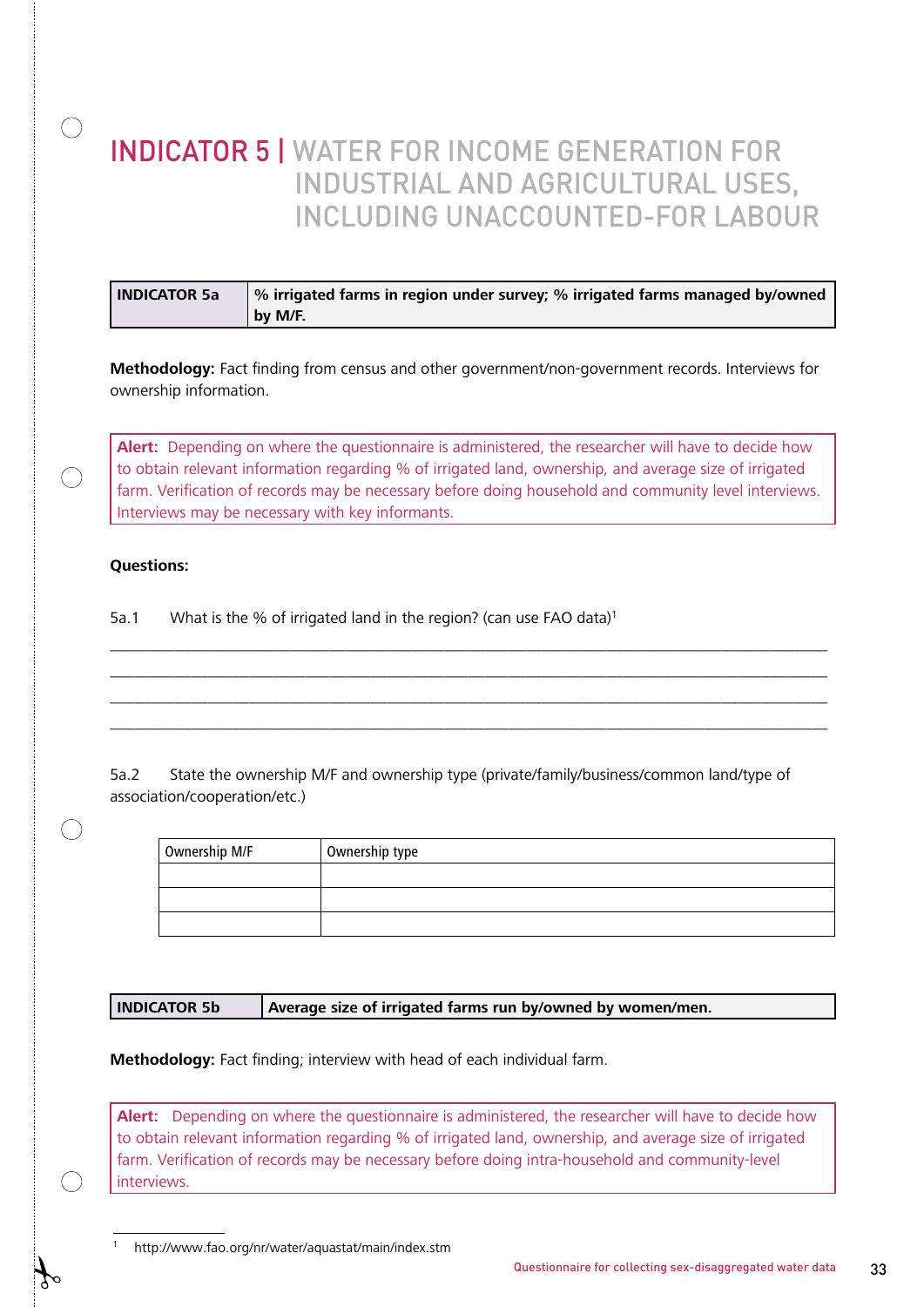#### 5b.1 What is the average size of irrigated farms? Disaggregated by M/F and distinguish between owned by or managed by.

| M/F | Size of farm | Owned or managed by |
|-----|--------------|---------------------|
|     |              |                     |
|     |              |                     |
|     |              |                     |

| <b>INDICATOR 5c</b> | Gendered division of labor related to irrigated-farming: gender-specific tasks re-   |
|---------------------|--------------------------------------------------------------------------------------|
|                     | I lated to irrigated crops, by nature of tasks; gender differentiated daily time-use |
|                     | of household members involved in irrigated farming work.                             |

**Methodology:** Interviews with both M/F household members

**Tip:** Ensure plenty of time for obtaining this information; this cannot be done in a hurry.

#### **Questions:**

5c.1 Identify the tasks in irrigated agriculture disaggregated by M/F

| M/F | Task |
|-----|------|
|     |      |
|     |      |
|     |      |

5c.2 Describe the location of the plot in terms of terrain (uphill, downhill, valley, etc.) and source of water for irrigation (RWH, groundwater, surface water, open well, etc.) as well as the distance from water source (use of pumps, pipeline, channels, etc.)

\_\_\_\_\_\_\_\_\_\_\_\_\_\_\_\_\_\_\_\_\_\_\_\_\_\_\_\_\_\_\_\_\_\_\_\_\_\_\_\_\_\_\_\_\_\_\_\_\_\_\_\_\_\_\_\_\_\_\_\_\_\_\_\_\_\_\_\_\_\_\_\_\_\_\_\_\_\_\_\_\_\_\_\_\_\_\_\_ \_\_\_\_\_\_\_\_\_\_\_\_\_\_\_\_\_\_\_\_\_\_\_\_\_\_\_\_\_\_\_\_\_\_\_\_\_\_\_\_\_\_\_\_\_\_\_\_\_\_\_\_\_\_\_\_\_\_\_\_\_\_\_\_\_\_\_\_\_\_\_\_\_\_\_\_\_\_\_\_\_\_\_\_\_\_\_\_ \_\_\_\_\_\_\_\_\_\_\_\_\_\_\_\_\_\_\_\_\_\_\_\_\_\_\_\_\_\_\_\_\_\_\_\_\_\_\_\_\_\_\_\_\_\_\_\_\_\_\_\_\_\_\_\_\_\_\_\_\_\_\_\_\_\_\_\_\_\_\_\_\_\_\_\_\_\_\_\_\_\_\_\_\_\_\_\_ \_\_\_\_\_\_\_\_\_\_\_\_\_\_\_\_\_\_\_\_\_\_\_\_\_\_\_\_\_\_\_\_\_\_\_\_\_\_\_\_\_\_\_\_\_\_\_\_\_\_\_\_\_\_\_\_\_\_\_\_\_\_\_\_\_\_\_\_\_\_\_\_\_\_\_\_\_\_\_\_\_\_\_\_\_\_\_\_

5c.3 Identify the roles and responsibilities for M/F in irrigated farming (including maintenance of irrigation system) with time schedules.

| M/F | Role | Responsibility | Time schedule |
|-----|------|----------------|---------------|
|     |      |                |               |
|     |      |                |               |
|     |      |                |               |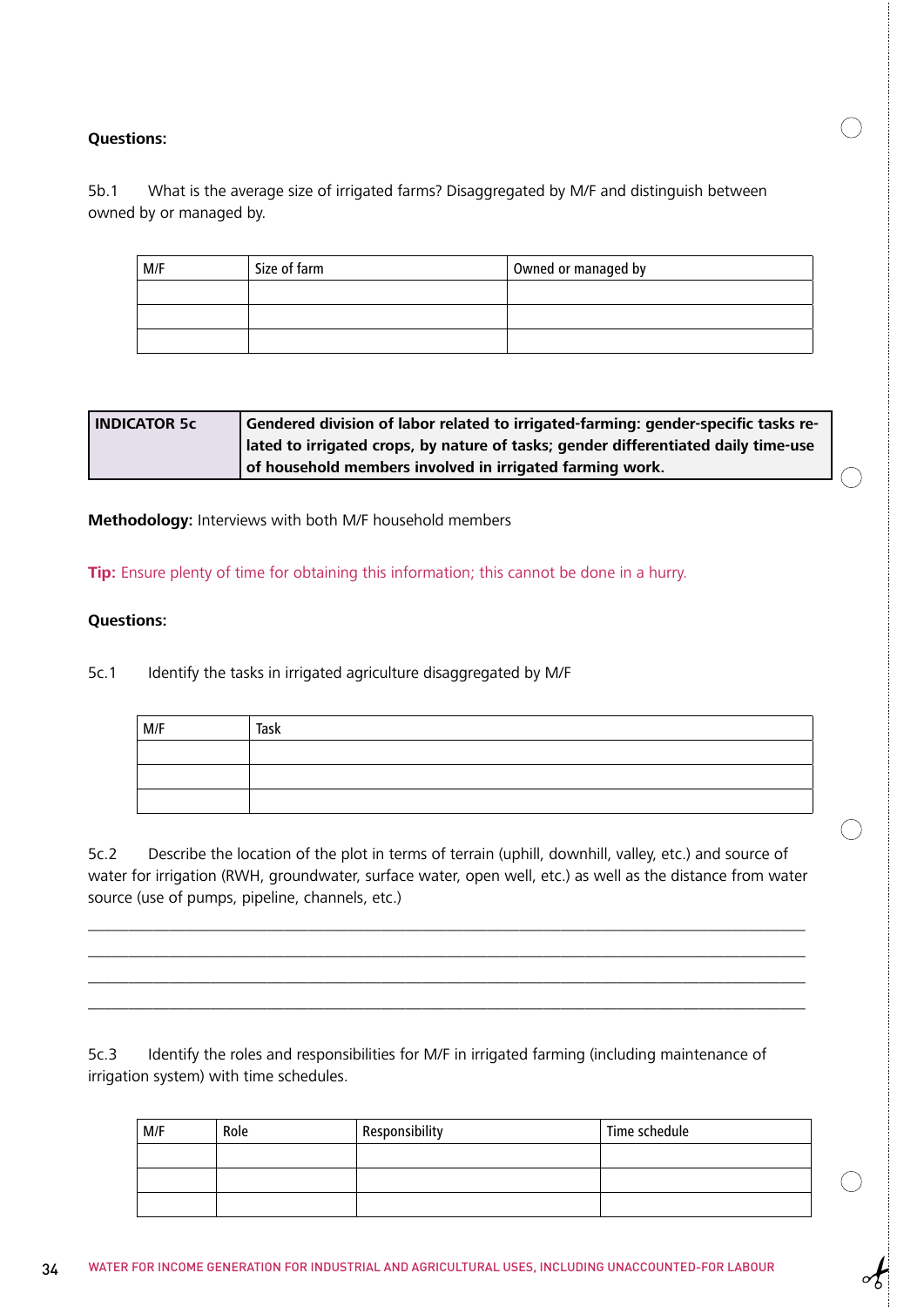5c.4 What is the nature of irrigated farming? (single/different household member/s, household, family business, cooperation, etc.)

\_\_\_\_\_\_\_\_\_\_\_\_\_\_\_\_\_\_\_\_\_\_\_\_\_\_\_\_\_\_\_\_\_\_\_\_\_\_\_\_\_\_\_\_\_\_\_\_\_\_\_\_\_\_\_\_\_\_\_\_\_\_\_\_\_\_\_\_\_\_\_\_\_\_\_\_\_\_\_\_\_\_\_\_\_\_\_\_ \_\_\_\_\_\_\_\_\_\_\_\_\_\_\_\_\_\_\_\_\_\_\_\_\_\_\_\_\_\_\_\_\_\_\_\_\_\_\_\_\_\_\_\_\_\_\_\_\_\_\_\_\_\_\_\_\_\_\_\_\_\_\_\_\_\_\_\_\_\_\_\_\_\_\_\_\_\_\_\_\_\_\_\_\_\_\_\_ \_\_\_\_\_\_\_\_\_\_\_\_\_\_\_\_\_\_\_\_\_\_\_\_\_\_\_\_\_\_\_\_\_\_\_\_\_\_\_\_\_\_\_\_\_\_\_\_\_\_\_\_\_\_\_\_\_\_\_\_\_\_\_\_\_\_\_\_\_\_\_\_\_\_\_\_\_\_\_\_\_\_\_\_\_\_\_\_ \_\_\_\_\_\_\_\_\_\_\_\_\_\_\_\_\_\_\_\_\_\_\_\_\_\_\_\_\_\_\_\_\_\_\_\_\_\_\_\_\_\_\_\_\_\_\_\_\_\_\_\_\_\_\_\_\_\_\_\_\_\_\_\_\_\_\_\_\_\_\_\_\_\_\_\_\_\_\_\_\_\_\_\_\_\_\_\_

| l INDICATOR 5d | Decision-makers and participants in household-based decision-making process regard-       |
|----------------|-------------------------------------------------------------------------------------------|
|                | ing irrigation (M/F informants/perceptions); decision re-allocation of time and financial |
|                | resources; crops to be irrigated.                                                         |

**Methodology:** Interviews with household members, assess whether it is appropriate to interview all household members in a group or to do interview on an individual bases.

Tip: - Ensure plenty of time for obtaining this information; this cannot be done in a hurry. - If the researcher happens to be a direct observer of the decision-making process, then take note of this process.

#### **Questions:**

 $\left(\begin{array}{c}\right)$ 

 $\bigcap$ 

5d.1 What is the process of decision-making at the household level? What are the M/F perceptions regarding the process and the decision-maker.

\_\_\_\_\_\_\_\_\_\_\_\_\_\_\_\_\_\_\_\_\_\_\_\_\_\_\_\_\_\_\_\_\_\_\_\_\_\_\_\_\_\_\_\_\_\_\_\_\_\_\_\_\_\_\_\_\_\_\_\_\_\_\_\_\_\_\_\_\_\_\_\_\_\_\_\_\_\_\_\_\_\_\_\_\_\_\_\_ \_\_\_\_\_\_\_\_\_\_\_\_\_\_\_\_\_\_\_\_\_\_\_\_\_\_\_\_\_\_\_\_\_\_\_\_\_\_\_\_\_\_\_\_\_\_\_\_\_\_\_\_\_\_\_\_\_\_\_\_\_\_\_\_\_\_\_\_\_\_\_\_\_\_\_\_\_\_\_\_\_\_\_\_\_\_\_\_ \_\_\_\_\_\_\_\_\_\_\_\_\_\_\_\_\_\_\_\_\_\_\_\_\_\_\_\_\_\_\_\_\_\_\_\_\_\_\_\_\_\_\_\_\_\_\_\_\_\_\_\_\_\_\_\_\_\_\_\_\_\_\_\_\_\_\_\_\_\_\_\_\_\_\_\_\_\_\_\_\_\_\_\_\_\_\_\_ \_\_\_\_\_\_\_\_\_\_\_\_\_\_\_\_\_\_\_\_\_\_\_\_\_\_\_\_\_\_\_\_\_\_\_\_\_\_\_\_\_\_\_\_\_\_\_\_\_\_\_\_\_\_\_\_\_\_\_\_\_\_\_\_\_\_\_\_\_\_\_\_\_\_\_\_\_\_\_\_\_\_\_\_\_\_\_\_

5d.2 Is part of the household income used for growing irrigated crops? (such as purchase of inputs) If credit is used for this purpose, what is the source of the credit? (bank, family, community funds, etc.)? Are there any documents available regarding the credit obtained? Is there an informal or formal agreement regarding the credit (if taken from family/friends/community)?

 $\_$  . The contribution of the contribution of the contribution of the contribution of  $\mathcal{L}_1$  $\_$  . The contribution of the contribution of the contribution of the contribution of  $\mathcal{L}_1$  $\_$  . The contribution of the contribution of the contribution of the contribution of  $\mathcal{L}_1$  $\_$  . The contribution of the contribution of the contribution of the contribution of  $\mathcal{L}_\text{max}$ 

5d.3 For what purpose is the money, obtained through credit, used? Which household member M/F is eligible to get the credit? How will the money be repaid to the institution, or person from whom the credit is taken? Who is responsible for repaying it?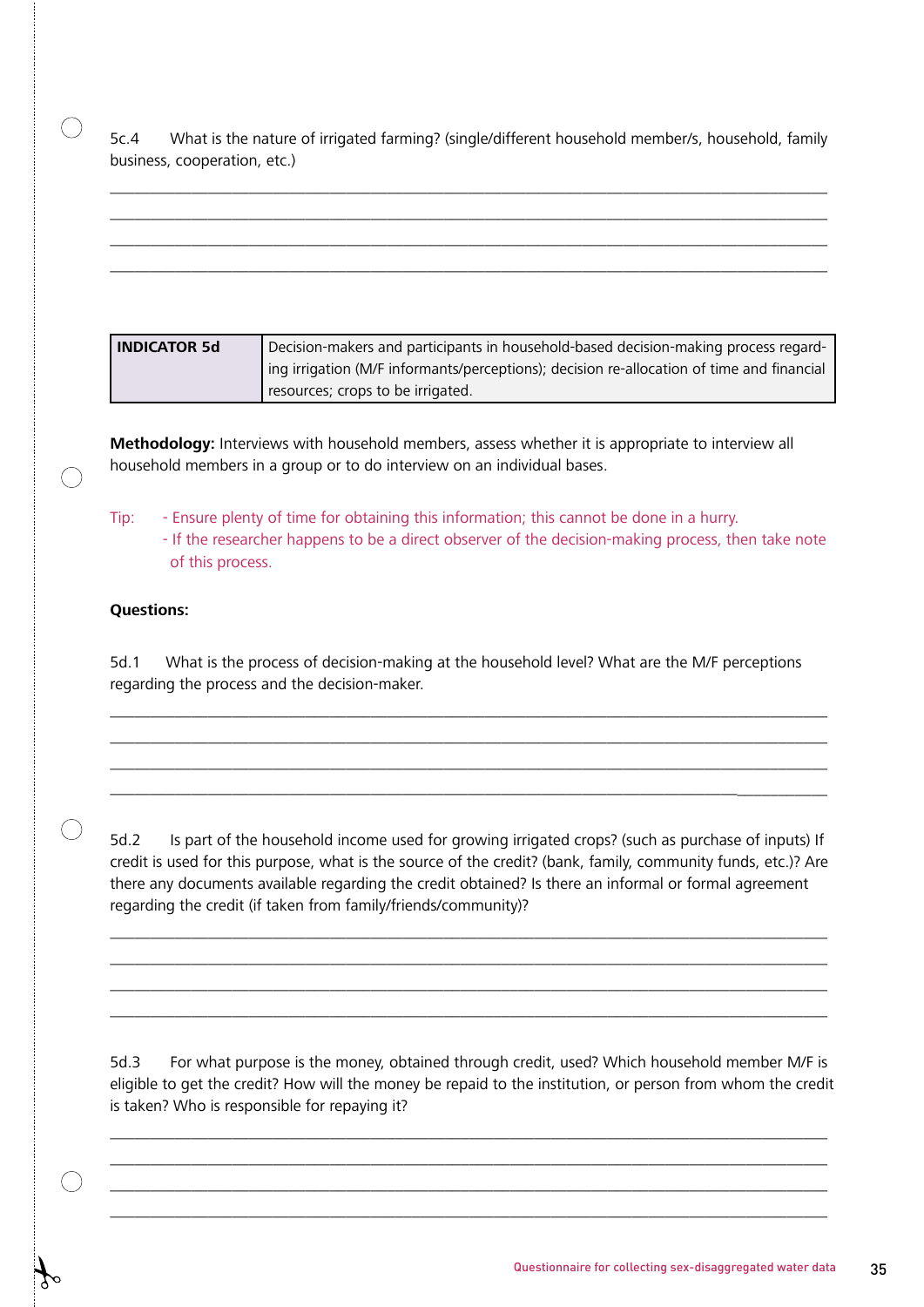| l INDICATOR 5e | Decision-makers and participants in community-based decision-making process, if any,   |
|----------------|----------------------------------------------------------------------------------------|
|                | regarding irrigation (M/F informants/perceptions); decisions re allocation of time and |
|                | financial resources; crops to be irrigated.                                            |

**Methodology:** Fact finding through interviews; Focus Group Discussion with Water Users Association or Water group; Interviews with key informants such as community leaders, farmers and government officials; Validation through records on collection of fees.

#### **Questions:**

5e.1 What are the crops grown in the area, the availability of irrigation water, time schedules regarding the distribution of irrigation water, and what is the system of allocation? How this irrigation system managed and what is the M/F involvement in the management and decision-making?

\_\_\_\_\_\_\_\_\_\_\_\_\_\_\_\_\_\_\_\_\_\_\_\_\_\_\_\_\_\_\_\_\_\_\_\_\_\_\_\_\_\_\_\_\_\_\_\_\_\_\_\_\_\_\_\_\_\_\_\_\_\_\_\_\_\_\_\_\_\_\_\_\_\_\_\_\_\_\_\_\_\_\_\_\_\_\_\_ \_\_\_\_\_\_\_\_\_\_\_\_\_\_\_\_\_\_\_\_\_\_\_\_\_\_\_\_\_\_\_\_\_\_\_\_\_\_\_\_\_\_\_\_\_\_\_\_\_\_\_\_\_\_\_\_\_\_\_\_\_\_\_\_\_\_\_\_\_\_\_\_\_\_\_\_\_\_\_\_\_\_\_\_\_\_\_\_ \_\_\_\_\_\_\_\_\_\_\_\_\_\_\_\_\_\_\_\_\_\_\_\_\_\_\_\_\_\_\_\_\_\_\_\_\_\_\_\_\_\_\_\_\_\_\_\_\_\_\_\_\_\_\_\_\_\_\_\_\_\_\_\_\_\_\_\_\_\_\_\_\_\_\_\_\_\_\_\_\_\_\_\_\_\_\_\_ \_\_\_\_\_\_\_\_\_\_\_\_\_\_\_\_\_\_\_\_\_\_\_\_\_\_\_\_\_\_\_\_\_\_\_\_\_\_\_\_\_\_\_\_\_\_\_\_\_\_\_\_\_\_\_\_\_\_\_\_\_\_\_\_\_\_\_\_\_\_\_\_\_\_\_\_\_\_\_\_\_\_\_\_\_\_\_\_

5e.2 What are the perceptions of M/F farmers regarding the use of resources and management systems?

\_\_\_\_\_\_\_\_\_\_\_\_\_\_\_\_\_\_\_\_\_\_\_\_\_\_\_\_\_\_\_\_\_\_\_\_\_\_\_\_\_\_\_\_\_\_\_\_\_\_\_\_\_\_\_\_\_\_\_\_\_\_\_\_\_\_\_\_\_\_\_\_\_\_\_\_\_\_\_\_\_\_\_\_\_\_\_\_ \_\_\_\_\_\_\_\_\_\_\_\_\_\_\_\_\_\_\_\_\_\_\_\_\_\_\_\_\_\_\_\_\_\_\_\_\_\_\_\_\_\_\_\_\_\_\_\_\_\_\_\_\_\_\_\_\_\_\_\_\_\_\_\_\_\_\_\_\_\_\_\_\_\_\_\_\_\_\_\_\_\_\_\_\_\_\_\_ \_\_\_\_\_\_\_\_\_\_\_\_\_\_\_\_\_\_\_\_\_\_\_\_\_\_\_\_\_\_\_\_\_\_\_\_\_\_\_\_\_\_\_\_\_\_\_\_\_\_\_\_\_\_\_\_\_\_\_\_\_\_\_\_\_\_\_\_\_\_\_\_\_\_\_\_\_\_\_\_\_\_\_\_\_\_\_\_ \_\_\_\_\_\_\_\_\_\_\_\_\_\_\_\_\_\_\_\_\_\_\_\_\_\_\_\_\_\_\_\_\_\_\_\_\_\_\_\_\_\_\_\_\_\_\_\_\_\_\_\_\_\_\_\_\_\_\_\_\_\_\_\_\_\_\_\_\_\_\_\_\_\_\_\_\_\_\_\_\_\_\_\_\_\_\_\_

\_\_\_\_\_\_\_\_\_\_\_\_\_\_\_\_\_\_\_\_\_\_\_\_\_\_\_\_\_\_\_\_\_\_\_\_\_\_\_\_\_\_\_\_\_\_\_\_\_\_\_\_\_\_\_\_\_\_\_\_\_\_\_\_\_\_\_\_\_\_\_\_\_\_\_\_\_\_\_\_\_\_\_\_\_\_\_\_  $\overline{\phantom{a}}$  , and the contribution of the contribution of the contribution of the contribution of the contribution of the contribution of the contribution of the contribution of the contribution of the contribution of the \_\_\_\_\_\_\_\_\_\_\_\_\_\_\_\_\_\_\_\_\_\_\_\_\_\_\_\_\_\_\_\_\_\_\_\_\_\_\_\_\_\_\_\_\_\_\_\_\_\_\_\_\_\_\_\_\_\_\_\_\_\_\_\_\_\_\_\_\_\_\_\_\_\_\_\_\_\_\_\_\_\_\_\_\_\_\_\_ \_\_\_\_\_\_\_\_\_\_\_\_\_\_\_\_\_\_\_\_\_\_\_\_\_\_\_\_\_\_\_\_\_\_\_\_\_\_\_\_\_\_\_\_\_\_\_\_\_\_\_\_\_\_\_\_\_\_\_\_\_\_\_\_\_\_\_\_\_\_\_\_\_\_\_\_\_\_\_\_\_\_\_\_\_\_\_\_

5e.3 Are there any fees charged for irrigation? If yes, what is the process of collection?

| <b>INDICATOR 5f</b> | M/F perceptions of gender discrimination (or equality) regarding women's |
|---------------------|--------------------------------------------------------------------------|
|                     | participation in decision-making in relation to irrigation.              |

**Methodology:** Focus group discussions; Interviews with individuals as required; direct observation on whether or not women attend meetings and if they provide input during these meetings.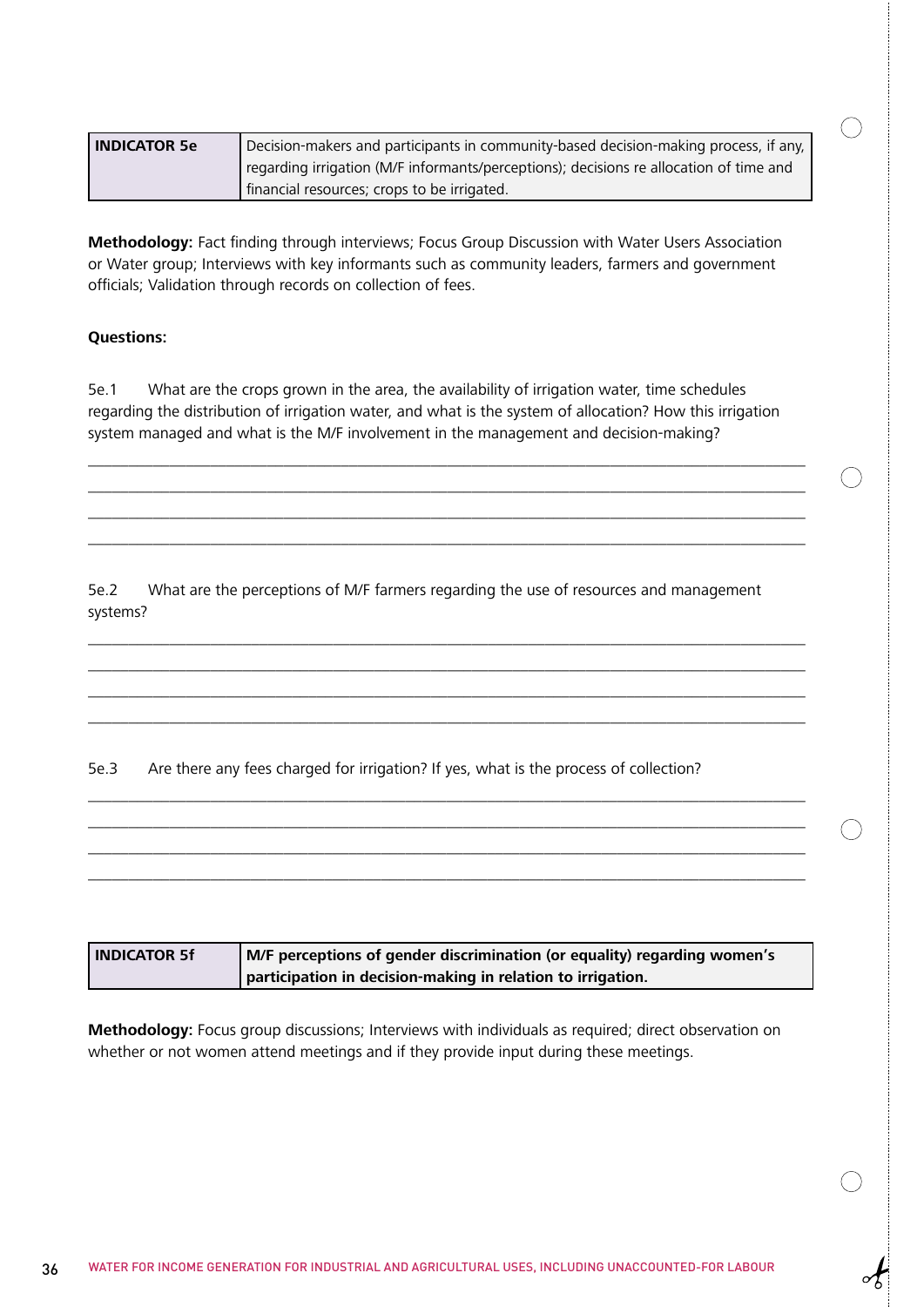

5f.1 What is the suitability of time schedules for M/F farmers? What is their perception regarding allocation of water and irrigation time schedules (scale 1-10)?

| M/F | Suitability |  |  |  |  | 10 |
|-----|-------------|--|--|--|--|----|
|     |             |  |  |  |  |    |
|     |             |  |  |  |  |    |



5f.2 On a scale from 1 to 10, how much do you think women farmers are discriminated in water decision-making in irrigation? (10= highly discriminated)

M/F Position Perception of discrimination from 1 to 10



5f.3 What are the opportunities for interventions and the uptake of suggestions of women and men?

\_\_\_\_\_\_\_\_\_\_\_\_\_\_\_\_\_\_\_\_\_\_\_\_\_\_\_\_\_\_\_\_\_\_\_\_\_\_\_\_\_\_\_\_\_\_\_\_\_\_\_\_\_\_\_\_\_\_\_\_\_\_\_\_\_\_\_\_\_\_\_\_\_\_\_\_\_\_\_\_\_\_\_\_\_\_\_\_ \_\_\_\_\_\_\_\_\_\_\_\_\_\_\_\_\_\_\_\_\_\_\_\_\_\_\_\_\_\_\_\_\_\_\_\_\_\_\_\_\_\_\_\_\_\_\_\_\_\_\_\_\_\_\_\_\_\_\_\_\_\_\_\_\_\_\_\_\_\_\_\_\_\_\_\_\_\_\_\_\_\_\_\_\_\_\_\_ \_\_\_\_\_\_\_\_\_\_\_\_\_\_\_\_\_\_\_\_\_\_\_\_\_\_\_\_\_\_\_\_\_\_\_\_\_\_\_\_\_\_\_\_\_\_\_\_\_\_\_\_\_\_\_\_\_\_\_\_\_\_\_\_\_\_\_\_\_\_\_\_\_\_\_\_\_\_\_\_\_\_\_\_\_\_\_\_ \_\_\_\_\_\_\_\_\_\_\_\_\_\_\_\_\_\_\_\_\_\_\_\_\_\_\_\_\_\_\_\_\_\_\_\_\_\_\_\_\_\_\_\_\_\_\_\_\_\_\_\_\_\_\_\_\_\_\_\_\_\_\_\_\_\_\_\_\_\_\_\_\_\_\_\_\_\_\_\_\_\_\_\_\_\_\_\_



**Methodology:** Fact finding through review of records and documents; interviews with selected M/F farmers, government officials, bank officials and extension workers; Observation.

 $\_$  , and the set of the set of the set of the set of the set of the set of the set of the set of the set of the set of the set of the set of the set of the set of the set of the set of the set of the set of the set of th \_\_\_\_\_\_\_\_\_\_\_\_\_\_\_\_\_\_\_\_\_\_\_\_\_\_\_\_\_\_\_\_\_\_\_\_\_\_\_\_\_\_\_\_\_\_\_\_\_\_\_\_\_\_\_\_\_\_\_\_\_\_\_\_\_\_\_\_\_\_\_\_\_\_\_\_\_\_\_\_\_\_\_\_\_\_\_\_ \_\_\_\_\_\_\_\_\_\_\_\_\_\_\_\_\_\_\_\_\_\_\_\_\_\_\_\_\_\_\_\_\_\_\_\_\_\_\_\_\_\_\_\_\_\_\_\_\_\_\_\_\_\_\_\_\_\_\_\_\_\_\_\_\_\_\_\_\_\_\_\_\_\_\_\_\_\_\_\_\_\_\_\_\_\_\_\_ \_\_\_\_\_\_\_\_\_\_\_\_\_\_\_\_\_\_\_\_\_\_\_\_\_\_\_\_\_\_\_\_\_\_\_\_\_\_\_\_\_\_\_\_\_\_\_\_\_\_\_\_\_\_\_\_\_\_\_\_\_\_\_\_\_\_\_\_\_\_\_\_\_\_\_\_\_\_\_\_\_\_\_\_\_\_\_\_

#### **Questions:**

5g.1 What are the types of extension services available to M/F farmers?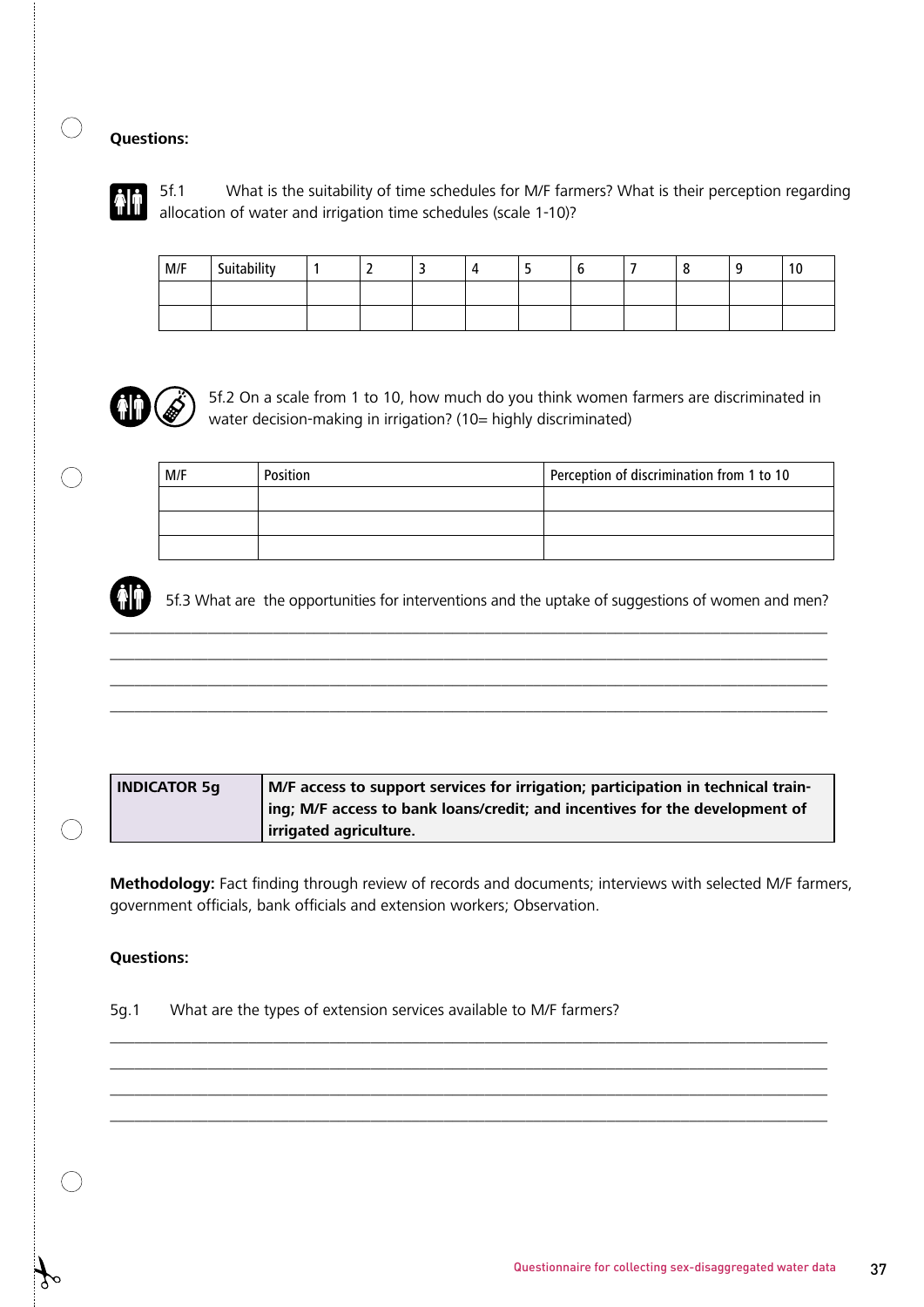#### 5g.2 What are the levels, type and nature of technical assistance/formal education/information education/training available to M/F farmers?

| Name | Level | Type | Nature M/F |
|------|-------|------|------------|
|      |       |      |            |
|      |       |      |            |
|      |       |      |            |

5g.3 State the type and qualification of the trainers.

| Trainer | M/F | Type* | Qualification |
|---------|-----|-------|---------------|
|         |     |       |               |
|         |     |       |               |
|         |     |       |               |

\*From government department, NGO, training institute, community, etc.

5g.4 What is the extent of participation by M/F farmers in extension? Identify the constraints to M/F participation in extension and training.

 $\_$  ,  $\_$  ,  $\_$  ,  $\_$  ,  $\_$  ,  $\_$  ,  $\_$  ,  $\_$  ,  $\_$  ,  $\_$  ,  $\_$  ,  $\_$  ,  $\_$  ,  $\_$  ,  $\_$  ,  $\_$  ,  $\_$  ,  $\_$  ,  $\_$  ,  $\_$  ,  $\_$  ,  $\_$  ,  $\_$  ,  $\_$  ,  $\_$  ,  $\_$  ,  $\_$  ,  $\_$  ,  $\_$  ,  $\_$  ,  $\_$  ,  $\_$  ,  $\_$  ,  $\_$  ,  $\_$  ,  $\_$  ,  $\_$  ,  $\_$  ,  $\_$  ,  $\_$  ,  $\_$  ,  $\_$  ,  $\_$  ,  $\_$  ,  $\_$  ,  $\_$  ,  $\_$  ,  $\_$  ,  $\_$  ,  $\_$  ,  $\_$  ,  $\_$  ,  $\_$  ,  $\_$  ,  $\_$  ,  $\_$  ,  $\_$  ,  $\_$  ,  $\_$  ,  $\_$  ,  $\_$  ,  $\_$  ,  $\_$  ,  $\_$  ,  $\_$  ,  $\_$  ,  $\_$  ,  $\_$  ,  $\_$  ,  $\_$  ,  $\_$  ,  $\_$  ,  $\_$  ,  $\_$  , \_\_\_\_\_\_\_\_\_\_\_\_\_\_\_\_\_\_\_\_\_\_\_\_\_\_\_\_\_\_\_\_\_\_\_\_\_\_\_\_\_\_\_\_\_\_\_\_\_\_\_\_\_\_\_\_\_\_\_\_\_\_\_\_\_\_\_\_\_\_\_\_\_\_\_\_\_\_\_\_\_\_\_\_\_\_\_\_  $\_$  , and the set of the set of the set of the set of the set of the set of the set of the set of the set of the set of the set of the set of the set of the set of the set of the set of the set of the set of the set of th

5g.5 What methods are used to announce the training, the location and the process, and what is the suitability for participation by M/F farmers?

\_\_\_\_\_\_\_\_\_\_\_\_\_\_\_\_\_\_\_\_\_\_\_\_\_\_\_\_\_\_\_\_\_\_\_\_\_\_\_\_\_\_\_\_\_\_\_\_\_\_\_\_\_\_\_\_\_\_\_\_\_\_\_\_\_\_\_\_\_\_\_\_\_\_\_\_\_\_\_\_\_\_\_\_\_\_\_\_  $\overline{\phantom{a}}$  , and the contribution of the contribution of the contribution of the contribution of the contribution of the contribution of the contribution of the contribution of the contribution of the contribution of the \_\_\_\_\_\_\_\_\_\_\_\_\_\_\_\_\_\_\_\_\_\_\_\_\_\_\_\_\_\_\_\_\_\_\_\_\_\_\_\_\_\_\_\_\_\_\_\_\_\_\_\_\_\_\_\_\_\_\_\_\_\_\_\_\_\_\_\_\_\_\_\_\_\_\_\_\_\_\_\_\_\_\_\_\_\_\_\_ \_\_\_\_\_\_\_\_\_\_\_\_\_\_\_\_\_\_\_\_\_\_\_\_\_\_\_\_\_\_\_\_\_\_\_\_\_\_\_\_\_\_\_\_\_\_\_\_\_\_\_\_\_\_\_\_\_\_\_\_\_\_\_\_\_\_\_\_\_\_\_\_\_\_\_\_\_\_\_\_\_\_\_\_\_\_\_\_

5g.6 What is the ease or difficulty in obtaining credit for M/F farmers? What is the accessibility to banks for M/F farmers for credit?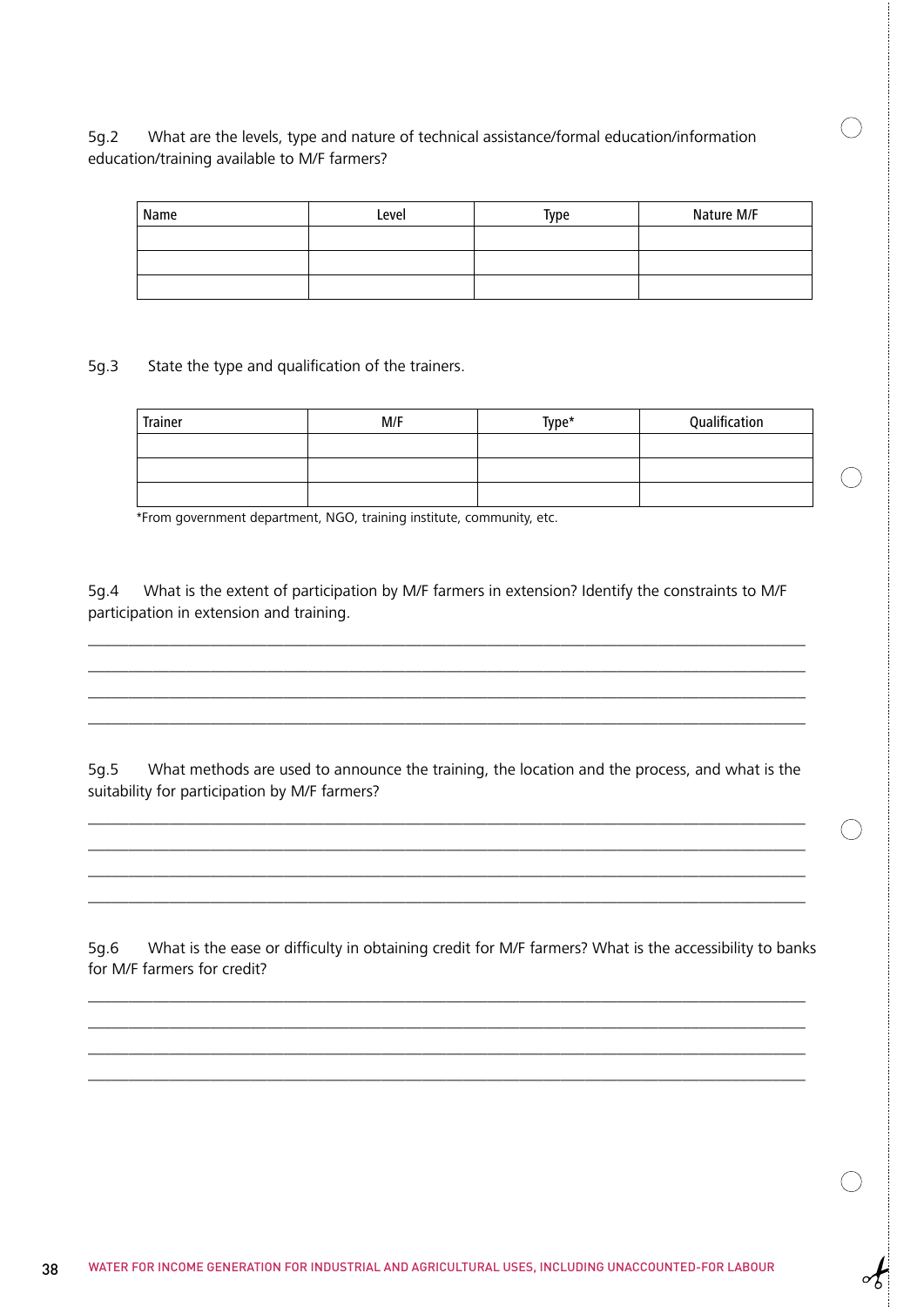

 $\bigcap$ 

 $\bigcap$ 

5g.7 What is the extent of gender-sensitivity of government resolutions and bank resolutions regarding incentives, extension and credit?

\_\_\_\_\_\_\_\_\_\_\_\_\_\_\_\_\_\_\_\_\_\_\_\_\_\_\_\_\_\_\_\_\_\_\_\_\_\_\_\_\_\_\_\_\_\_\_\_\_\_\_\_\_\_\_\_\_\_\_\_\_\_\_\_\_\_\_\_\_\_\_\_\_\_\_\_\_\_\_\_\_\_\_\_\_\_\_\_ \_\_\_\_\_\_\_\_\_\_\_\_\_\_\_\_\_\_\_\_\_\_\_\_\_\_\_\_\_\_\_\_\_\_\_\_\_\_\_\_\_\_\_\_\_\_\_\_\_\_\_\_\_\_\_\_\_\_\_\_\_\_\_\_\_\_\_\_\_\_\_\_\_\_\_\_\_\_\_\_\_\_\_\_\_\_\_\_ \_\_\_\_\_\_\_\_\_\_\_\_\_\_\_\_\_\_\_\_\_\_\_\_\_\_\_\_\_\_\_\_\_\_\_\_\_\_\_\_\_\_\_\_\_\_\_\_\_\_\_\_\_\_\_\_\_\_\_\_\_\_\_\_\_\_\_\_\_\_\_\_\_\_\_\_\_\_\_\_\_\_\_\_\_\_\_\_ \_\_\_\_\_\_\_\_\_\_\_\_\_\_\_\_\_\_\_\_\_\_\_\_\_\_\_\_\_\_\_\_\_\_\_\_\_\_\_\_\_\_\_\_\_\_\_\_\_\_\_\_\_\_\_\_\_\_\_\_\_\_\_\_\_\_\_\_\_\_\_\_\_\_\_\_\_\_\_\_\_\_\_\_\_\_\_\_

| l INDICATOR 5h | M/F membership and intensity of participation in community-based irrigation |
|----------------|-----------------------------------------------------------------------------|
|                | <b>L</b> communities.                                                       |

**Methodology:** Fact finding through community records in order to identify members; interviews with individual members, community leaders and office bearers; Participant observation by attending meeting(s) of the specific community; (Focus Group Discussion only if participant observation is not possible).

**Tip:** Participant observation is the preferred methodology here; therefore the researcher should make an effort to attend a community meeting.

#### **Questions:**

5h.1 Analyse the process for collective decision-making on water allocation and use for agriculture (refer to the five levels of participation, as explained in the Guideline). Identify the level of participation by different members who attend the meeting.

\_\_\_\_\_\_\_\_\_\_\_\_\_\_\_\_\_\_\_\_\_\_\_\_\_\_\_\_\_\_\_\_\_\_\_\_\_\_\_\_\_\_\_\_\_\_\_\_\_\_\_\_\_\_\_\_\_\_\_\_\_\_\_\_\_\_\_\_\_\_\_\_\_\_\_\_\_\_\_\_\_\_\_\_\_\_\_\_ \_\_\_\_\_\_\_\_\_\_\_\_\_\_\_\_\_\_\_\_\_\_\_\_\_\_\_\_\_\_\_\_\_\_\_\_\_\_\_\_\_\_\_\_\_\_\_\_\_\_\_\_\_\_\_\_\_\_\_\_\_\_\_\_\_\_\_\_\_\_\_\_\_\_\_\_\_\_\_\_\_\_\_\_\_\_\_\_ \_\_\_\_\_\_\_\_\_\_\_\_\_\_\_\_\_\_\_\_\_\_\_\_\_\_\_\_\_\_\_\_\_\_\_\_\_\_\_\_\_\_\_\_\_\_\_\_\_\_\_\_\_\_\_\_\_\_\_\_\_\_\_\_\_\_\_\_\_\_\_\_\_\_\_\_\_\_\_\_\_\_\_\_\_\_\_\_ \_\_\_\_\_\_\_\_\_\_\_\_\_\_\_\_\_\_\_\_\_\_\_\_\_\_\_\_\_\_\_\_\_\_\_\_\_\_\_\_\_\_\_\_\_\_\_\_\_\_\_\_\_\_\_\_\_\_\_\_\_\_\_\_\_\_\_\_\_\_\_\_\_\_\_\_\_\_\_\_\_\_\_\_\_\_\_\_

\_\_\_\_\_\_\_\_\_\_\_\_\_\_\_\_\_\_\_\_\_\_\_\_\_\_\_\_\_\_\_\_\_\_\_\_\_\_\_\_\_\_\_\_\_\_\_\_\_\_\_\_\_\_\_\_\_\_\_\_\_\_\_\_\_\_\_\_\_\_\_\_\_\_\_\_\_\_\_\_\_\_\_\_\_\_\_\_ \_\_\_\_\_\_\_\_\_\_\_\_\_\_\_\_\_\_\_\_\_\_\_\_\_\_\_\_\_\_\_\_\_\_\_\_\_\_\_\_\_\_\_\_\_\_\_\_\_\_\_\_\_\_\_\_\_\_\_\_\_\_\_\_\_\_\_\_\_\_\_\_\_\_\_\_\_\_\_\_\_\_\_\_\_\_\_\_ \_\_\_\_\_\_\_\_\_\_\_\_\_\_\_\_\_\_\_\_\_\_\_\_\_\_\_\_\_\_\_\_\_\_\_\_\_\_\_\_\_\_\_\_\_\_\_\_\_\_\_\_\_\_\_\_\_\_\_\_\_\_\_\_\_\_\_\_\_\_\_\_\_\_\_\_\_\_\_\_\_\_\_\_\_\_\_\_ \_\_\_\_\_\_\_\_\_\_\_\_\_\_\_\_\_\_\_\_\_\_\_\_\_\_\_\_\_\_\_\_\_\_\_\_\_\_\_\_\_\_\_\_\_\_\_\_\_\_\_\_\_\_\_\_\_\_\_\_\_\_\_\_\_\_\_\_\_\_\_\_\_\_\_\_\_\_\_\_\_\_\_\_\_\_\_\_

5h.2 What are the constraints in participation for M/F members?

5h.3 How is the final decision taken? Who takes the final decision? Is an external (limiting) factor (formal or other authority) present? Are there opportunities present for participation by M/F members as reflected in the rules and regulations?

 $\_$  . The contribution of the contribution of the contribution of the contribution of the contribution of the contribution of the contribution of the contribution of the contribution of the contribution of the contributio \_\_\_\_\_\_\_\_\_\_\_\_\_\_\_\_\_\_\_\_\_\_\_\_\_\_\_\_\_\_\_\_\_\_\_\_\_\_\_\_\_\_\_\_\_\_\_\_\_\_\_\_\_\_\_\_\_\_\_\_\_\_\_\_\_\_\_\_\_\_\_\_\_\_\_\_\_\_\_\_\_\_\_\_\_\_\_\_ \_\_\_\_\_\_\_\_\_\_\_\_\_\_\_\_\_\_\_\_\_\_\_\_\_\_\_\_\_\_\_\_\_\_\_\_\_\_\_\_\_\_\_\_\_\_\_\_\_\_\_\_\_\_\_\_\_\_\_\_\_\_\_\_\_\_\_\_\_\_\_\_\_\_\_\_\_\_\_\_\_\_\_\_\_\_\_\_ \_\_\_\_\_\_\_\_\_\_\_\_\_\_\_\_\_\_\_\_\_\_\_\_\_\_\_\_\_\_\_\_\_\_\_\_\_\_\_\_\_\_\_\_\_\_\_\_\_\_\_\_\_\_\_\_\_\_\_\_\_\_\_\_\_\_\_\_\_\_\_\_\_\_\_\_\_\_\_\_\_\_\_\_\_\_\_\_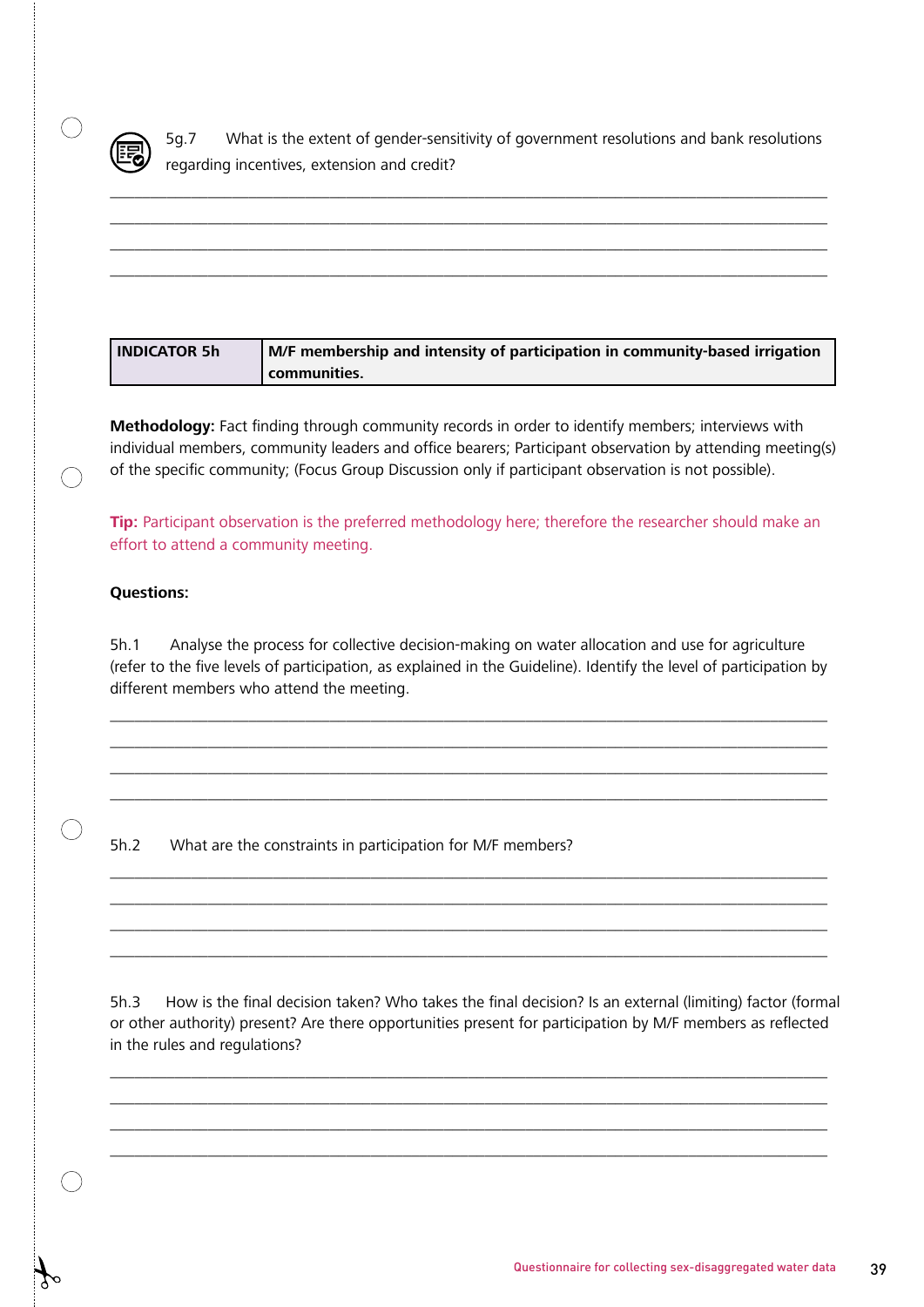#### **INDICATOR 5i % of directly water-related industries managed by/owned by M/F**

**Methodology:** Fact finding through desk study of government records and industry owners.

**Tip:** Information about management may not be reflected in ownership records. This information can be obtained directly from the owners.

 $(\ )$ 

#### **Questions:**

5i.1 Identify the number and percentage of industries owned and/or managed by men and women.

| M/F | Number owned | <b>Number managed</b> | Percentage |
|-----|--------------|-----------------------|------------|
|     |              |                       |            |
|     |              |                       |            |
|     |              |                       |            |

**INDICATOR 5j % M/F employees in water-related industries.**

**Methodology:** Fact finding through desk study of employment records.

**Tip:** If records are not complete, please interview key informants to fill in the information gaps.

#### **Questions:**

5j.1 Identify the number of M/F staff and their positions.

| M/F | Number of staff | Position |
|-----|-----------------|----------|
|     |                 |          |
|     |                 |          |
|     |                 |          |

| l INDICATOR 5k | Presence of women's cooperatives in water-related industries. |
|----------------|---------------------------------------------------------------|
|                |                                                               |

**Methodology:** Fact finding through desk study of government records.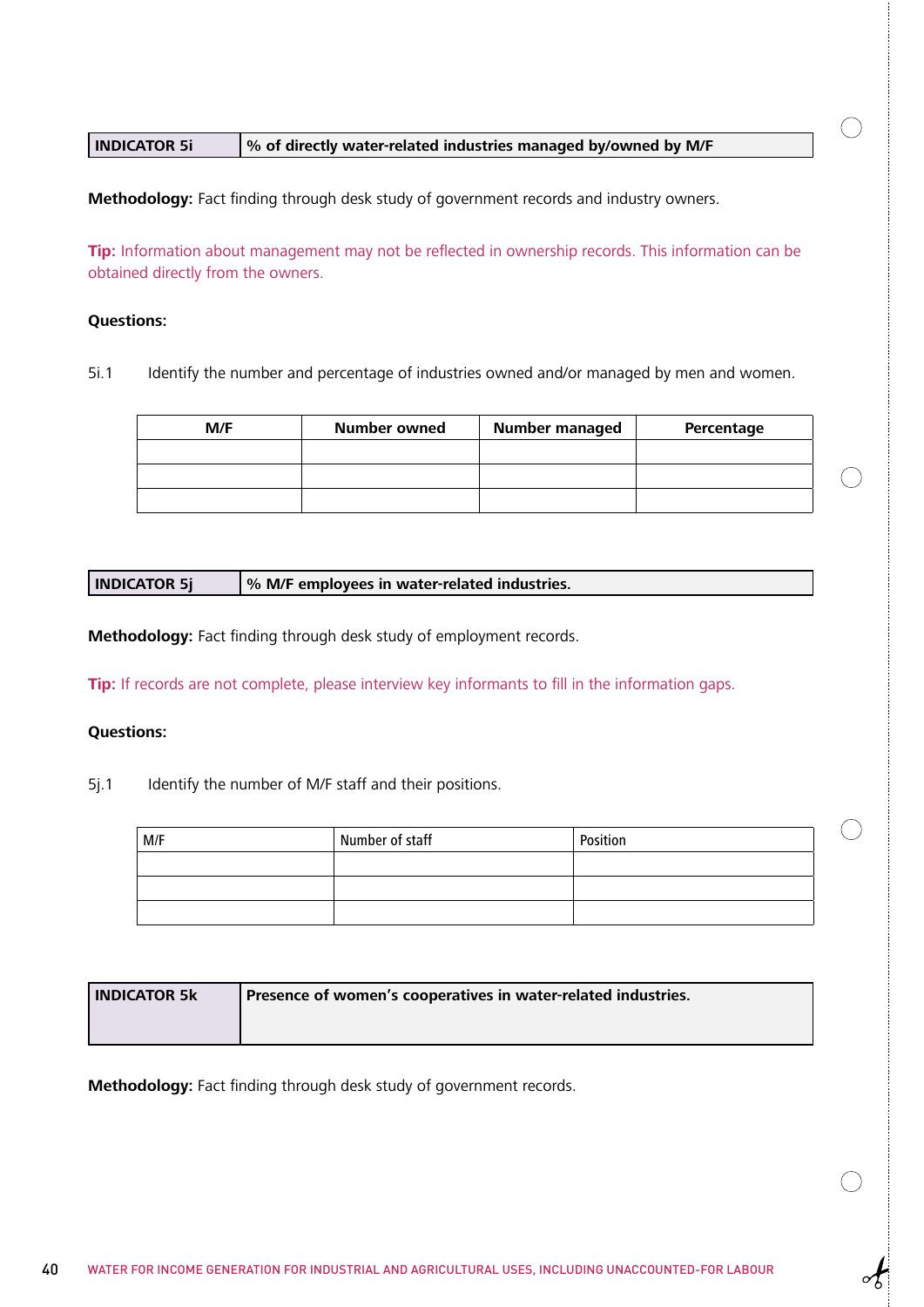$\bigcirc$ 

 $\bigcirc$ 

 $\bigcirc$ 

 $\bigcirc$ 

 $\mathcal{L}$  $\circ$ 

### 5k.1 Identify the number and type of women's cooperatives.

| Name of cooperation | Number | <b>Type</b> |
|---------------------|--------|-------------|
|                     |        |             |
| <u>.</u>            |        |             |
|                     |        |             |